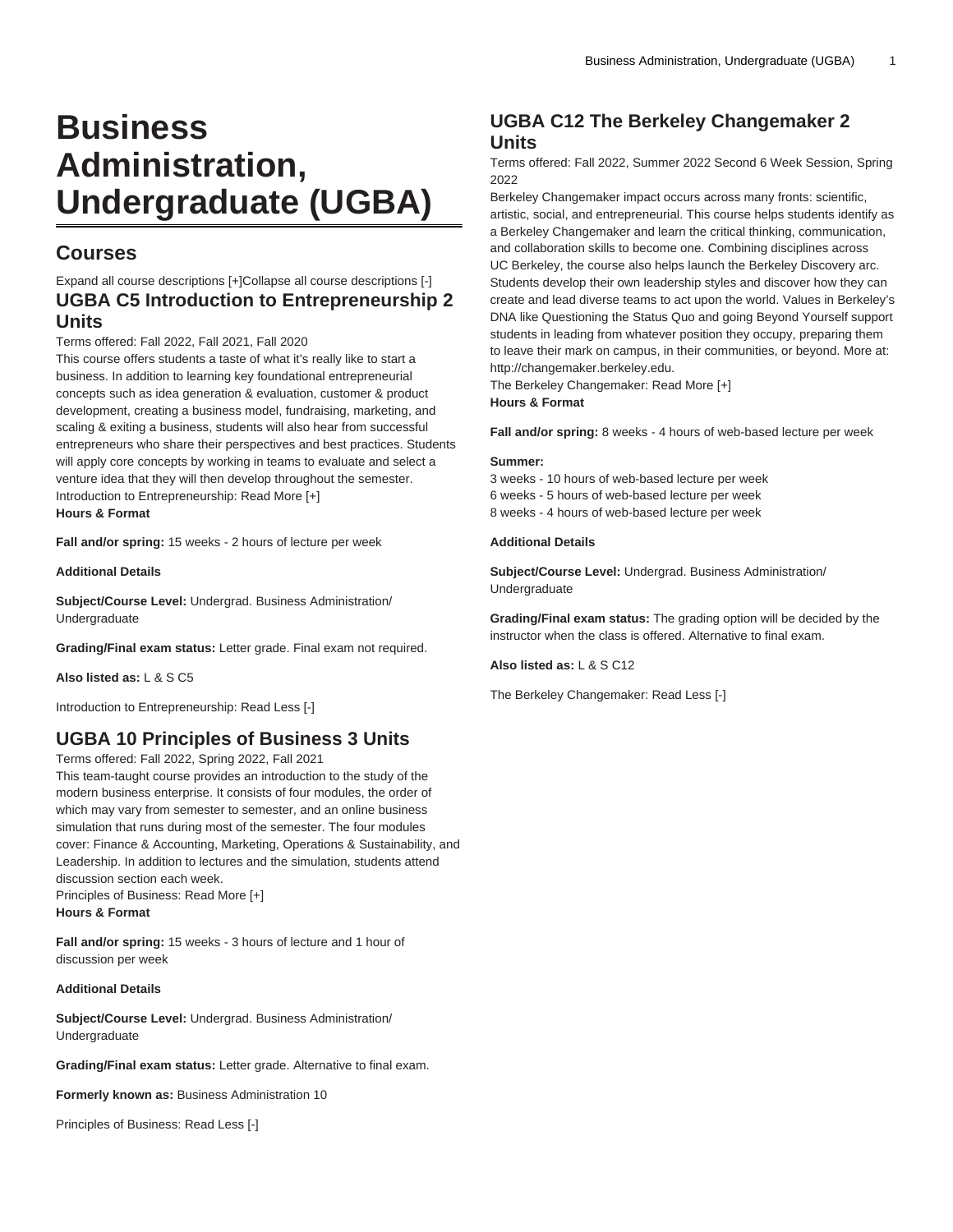# **UGBA 13 Berkeley Changemaker: Human Health 2 Units**

### Terms offered: Fall 2022

Do you wonder how you might play a part in changing human health and improving the lives of others? Find your path with Berkeley Changemaker: Human Health. In this course you will apply the core principles of the Berkeley Changemaker curriculum by Critically exploring a full understanding of an important human health issue, Collaborating with diverse colleagues on a project team to investigate solutions using gold-standard discovery techniques, and Communicating what you've learned and providing thoughtful feedback to your classmates. Each week you will also research and then have a curated conversation with a changemaking expert on a range of human health topics, from startup solutions, to healthcare economics, to health equity issues. Berkeley Changemaker: Human Health: Read More [+] **Hours & Format**

**Fall and/or spring:** 15 weeks - 2 hours of lecture per week

#### **Additional Details**

**Subject/Course Level:** Undergrad. Business Administration/ Undergraduate

**Grading/Final exam status:** Letter grade. Alternate method of final assessment during regularly scheduled final exam group (e.g., presentation, final project, etc.).

Berkeley Changemaker: Human Health: Read Less [-]

### **UGBA 24 Freshman Seminars 1 Unit**

Terms offered: Spring 2022, Spring 2021, Spring 2020 The Berkeley Seminar Program has been designed to provide new students with the opportunity to explore an intellectual topic with a faculty member in a small-seminar setting. Berkeley Seminars are offered in all campus departments, and topics vary from department to department and semester to semester.

Freshman Seminars: Read More [+]

**Rules & Requirements**

**Repeat rules:** Course may be repeated for credit when topic changes.

**Hours & Format**

**Fall and/or spring:** 15 weeks - 1 hour of seminar per week

### **Additional Details**

**Subject/Course Level:** Undergrad. Business Administration/ Undergraduate

**Grading/Final exam status:** The grading option will be decided by the instructor when the class is offered. Final exam required.

Freshman Seminars: Read Less [-]

# **UGBA 39AC Philanthropy: A Cross-Cultural Perspective 3 Units**

Terms offered: Fall 2022, Fall 2021, Fall 2019

This class will compare and contrast the variety of gift giving and sharing traditions that make up American philanthropy. Both the cultural antecedents and their expression in this country will be explored from five ethnic and racial groups: Native American, European American, African American, Hispanic American, and Asian American. The goal is to gain a greater understanding of the many dimensions of philanthropy as it is practiced in the United States today.

Philanthropy: A Cross-Cultural Perspective: Read More [+] **Hours & Format**

**Fall and/or spring:** 15 weeks - 3 hours of lecture per week

**Additional Details**

**Subject/Course Level:** Undergrad. Business Administration/ Undergraduate

**Grading/Final exam status:** Letter grade. Final exam required.

**Formerly known as:** Business Administration 39AC

Philanthropy: A Cross-Cultural Perspective: Read Less [-]

### **UGBA 39E Freshman/Sophomore Seminar 2 - 4 Units**

Terms offered: Fall 2022, Fall 2021, Fall 2020

Freshman and sophomore seminars offer lower division students the opportunity to explore an intellectual topic with a faculty member and a group of peers in a small-seminar setting. These seminars are offered in all campus departments; topics vary from department to department and from semester to semester.

Freshman/Sophomore Seminar: Read More [+] **Rules & Requirements**

**Prerequisites:** Priority given to freshmen and sophomores

**Repeat rules:** Course may be repeated for credit without restriction.

**Hours & Format**

**Fall and/or spring:** 15 weeks - 2-4 hours of seminar per week

**Additional Details**

**Subject/Course Level:** Undergrad. Business Administration/ Undergraduate

**Grading/Final exam status:** The grading option will be decided by the instructor when the class is offered. Final exam required.

**Formerly known as:** Business Administration 39

Freshman/Sophomore Seminar: Read Less [-]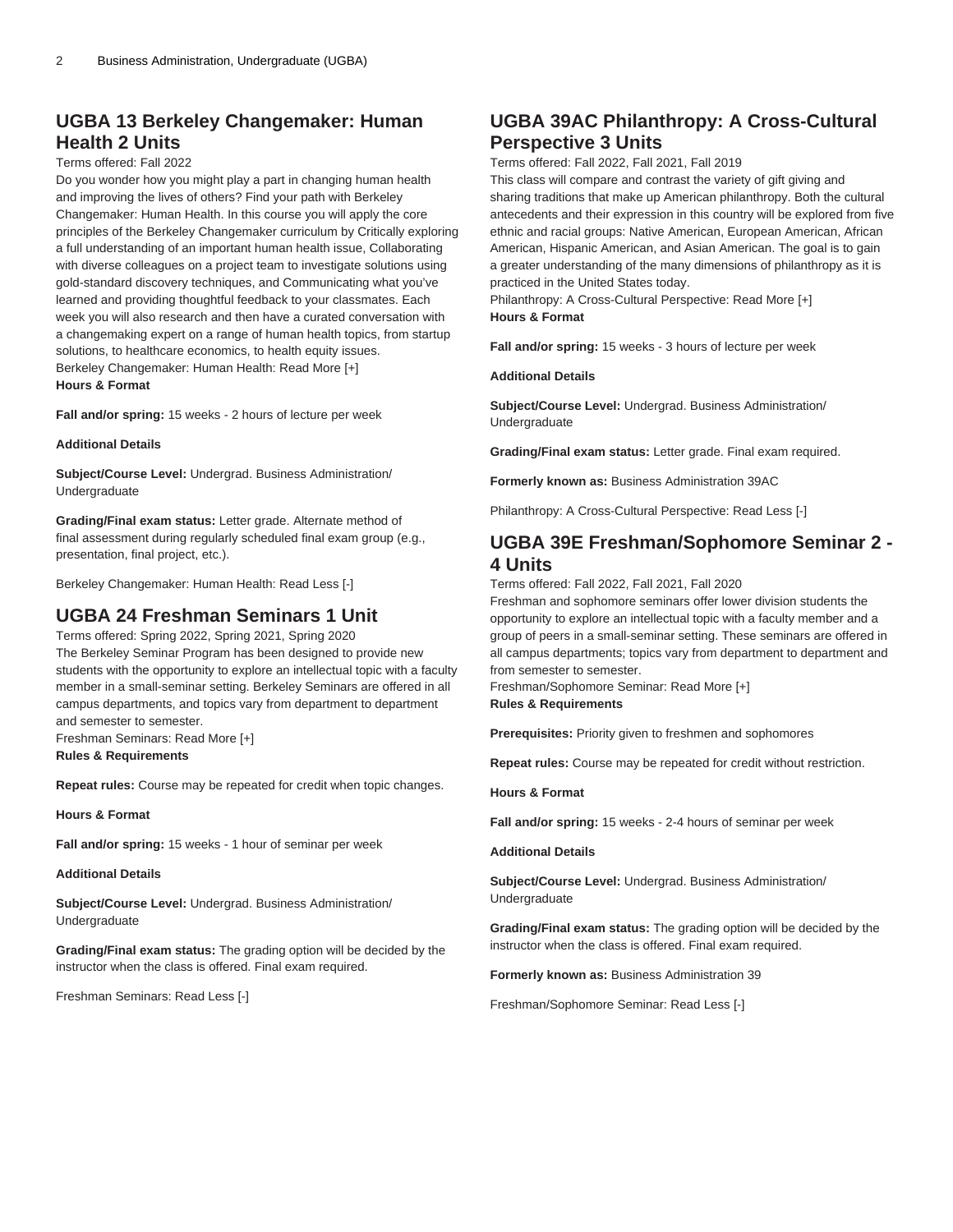# **UGBA 88 Data and Decisions 2 Units**

Terms offered: Fall 2022, Spring 2022, Fall 2021

The goal of this connector course is to provide an understanding of how data and statistical analysis can improve managerial decision-making. We will explore statistical methods for gleaning insights from economic and social data, with an emphasis on approaches to identifying causal relationships. We will discuss how to design and analyze randomized experiments and introduce econometric methods for estimating causal effects in non-experimental data. The course draws on a variety of business and social science applications, including advertising, management, online marketplaces, labor markets, and education. This course, in combination with the Data 8 Foundations course, satisfies the statistics prerequisite for admission to Haas. Data and Decisions: Read More [+]

**Rules & Requirements**

**Prerequisites:** One semester of Calculus (Math 16A or Math 1A). Also, this is a Data Science connector course and may only be taken concurrently with or after completing Computer Science C8/Statistics C8/ Information C8

### **Hours & Format**

**Fall and/or spring:** 15 weeks - 2 hours of lecture per week

#### **Additional Details**

**Subject/Course Level:** Undergrad. Business Administration/ Undergraduate

**Grading/Final exam status:** Letter grade. Final exam required.

**Instructor:** Miller

Data and Decisions: Read Less [-]

# **UGBA C95B Introduction to the Biotechnology Field and Industry 2 Units**

Terms offered: Spring 2019

This course offers an introduction to the field of biotechnology and will cover the history of the field, its impact on medicine and society, key methodologies, important therapeutic areas, and the range of career options available in the biopharmaceutical industry. In addition to lectures on innovation and entrepreneurship, students will hear from lecturers with expertise ranging from molecular biology to clinical trial design and interpretation. Several case studies of historically impactful scientists, entrepreneurs, and biotherapeutic companies will be presented. Students will work in teams to create and develop novel biotechnology company ideas to present in class. Intended for students interested in the Biology +Business program.

Introduction to the Biotechnology Field and Industry: Read More [+] **Hours & Format**

**Fall and/or spring:** 15 weeks - 2 hours of lecture per week

### **Additional Details**

**Subject/Course Level:** Undergrad. Business Administration/ Undergraduate

**Grading/Final exam status:** Offered for pass/not pass grade only. Alternative to final exam.

**Instructors:** Kirn, Lasky

**Formerly known as:** Molecular and Cell Biology C95B/Undergrad. Business Administration C95B

**Also listed as:** MCELLBI C75

Introduction to the Biotechnology Field and Industry: Read Less [-]

### **UGBA 96 Lower Division Special Topics in Business Administration 1 - 4 Units**

Terms offered: Fall 2022, Fall 2021, Fall 2020 Study in various fields of business administration for lower division students. Topics will vary from year to year and will be announced at the beginning of each semester.

Lower Division Special Topics in Business Administration: Read More [+] **Rules & Requirements**

**Repeat rules:** Course may be repeated for credit without restriction.

**Hours & Format**

**Fall and/or spring:** 15 weeks - 1-4 hours of lecture per week

**Summer:** 6 weeks - 2.5-10 hours of lecture per week

**Additional Details**

**Subject/Course Level:** Undergrad. Business Administration/ Undergraduate

**Grading/Final exam status:** Letter grade. Final exam required.

Lower Division Special Topics in Business Administration: Read Less [-]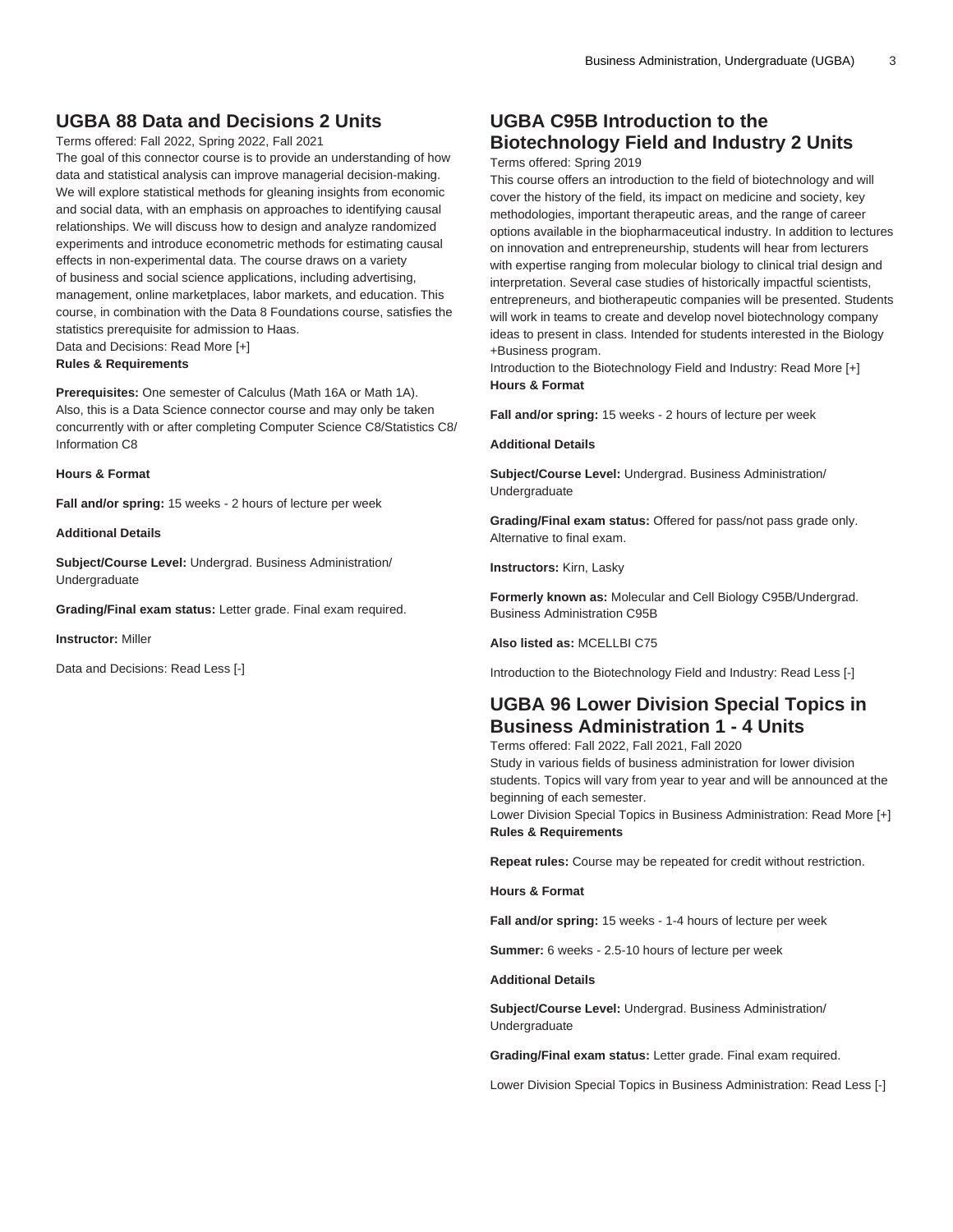# **UGBA 98 Directed Group Study 1 - 4 Units**

Terms offered: Spring 2015, Fall 2014, Spring 2014

Organized group study on topics selected by lower division students under the sponsorship and direction of a member of the Haas School of Business faculty.

Directed Group Study: Read More [+] **Rules & Requirements**

**Credit Restrictions:** Enrollment is restricted; see the Introduction to Courses and Curricula section of this catalog.

**Repeat rules:** Course may be repeated for credit without restriction.

### **Hours & Format**

**Fall and/or spring:** 15 weeks - 1-4 hours of directed group study per week

### **Additional Details**

**Subject/Course Level:** Undergrad. Business Administration/ Undergraduate

**Grading/Final exam status:** Offered for pass/not pass grade only. Final exam not required.

**Formerly known as:** Business Administration 98

Directed Group Study: Read Less [-]

# **UGBA 100 Business Communication 2 Units**

Terms offered: Fall 2022, Spring 2022, Fall 2021 Theory and practice of effective communication in a business environment. Students practice what they learn with oral presentations and written assignments that model real-life business situations. Business Communication: Read More [+]

**Rules & Requirements**

**Prerequisites:** Restricted to Undergraduate Business Administration Majors Only

### **Hours & Format**

**Fall and/or spring:** 15 weeks - 2 hours of lecture per week

**Summer:** 6 weeks - 5 hours of lecture per week

8 weeks - 4 hours of lecture per week

### **Additional Details**

**Subject/Course Level:** Undergrad. Business Administration/ Undergraduate

**Grading/Final exam status:** Letter grade. Final exam required.

Business Communication: Read Less [-]

## **UGBA 101A Microeconomic Analysis for Business Decisions 3 Units**

Terms offered: Fall 2022, Summer 2022 Second 6 Week Session, Spring 2022

Economic analysis applicable to the problems of business enterprises with emphasis on the determination of the level of prices, outputs, and inputs; effects of the state of the competitive environment on business and government policies.

Microeconomic Analysis for Business Decisions: Read More [+] **Rules & Requirements**

**Prerequisites:** Economics 1, Mathematics 1A or 16A, Statistics W21, or equivalents

**Credit Restrictions:** Students will receive no credit for [UGBA 101A](/search/?P=UGBA%20101A) after completing [ECON 100A,](/search/?P=ECON%20100A) [ECON 101A](/search/?P=ECON%20101A), BUS ADM 110, [ENVECON 100](/search/?P=ENVECON%20100), BUS ADM S110, [IAS 106](/search/?P=IAS%20106), or [POLECON 106.](/search/?P=POLECON%20106) A deficient grade in [UGBA 101A](/search/?P=UGBA%20101A) may be removed by taking [POLECON 106,](/search/?P=POLECON%20106) [ECON 100A,](/search/?P=ECON%20100A) [ECON 101A](/search/?P=ECON%20101A), [ENVECON 100,](/search/?P=ENVECON%20100) [IAS 106,](/search/?P=IAS%20106) or [POLECON 106.](/search/?P=POLECON%20106)

### **Hours & Format**

**Fall and/or spring:** 15 weeks - 3 hours of lecture and 1.5 hours of discussion per week

**Summer:** 6 weeks - 7.5 hours of lecture and 2.5 hours of discussion per week

### **Additional Details**

**Subject/Course Level:** Undergrad. Business Administration/ Undergraduate

**Grading/Final exam status:** Letter grade. Final exam required.

Microeconomic Analysis for Business Decisions: Read Less [-]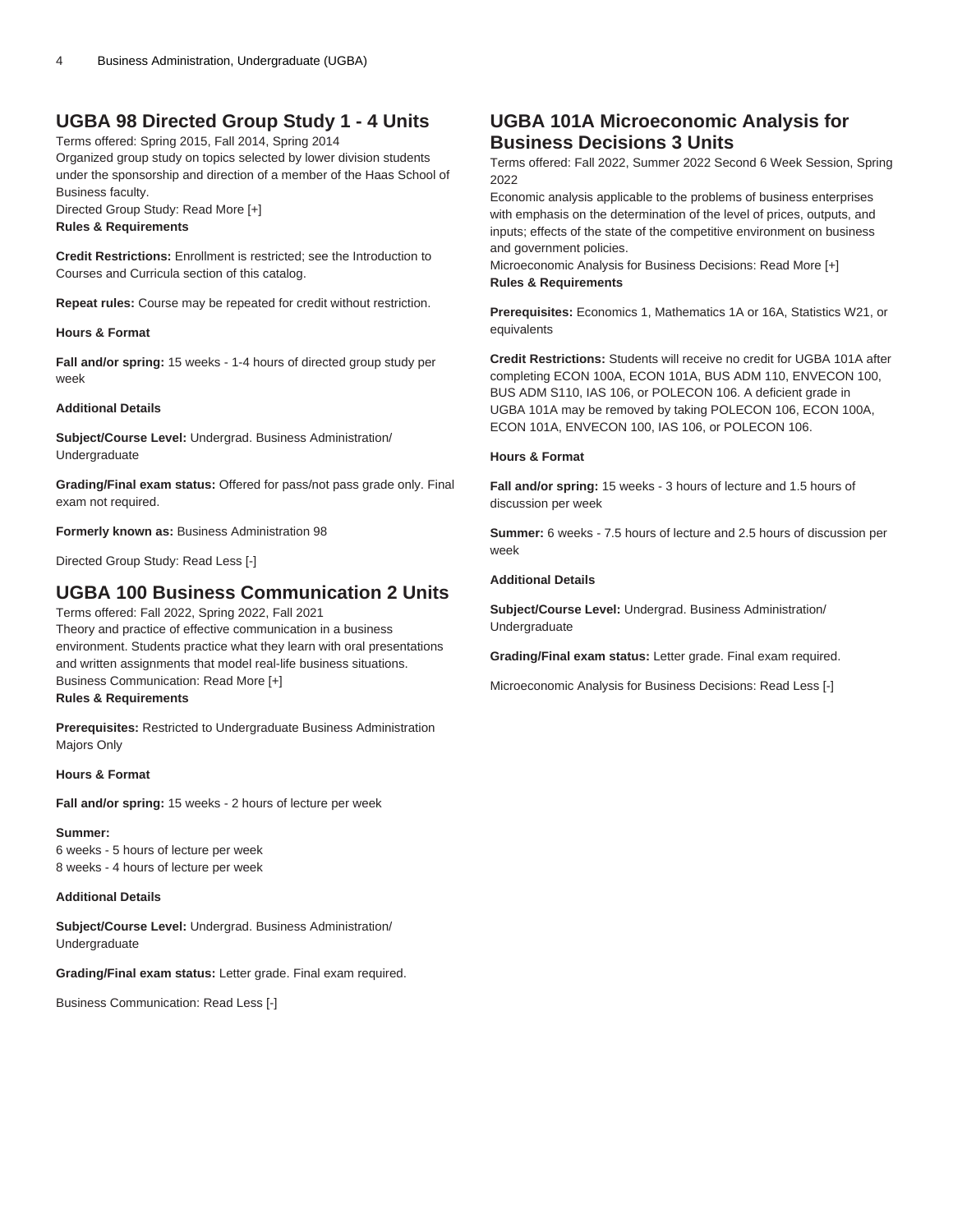# **UGBA 101B Macroeconomic Analysis for Business Decisions 3 Units**

Terms offered: Fall 2022, Summer 2022 First 6 Week Session, Spring 2022

Analysis of the operation of the market system with emphasis on the factors responsible for economic instability; analysis of public and business policies which are necessary as a result of business fluctuations.

Macroeconomic Analysis for Business Decisions: Read More [+] **Rules & Requirements**

**Prerequisites:** Economics 1, Mathematics 1A or 16A, Statistics W21, or equivalents

**Credit Restrictions:** Students will receive no credit for [UGBA 101B](/search/?P=UGBA%20101B) after completing [ECON 100B](/search/?P=ECON%20100B), [ECON 101B,](/search/?P=ECON%20101B) BUS ADM 111, [IAS 107,](/search/?P=IAS%20107) or [POLECON 107.](/search/?P=POLECON%20107) A deficient grade in [UGBA 101B](/search/?P=UGBA%20101B) may be removed by taking [ECON 100B,](/search/?P=ECON%20100B) [ECON 101B](/search/?P=ECON%20101B), [IAS 107,](/search/?P=IAS%20107) or [POLECON 107](/search/?P=POLECON%20107).

### **Hours & Format**

**Fall and/or spring:** 15 weeks - 2 hours of lecture and 1 hour of discussion per week

**Summer:** 6 weeks - 7.5 hours of lecture and 2.5 hours of discussion per week

### **Additional Details**

**Subject/Course Level:** Undergrad. Business Administration/ Undergraduate

**Grading/Final exam status:** Letter grade. Final exam required, with common exam group.

**Formerly known as:** Business Administration 111

Macroeconomic Analysis for Business Decisions: Read Less [-]

# **UGBA 102A Financial Accounting 3 Units**

Terms offered: Fall 2022, Summer 2022 First 6 Week Session, Spring 2022

The identification, measurement, and reporting of financial effects of events on enterprises, with a particular emphasis on business organization. Preparation and interpretation of balance sheets, income statements, and statements of cash flows. Financial Accounting: Read More [+] **Rules & Requirements**

**Credit Restrictions:** Course not open for credit for students who are taking or have completed Undergraduate Business Administration W102A.

### **Hours & Format**

**Fall and/or spring:** 15 weeks - 3 hours of lecture and 1 hour of discussion per week

**Summer:** 6 weeks - 7.5 hours of lecture and 2.5 hours of discussion per week

### **Additional Details**

**Subject/Course Level:** Undergrad. Business Administration/ Undergraduate

**Grading/Final exam status:** Letter grade. Final exam required.

Financial Accounting: Read Less [-]

### **UGBA 102B Managerial Accounting 3 Units**

Terms offered: Fall 2022, Summer 2022 Second 6 Week Session, Spring 2022

The uses of accounting systems and their outputs in the process of management of an enterprise. Classification of costs and revenue on several bases for various uses; budgeting and standard cost accounting; analyses of relevant costs and other data for decision making. Managerial Accounting: Read More [+] **Rules & Requirements**

**Prerequisites:** 102A

**Hours & Format**

**Fall and/or spring:** 15 weeks - 3 hours of lecture and 1 hour of discussion per week

**Summer:** 6 weeks - 7.5 hours of lecture and 2.5 hours of discussion per week

### **Additional Details**

**Subject/Course Level:** Undergrad. Business Administration/ Undergraduate

**Grading/Final exam status:** Letter grade. Final exam required.

Managerial Accounting: Read Less [-]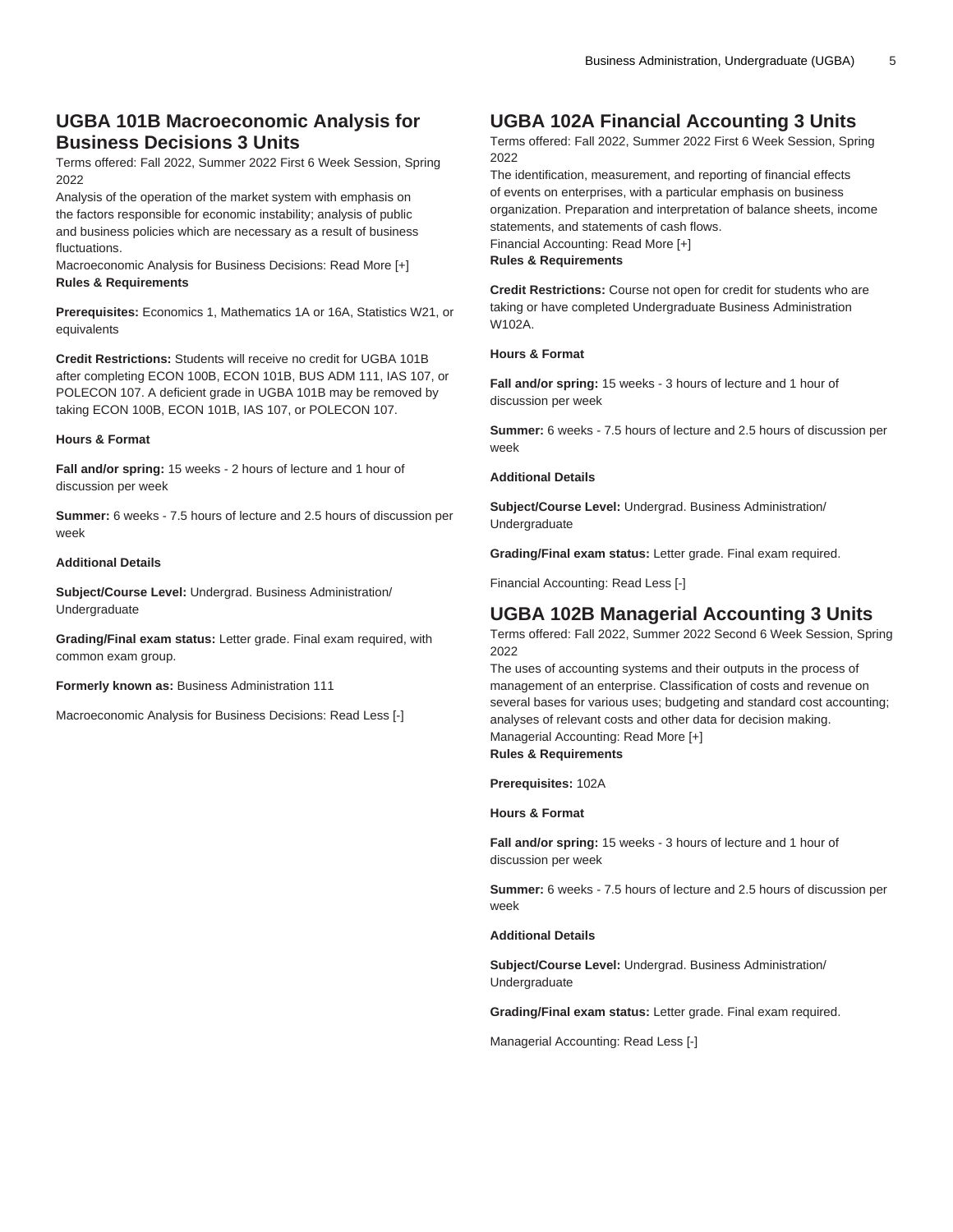# **UGBA W102A Financial Accounting 3 Units**

Terms offered: Summer 2021 First 6 Week Session, Summer 2020 First 6 Week Session, Summer 2019 First 6 Week Session The identification, measurement, and reporting of financial effects of events on enterprises, with a particular emphasis on business organization. Preparation and interpretation of balance sheets, income statements, and statements of cash flows. Financial Accounting: Read More [+]

**Rules & Requirements**

**Credit Restrictions:** Course not open for credit for students who are taking or have completed Undergraduate Business Administration 102A.

### **Hours & Format**

**Summer:** 6 weeks - 7.5 hours of web-based lecture per week

**Online:** This is an online course.

### **Additional Details**

**Subject/Course Level:** Undergrad. Business Administration/ Undergraduate

**Grading/Final exam status:** Letter grade. Final exam required.

Financial Accounting: Read Less [-]

### **UGBA 103 Introduction to Finance 4 Units**

Terms offered: Fall 2022, Summer 2022 First 6 Week Session, Summer 2022 Second 6 Week Session

Analysis and management of the flow of funds through an enterprise. Cash management, source and application of funds, term loans, types and sources of long-term capital. Capital budgeting, cost of capital, and financial structure. Introduction to capital markets. Introduction to Finance: Read More [+]

**Rules & Requirements**

**Prerequisites:** 101A

### **Hours & Format**

**Fall and/or spring:** 15 weeks - 3 hours of lecture and 1.5 hours of discussion per week

#### **Summer:**

6 weeks - 7.5 hours of lecture and 2.5 hours of discussion per week 8 weeks - 6 hours of lecture and 2 hours of discussion per week

### **Additional Details**

**Subject/Course Level:** Undergrad. Business Administration/ Undergraduate

**Grading/Final exam status:** Letter grade. Final exam required.

Introduction to Finance: Read Less [-]

# **UGBA 104 Introduction to Business Analytics 3 Units**

Terms offered: Fall 2022, Summer 2022 First 6 Week Session, Spring 2022

This course provides an introduction to several quantitative methods used to facilitate complex decision-making in business, with applications in many different industries, at different levels in the organization, and with different scopes of decisions. The power of the methods covered in this class is further enhanced by implementing them in spreadsheet software, which allows complex problems to be approached and solved in a straightforward and understandable manner.

Introduction to Business Analytics: Read More [+] **Rules & Requirements**

**Prerequisites:** Mathematics 1B or 16B, Statistics W21, or equivalents

**Hours & Format**

**Fall and/or spring:** 15 weeks - 1.5 hours of lecture and 1.5 hours of laboratory per week

**Summer:** 6 weeks - 2.5 hours of lecture and 2.5 hours of laboratory per week

### **Additional Details**

**Subject/Course Level:** Undergrad. Business Administration/ Undergraduate

**Grading/Final exam status:** Letter grade. Final exam required.

Introduction to Business Analytics: Read Less [-]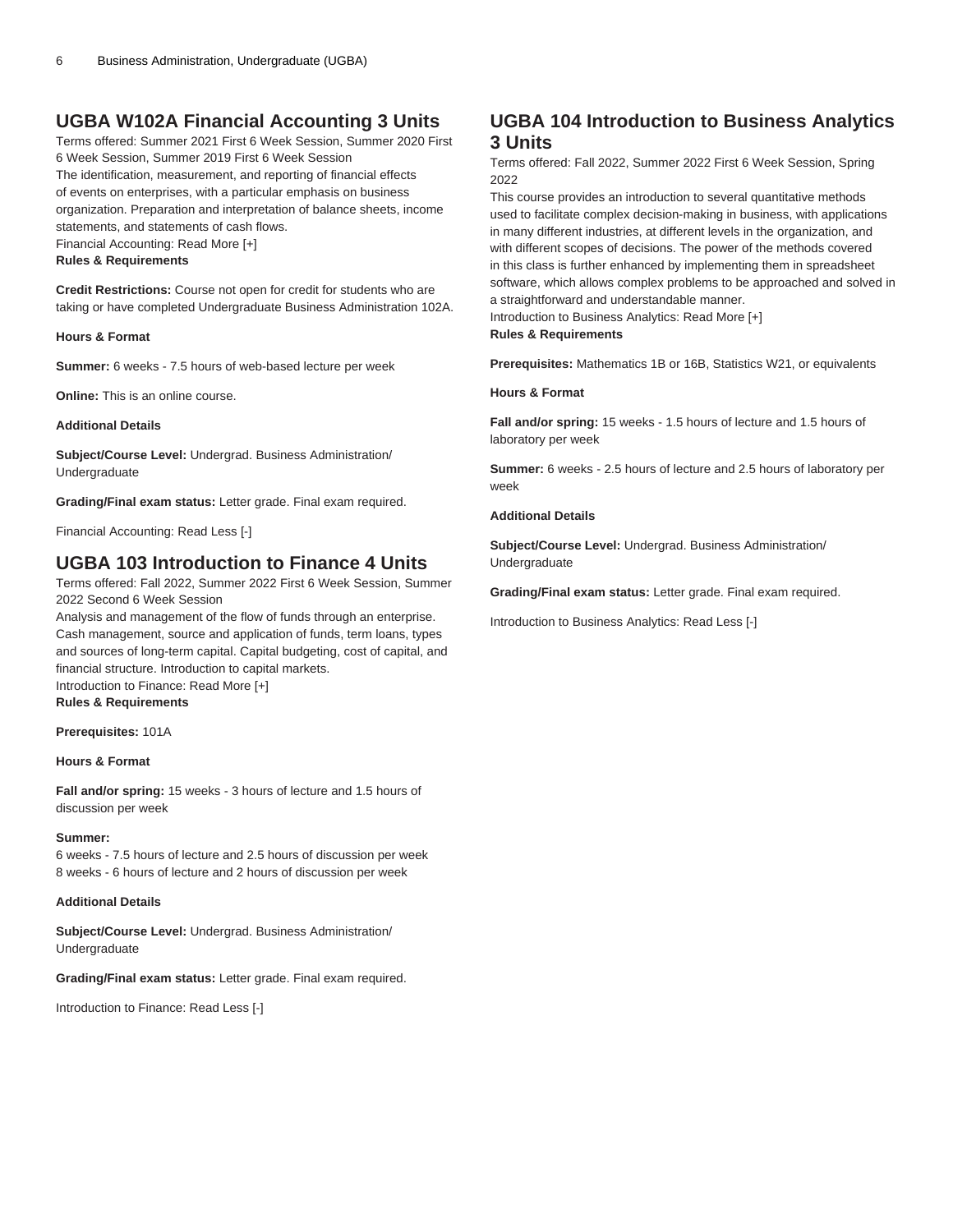# **UGBA 105 Leading People 3 Units**

Terms offered: Fall 2022, Summer 2022 First 6 Week Session, Spring 2022

A general descriptive and analytical study of organizations from the behavioral science point of view. Problems of motivation, leadership, morale, social structure, groups, communications, hierarchy, and control in complex organizations are addressed. The interaction among technology, environment, and human behavior are considered. Alternate theoretical models are discussed.

Leading People: Read More [+]

### **Rules & Requirements**

**Credit Restrictions:** Students will receive no credit for Undergrad. Business Administration 105 after completing Business Administration 150 or S150.

#### **Hours & Format**

**Fall and/or spring:** 15 weeks - 1.5-3 hours of lecture and 1.5-0 hours of discussion per week

#### **Summer:**

6 weeks - 4-8 hours of lecture and 4-0 hours of discussion per week 8 weeks - 3-6 hours of lecture and 3-0 hours of discussion per week

### **Additional Details**

**Subject/Course Level:** Undergrad. Business Administration/ Undergraduate

**Grading/Final exam status:** Letter grade. Final exam required.

Leading People: Read Less [-]

### **UGBA 106 Marketing 3 Units**

Terms offered: Fall 2022, Summer 2022 First 6 Week Session, Summer 2022 Second 6 Week Session

The evolution of markets and marketing; market structure; marketing cost and efficiency; public and private regulation; the development of marketing programs including decisions involving products, price, promotional distribution. Marketing: Read More [+] **Hours & Format**

**Fall and/or spring:** 15 weeks - 3 hours of lecture per week

#### **Summer:**

6 weeks - 7.5 hours of lecture per week 8 weeks - 6 hours of lecture per week

#### **Additional Details**

**Subject/Course Level:** Undergrad. Business Administration/ Undergraduate

**Grading/Final exam status:** Letter grade. Final exam required.

Marketing: Read Less [-]

# **UGBA 107 The Social, Political, and Ethical Environment of Business 3 Units**

Terms offered: Fall 2022, Summer 2022 First 6 Week Session, Spring 2022

Study and analysis of American business in a changing social and political environment. Interaction between business and other institutions. Role of business in the development of social values, goals, and national priorities. The expanding role of the corporation in dealing with social problems and issues.

The Social, Political, and Ethical Environment of Business: Read More [+] **Hours & Format**

**Fall and/or spring:** 15 weeks - 3 hours of lecture and 1 hour of discussion per week

**Summer:** 6 weeks - 5-7.5 hours of lecture and 2.5-0 hours of discussion per week

#### **Additional Details**

**Subject/Course Level:** Undergrad. Business Administration/ Undergraduate

**Grading/Final exam status:** Letter grade. Final exam required.

The Social, Political, and Ethical Environment of Business: Read Less [-]

### **UGBA 117 Special Topics in Economic Analysis and Policy 1 - 4 Units**

Terms offered: Fall 2018, Spring 2018, Fall 2017 A variety of topics in economic analysis and policy with emphasis on current problems and research. Special Topics in Economic Analysis and Policy: Read More [+] **Rules & Requirements**

**Prerequisites:** 101A-101B or equivalents

**Repeat rules:** Course may be repeated for credit without restriction.

**Hours & Format**

**Fall and/or spring:** 15 weeks - 1-4 hours of lecture per week

**Summer:** 6 weeks - 2.5-10 hours of lecture per week

**Additional Details**

**Subject/Course Level:** Undergrad. Business Administration/ Undergraduate

**Grading/Final exam status:** Letter grade. Final exam required.

**Formerly known as:** Business Administration 119

Special Topics in Economic Analysis and Policy: Read Less [-]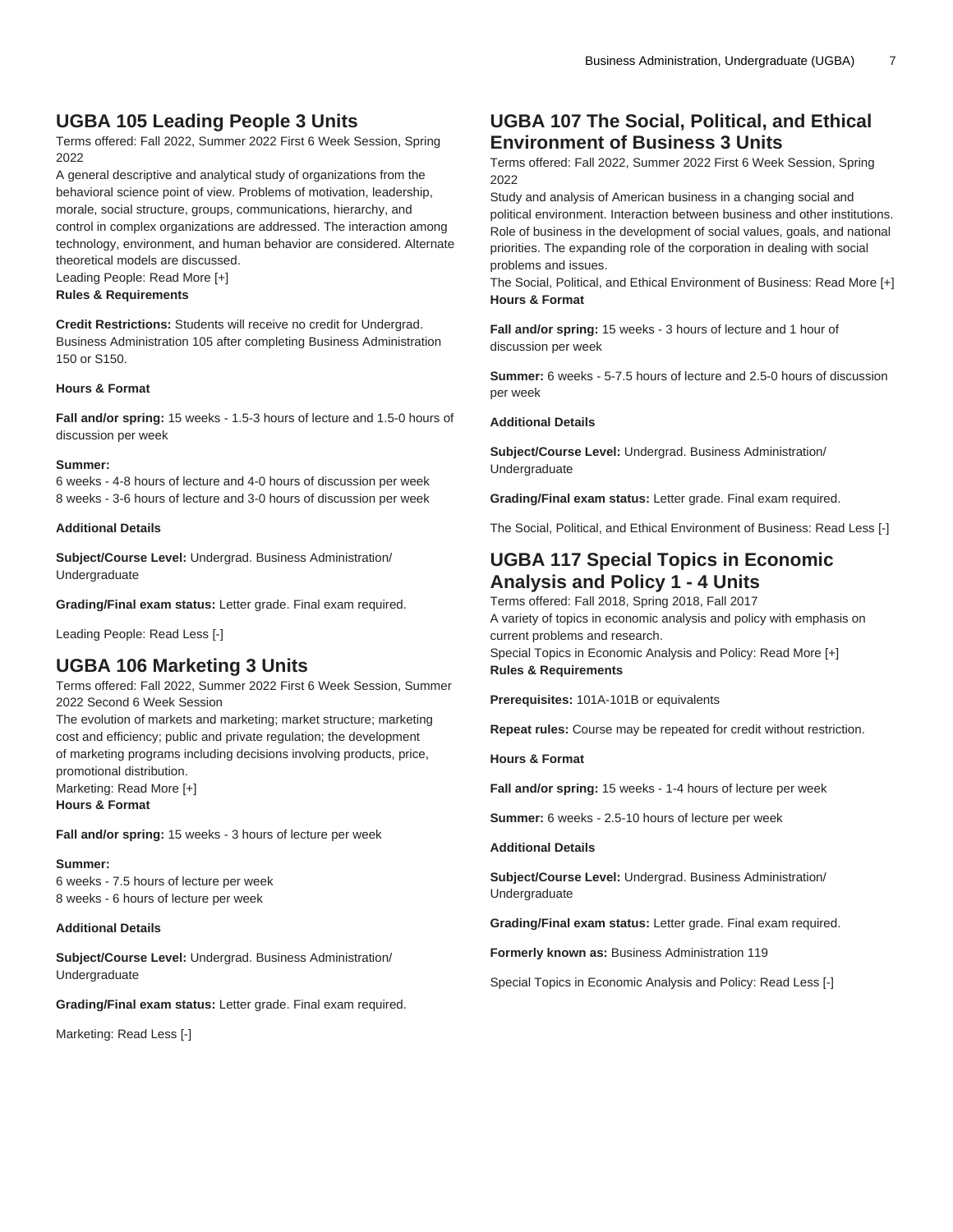### **UGBA 118 International Trade 3 Units**

#### Terms offered: Fall 2022, Fall 2021, Spring 2021

This course will develop models for understanding the economic causes and effects of international trade, will investigate the effects of economic policies that inhibit trade, and will examine the political economy of trade. By integrating the findings of the latest theoretical and empirical research in international economics, this course help students learn how to explore the current political debates in the U.S. and elsewhere regarding the benefits and costs of international trade. International Trade: Read More [+]

#### **Rules & Requirements**

**Prerequisites:** Undergraduate Business Administration 101A or equivalent

**Credit Restrictions:** Students will receive no credit for Undergraduate Business Administration 118 after taking Economics 181 or Economics C181/Environmental Economics and Policy C181.

### **Hours & Format**

**Fall and/or spring:** 15 weeks - 3 hours of lecture and 1 hour of discussion per week

**Summer:** 6 weeks - 7.5 hours of lecture and 2.5 hours of discussion per week

#### **Additional Details**

**Subject/Course Level:** Undergrad. Business Administration/ Undergraduate

**Grading/Final exam status:** Letter grade. Final exam required.

International Trade: Read Less [-]

### **UGBA 120AA Intermediate Financial Accounting 1 4 Units**

Terms offered: Fall 2022, Fall 2021, Fall 2020

This Course introduces the student to concepts, theory and applications of financial accounting. The topics covered include accrual accounting concepts, financial statement analysis, inventory valuations, capital assets and their corresponding depreciation and impairment. Attention is given to examples on current reporting practices and to the study of reporting requirements promulgated by the Financial Accounting Standards Board ("FASB") with comparison to the International Accounting Standards Board ("IASB").

Intermediate Financial Accounting 1: Read More [+] **Rules & Requirements**

**Prerequisites:** 102A

**Hours & Format**

**Fall and/or spring:** 15 weeks - 3 hours of lecture and 1.5 hours of discussion per week

**Summer:** 6 weeks - 7.5 hours of lecture and 5 hours of discussion per week

### **Additional Details**

**Subject/Course Level:** Undergrad. Business Administration/ Undergraduate

**Grading/Final exam status:** Letter grade. Final exam required.

Intermediate Financial Accounting 1: Read Less [-]

### **UGBA 120AB Intermediate Financial Accounting 2 4 Units**

Terms offered: Summer 2022 First 6 Week Session, Spring 2022, Spring 2021

This course expands students' knowledge of the concepts, theory, and application of financial accounting. It continues the technical accounting sequence, which also includes [UGBA 120AA](/search/?P=UGBA%20120AA), Intermediate Accounting 1 and [UGBA 120B](/search/?P=UGBA%20120B), Advanced Financial Accounting. Topics include an indepth treatment of the financing elements of the balance sheet and the income statement, as well as a detailed examination of the statement of cash flows.

Intermediate Financial Accounting 2: Read More [+] **Rules & Requirements**

**Prerequisites:** [UGBA 102A](/search/?P=UGBA%20102A) is required. [UGBA 120AA](/search/?P=UGBA%20120AA) is recommended

### **Hours & Format**

**Fall and/or spring:** 15 weeks - 3 hours of lecture and 1.5 hours of discussion per week

**Summer:** 6 weeks - 7.5 hours of lecture and 5 hours of discussion per week

#### **Additional Details**

**Subject/Course Level:** Undergrad. Business Administration/ Undergraduate

**Grading/Final exam status:** Letter grade. Final exam required.

Intermediate Financial Accounting 2: Read Less [-]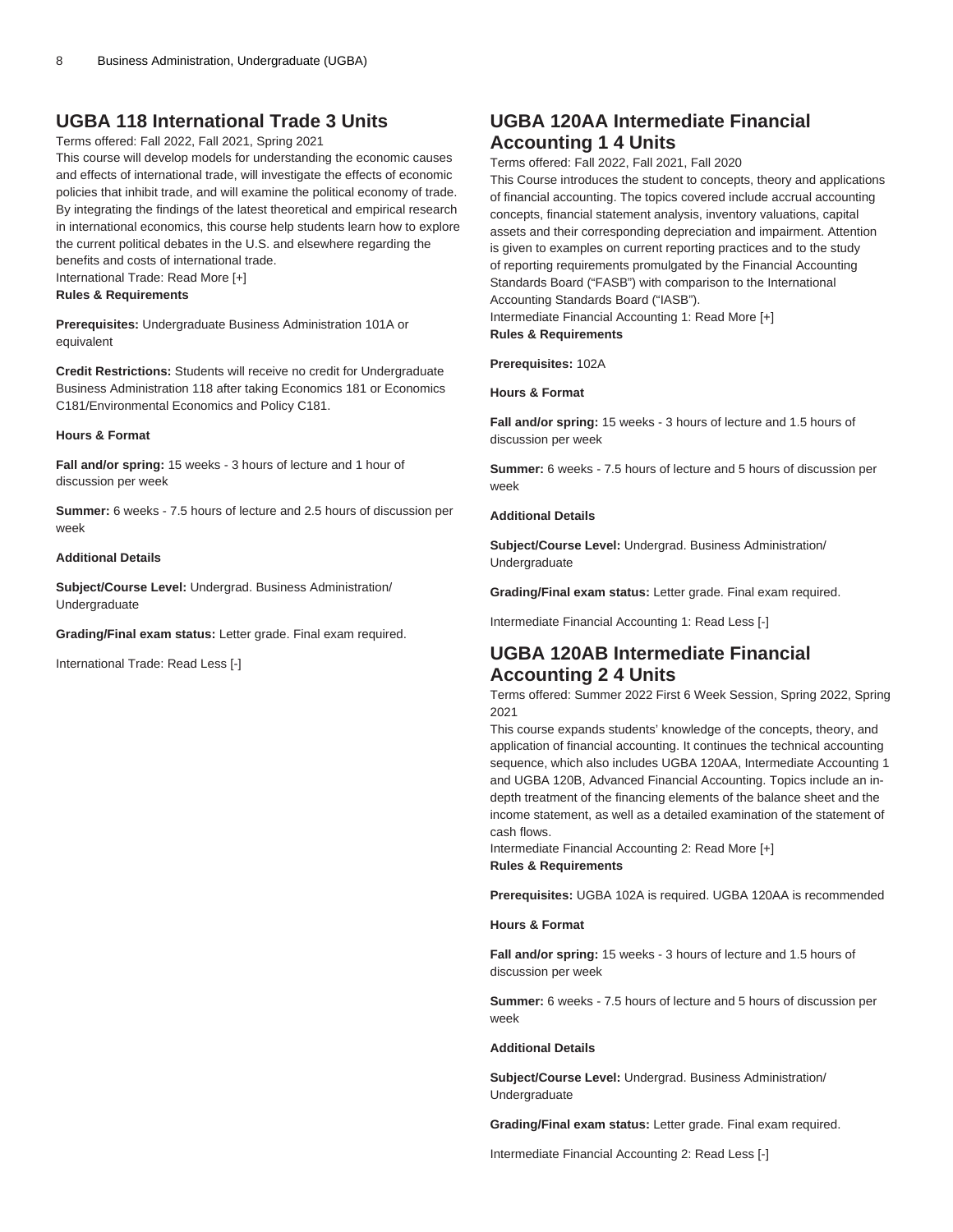# **UGBA 120B Advanced Financial Accounting 4 Units**

Terms offered: Fall 2022, Summer 2022 Second 6 Week Session, Spring 2022

Continuation of 120A. Sources of long term capital; funds statements, financial analysis, accounting for partnerships, consolidated financial statements, adjustments of accounting data using price indexes; accounting for the financial effects of pension plans; other advanced accounting problems.

Advanced Financial Accounting: Read More [+]

### **Rules & Requirements**

**Prerequisites:** [UGBA 120AA](/search/?P=UGBA%20120AA) and [120AB](/search/?P=UGBA%20120AB) are recommended

### **Hours & Format**

**Fall and/or spring:** 15 weeks - 3 hours of lecture and 1.5 hours of discussion per week

**Summer:** 6 weeks - 7.5 hours of lecture and 5 hours of discussion per week

### **Additional Details**

**Subject/Course Level:** Undergrad. Business Administration/ Undergraduate

**Grading/Final exam status:** Letter grade. Final exam required.

Advanced Financial Accounting: Read Less [-]

### **UGBA 121 Federal Income Tax Accounting 4 Units**

Terms offered: Summer 2022 Second 6 Week Session, Spring 2022, Spring 2021

Determination of individual and corporation tax liability; influence of federal taxation on economic activity; tax considerations in business and investment decisions.

Federal Income Tax Accounting: Read More [+] **Rules & Requirements**

**Prerequisites:** 102A (120AA recommended)

### **Hours & Format**

**Fall and/or spring:** 15 weeks - 3 hours of lecture and 1.5 hours of discussion per week

**Summer:** 6 weeks - 7.5 hours of lecture and 2 hours of discussion per week

### **Additional Details**

**Subject/Course Level:** Undergrad. Business Administration/ Undergraduate

**Grading/Final exam status:** Letter grade. Final exam required.

Federal Income Tax Accounting: Read Less [-]

# **UGBA 122 Financial Information Analysis 4 Units**

Terms offered: Fall 2022, Summer 2022 First 6 Week Session, Spring 2022

This course is designed to: 1) develop basic skills in financial statement analysis; 2) teach students to identify the relevant financial data used in a variety of decision contexts, such as equity valuation, forecasting firmlevel economic variables, distress prediction and credit analysis; 3) help students appreciate the factors that influence the outcome of the financial reporting process, such as the incentives of reporting parties, regulatory rules, and a firm's competitive environment.

Financial Information Analysis: Read More [+] **Rules & Requirements**

**Prerequisites:** 120AA

**Hours & Format**

**Fall and/or spring:** 15 weeks - 3 hours of lecture and 1.5 hours of discussion per week

**Summer:** 6 weeks - 7.5 hours of lecture and 5 hours of discussion per week

### **Additional Details**

**Subject/Course Level:** Undergrad. Business Administration/ Undergraduate

**Grading/Final exam status:** Letter grade. Final exam required.

Financial Information Analysis: Read Less [-]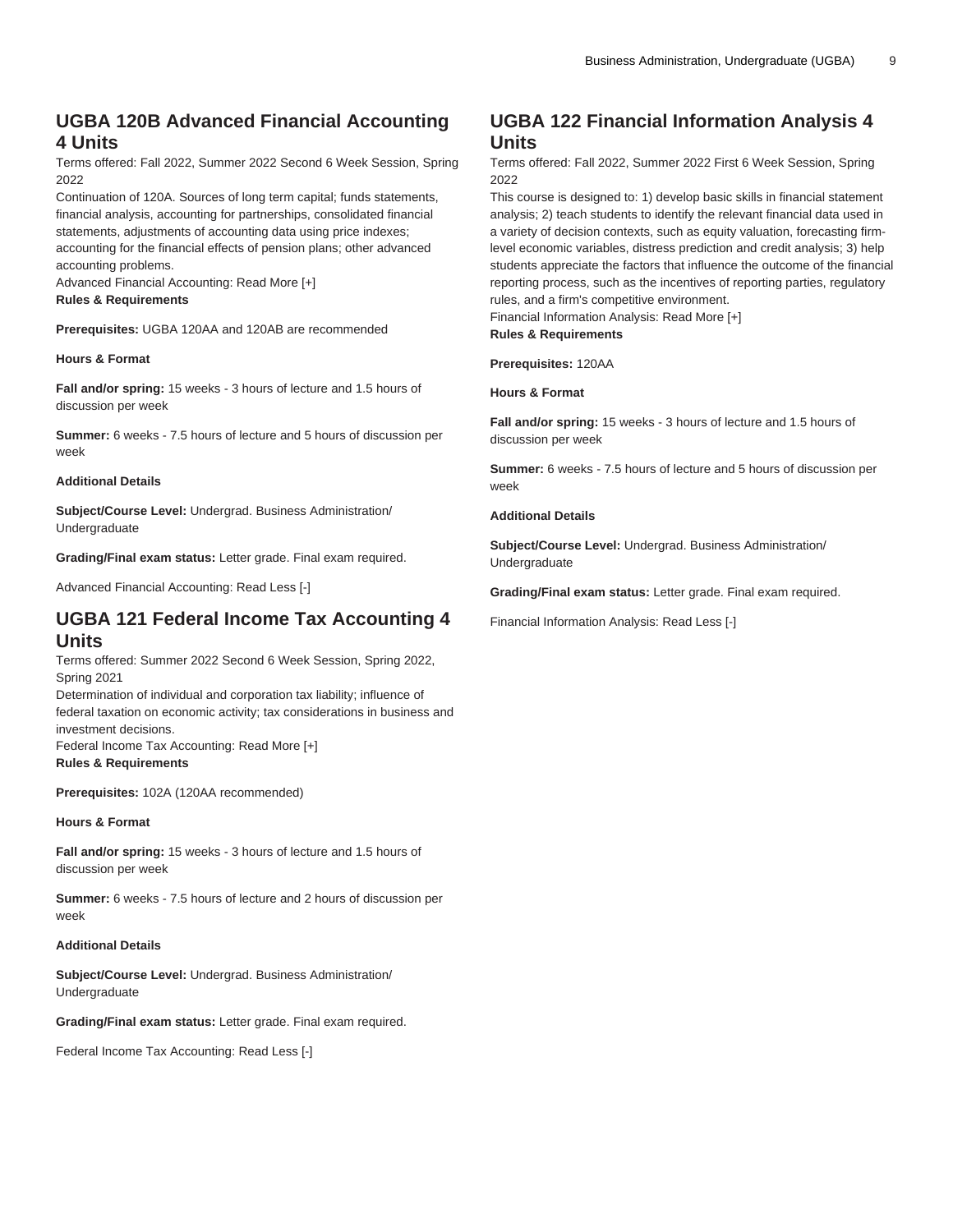# **UGBA 123 Operating and Financial Reporting Issues in the Financial Services Industry 3 Units**

Terms offered: Fall 2022, Fall 2021, Fall 2020

This course examines how accounting in the financial services industry – banking, insurance, investment industry, and real estate – actually operates. Students learn about underwriting and pricing in each sector, investment processes and controls, incentive-based profit sharing, risk management, and the factors that contribute to profitability. Students learn what financial statements reveal about estimates companies make regarding liabilities and, more generally, what they reveal about how companies deal with uncertainty associated with predicting and measuring financial results. Students examine the controversy over employing Fair Value Accounting across sectors and learn about other sector-specific accounting requirements.

Operating and Financial Reporting Issues in the Financial Services Industry: Read More [+]

**Rules & Requirements**

**Prerequisites:** Students are encouraged to complete [UGBA 102A](/search/?P=UGBA%20102A) or to possess a basic understanding about how financial statements are prepared

**Hours & Format**

**Fall and/or spring:** 15 weeks - 3 hours of lecture per week

**Summer:** 6 weeks - 7.5 hours of lecture per week

**Additional Details**

**Subject/Course Level:** Undergrad. Business Administration/ Undergraduate

**Grading/Final exam status:** Letter grade. Final exam required.

Operating and Financial Reporting Issues in the Financial Services Industry: Read Less [-]

### **UGBA 125 Ethics in Accounting 3 Units**

Terms offered: Fall 2022, Fall 2021, Fall 2020

This course focuses on ethics related to the accounting for and reporting of financial statements and related financial information, and touches on the ethics of tax preparers. It is taught within the context of the American Institute of Certified Public Accountants (AICPA), as well as broader ethical concepts. This course fulfills the accounting ethics education requirement of the California Board of Accountancy, needed for a California CPA license. The course covers (i) theories and rules and (ii) the application of these theories and rules to case studies drawn from real life. Students are taught not only to identify the risks of fraud, but also how an organization's culture and structure might be altered to reduce the risks.

Ethics in Accounting: Read More [+] **Hours & Format**

**Fall and/or spring:** 15 weeks - 3 hours of lecture per week

#### **Additional Details**

**Subject/Course Level:** Undergrad. Business Administration/ Undergraduate

**Grading/Final exam status:** Letter grade. Final exam required.

Ethics in Accounting: Read Less [-]

### **UGBA 126 Auditing 4 Units**

Terms offered: Fall 2022, Summer 2022 First 6 Week Session, Spring 2022

Concepts and problems in the field of professional verification of financial and related information, including ethical, legal and other professional issues, historical developments, and current concerns. Auditing: Read More [+] **Rules & Requirements**

**Prerequisites:** 120AA (120AB and 120B recommended)

### **Hours & Format**

**Fall and/or spring:** 15 weeks - 3 hours of lecture and 1.5 hours of discussion per week

**Summer:** 6 weeks - 7.5 hours of lecture and 2 hours of discussion per week

#### **Additional Details**

**Subject/Course Level:** Undergrad. Business Administration/ Undergraduate

**Grading/Final exam status:** Letter grade. Final exam required.

Auditing: Read Less [-]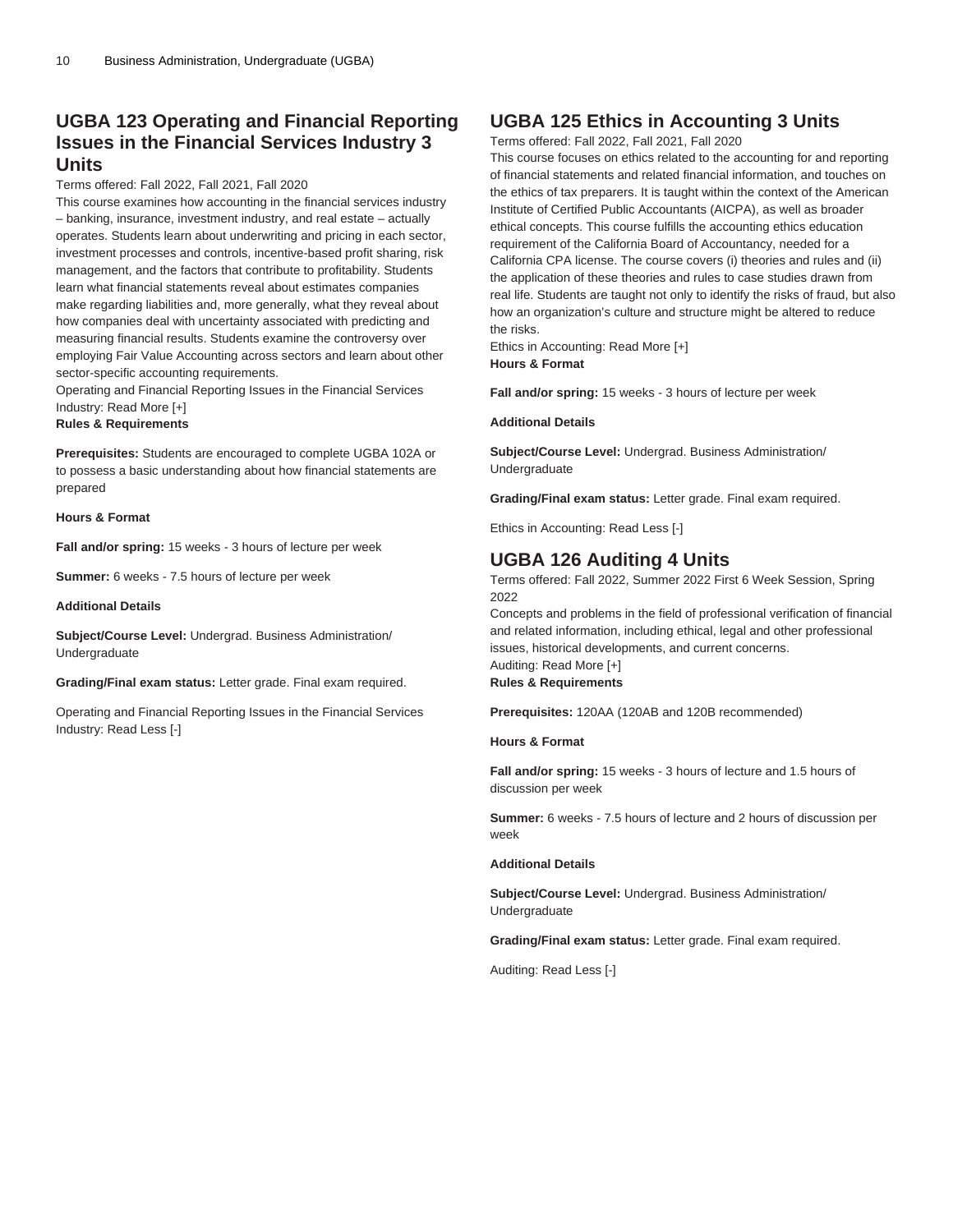# **UGBA 127 Special Topics in Accounting 1 - 4 Units**

Terms offered: Spring 2022, Spring 2021, Spring 2020 A variety of topics in accounting with emphasis on current problems and research.

Special Topics in Accounting: Read More [+] **Rules & Requirements**

**Prerequisites:** At the discretion of the instructor

**Repeat rules:** Course may be repeated for credit without restriction.

### **Hours & Format**

**Fall and/or spring:** 15 weeks - 1-4 hours of lecture and 0-1 hours of discussion per week

**Summer:** 6 weeks - 2.5-10 hours of lecture and 0-2.5 hours of discussion per week

#### **Additional Details**

**Subject/Course Level:** Undergrad. Business Administration/ Undergraduate

**Grading/Final exam status:** Letter grade. Final exam required.

Special Topics in Accounting: Read Less [-]

### **UGBA 128 Strategic Cost Management 3 Units**

Terms offered: Spring 2022, Spring 2021, Spring 2020 Managerial accounting is a company's internal language and is used for decision-making, production management, product design and pricing, performance evaluation and motivation of employees. The objective of the course is to develop the skills and analytical ability of effectively and efficiently use managerial accounting information in order to help a company achieve its strategic and financial goals. Strategic Cost Management: Read More [+]

**Rules & Requirements**

**Prerequisites:** 102B

**Hours & Format**

**Fall and/or spring:** 15 weeks - 3 hours of lecture per week

**Additional Details**

**Subject/Course Level:** Undergrad. Business Administration/ Undergraduate

**Grading/Final exam status:** Letter grade. Final exam required.

Strategic Cost Management: Read Less [-]

# **UGBA 131 Corporate Finance and Financial Statement Analysis 3 Units**

Terms offered: Fall 2022, Summer 2022 Second 6 Week Session, Spring 2022

This course will cover the principles and practice of business finance. It will focus on project evaluation, capital structure, and corporate governance. Firms' policies toward debt, equity, and dividends are explored. The incentives and conflicts facing managers and owners are also discussed.

Corporate Finance and Financial Statement Analysis: Read More [+] **Rules & Requirements**

**Prerequisites:** 103

**Hours & Format**

**Fall and/or spring:** 15 weeks - 3 hours of lecture and 1 hour of discussion per week

**Summer:** 6 weeks - 7.5 hours of lecture and 2 hours of discussion per week

### **Additional Details**

**Subject/Course Level:** Undergrad. Business Administration/ Undergraduate

**Grading/Final exam status:** Letter grade. Final exam required.

**Formerly known as:** Business Administration 134

Corporate Finance and Financial Statement Analysis: Read Less [-]

# **UGBA 131A Corporate Strategy and Valuation 3 Units**

Terms offered: Spring 2022, Spring 2020, Spring 2019 The course is designed to cover advanced corporate finance issues. Its purpose is two-fold. First, it will help students develop a tool-box, both conceptual and quantitative, to address real-world corporate financial issues that they will likely use immediately in any finance-related career. Second, the course is designed to give the "the big picture," i.e., sharpen understanding of how corporate financial strategy helps increase a firm's value in a dynamic environment. The course examines qualitative factors that help determine financial strategy, including the costs of financial distress and the value of financial flexibility, as well as quantitative techniques, such as option pricing, that will be helpful in various analyses.

Corporate Strategy and Valuation: Read More [+] **Rules & Requirements**

**Prerequisites:** Undergraduate Business Administration 103

**Hours & Format**

**Fall and/or spring:** 15 weeks - 3 hours of lecture per week

**Additional Details**

**Subject/Course Level:** Undergrad. Business Administration/ Undergraduate

**Grading/Final exam status:** Letter grade. Final exam required.

Corporate Strategy and Valuation: Read Less [-]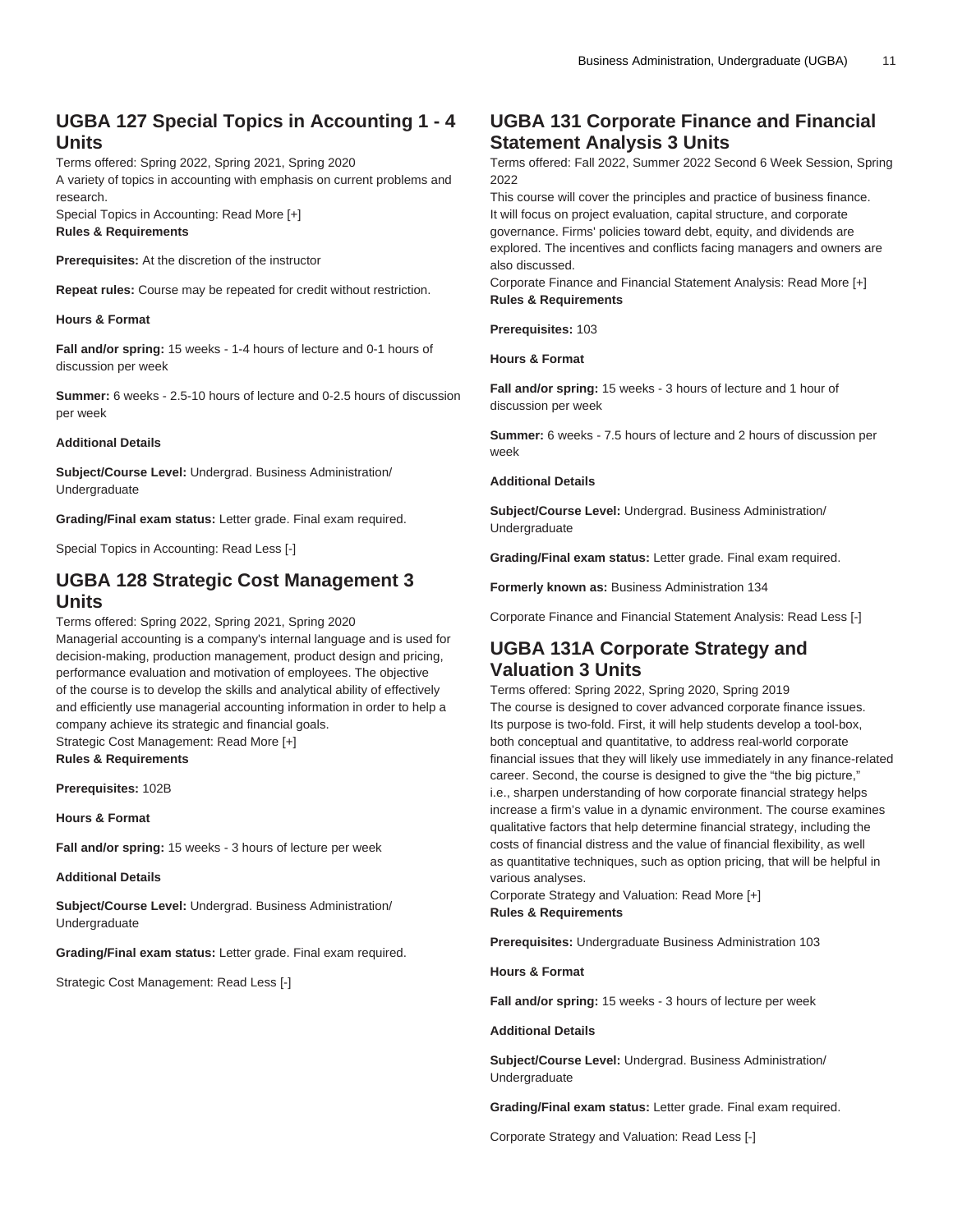# **UGBA 132 Financial Institutions and Markets 3 Units**

Terms offered: Summer 2020 First 6 Week Session, Summer 2019 First 6 Week Session, Summer 2018 First 6 Week Session

Organization, behavior, and management of financial institutions. Markets for financial assets and the structure of yields, influence of Federal Reserve System and monetary policy on financial assets and institutions. Financial Institutions and Markets: Read More [+] **Rules & Requirements**

**Prerequisites:** 101A-101B, and 103

### **Hours & Format**

**Fall and/or spring:** 15 weeks - 3 hours of lecture and 1 hour of discussion per week

**Summer:** 6 weeks - 8 hours of lecture and 2.5 hours of discussion per week

#### **Additional Details**

**Subject/Course Level:** Undergrad. Business Administration/ Undergraduate

**Grading/Final exam status:** Letter grade. Final exam required.

**Formerly known as:** Business Administration 132

Financial Institutions and Markets: Read Less [-]

### **UGBA 133 Investments 3 Units**

Terms offered: Fall 2022, Summer 2022 First 6 Week Session, Summer 2022 Second 6 Week Session

Sources of and demand for investment capital, operations of security markets, determination of investment policy, and procedures for analysis of securities.

Investments: Read More [+] **Rules & Requirements**

**Prerequisites:** 103

**Hours & Format**

**Fall and/or spring:** 15 weeks - 3 hours of lecture and 1 hour of discussion per week

**Summer:** 6 weeks - 7.5 hours of lecture and 2.5 hours of discussion per week

#### **Additional Details**

**Subject/Course Level:** Undergrad. Business Administration/ Undergraduate

**Grading/Final exam status:** Letter grade. Final exam required.

Investments: Read Less [-]

# **UGBA 134 Introduction to Financial Engineering 3 Units**

Terms offered: Spring 2019

This course provides students with an introduction to the application of mathematics and statistics in the field of finance. It consists of three integrated modules: 1) an introduction to the quantitative foundations of finance, using calculus, linear algebra, statistics and probability; 2) extension into financial theory as it relates to asset pricing, fixed income, derivatives, structured finance and risk management; and 3) application and implementation of these foundational tools and theory through software like Excel to build basic quantitative financial models (touching on programming). The goal is to use financial models that can guide business and financial decisions.

Introduction to Financial Engineering: Read More [+] **Rules & Requirements**

**Prerequisites:** [UGBA 103](/search/?P=UGBA%20103)

**Hours & Format**

**Fall and/or spring:** 15 weeks - 3 hours of lecture per week

**Additional Details**

**Subject/Course Level:** Undergrad. Business Administration/ Undergraduate

**Grading/Final exam status:** Letter grade. Final exam required.

Introduction to Financial Engineering: Read Less [-]

### **UGBA 135 Personal Financial Management 2 Units**

Terms offered: Fall 2022, Spring 2022, Fall 2021

Survey of major life financial decisions (e.g., career choice, consumption versus saving, investments, mortgages, insurance) and how decisionmaking biases (e.g., overconfidence, present bias, limited attention) can lead to suboptimal choice. The course draws on research from economics, psychology, and sociology. Personal Financial Management: Read More [+] **Hours & Format**

**Fall and/or spring:** 15 weeks - 2 hours of lecture per week

### **Additional Details**

**Subject/Course Level:** Undergrad. Business Administration/ Undergraduate

**Grading/Final exam status:** Letter grade. Final exam required.

**Instructors:** Odean, Selinger

Personal Financial Management: Read Less [-]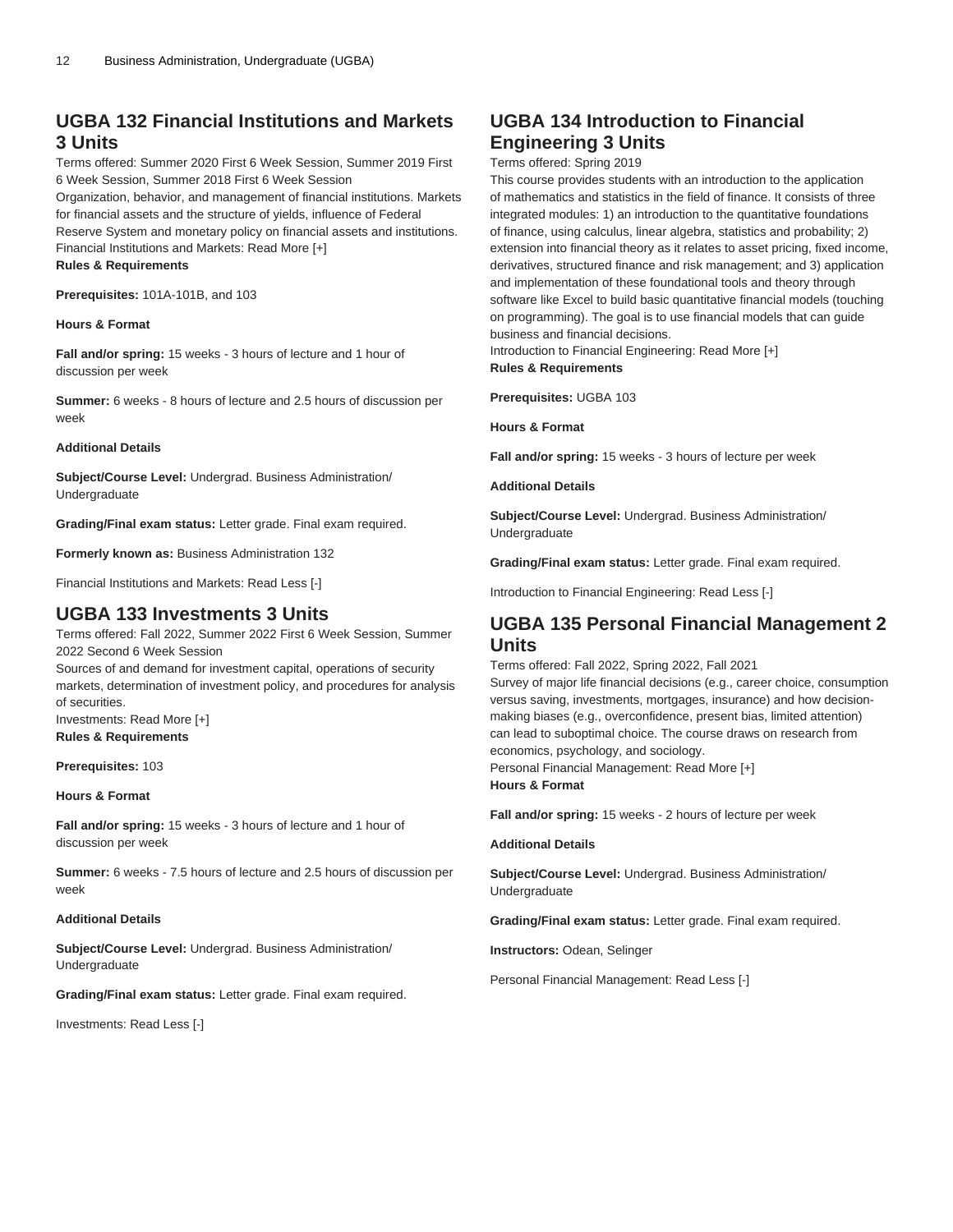# **UGBA 136F Behavioral Finance 3 Units**

Terms offered: Summer 2022 Second 6 Week Session, Summer 2021 Second 6 Week Session, Summer 2020 Second 6 Week Session This course explores why markets are sometimes inefficient. We consider the role that investors' heuristics and biases play in generating mispricing in financial markets. We also explore how various trading frictions limit the ability of arbitrageurs to reduce mispricing. Finally, we look at the influence of market inefficiencies on corporate decisions. Behavioral Finance: Read More [+]

**Rules & Requirements**

**Prerequisites:** 103

**Hours & Format**

**Fall and/or spring:** 15 weeks - 3 hours of lecture per week

**Summer:** 6 weeks - 7.5 hours of lecture per week

### **Additional Details**

**Subject/Course Level:** Undergrad. Business Administration/ Undergraduate

**Grading/Final exam status:** Letter grade. Final exam required.

Behavioral Finance: Read Less [-]

### **UGBA 137 Special Topics in Finance 1 - 4 Units**

Terms offered: Fall 2022, Summer 2022 Second 6 Week Session, Spring 2022

A variety of topics in finance with emphasis on current problems and research.

Special Topics in Finance: Read More [+] **Rules & Requirements**

**Prerequisites:** 103

**Repeat rules:** Course may be repeated for credit without restriction.

**Hours & Format**

**Fall and/or spring:** 15 weeks - 1-4 hours of lecture per week

**Summer:** 6 weeks - 2.5-10 hours of lecture per week

**Additional Details**

**Subject/Course Level:** Undergrad. Business Administration/ Undergraduate

**Grading/Final exam status:** Letter grade. Final exam required.

**Formerly known as:** Business Administration 139

Special Topics in Finance: Read Less [-]

### **UGBA 141 Production and Operations Management 2 - 3 Units**

Terms offered: Fall 2022, Spring 2022, Spring 2021 A survey of the concepts and methodologies for management control of production and operations systems. Topics include inventory control, material requirements planning for multistage production systems, aggregate planning, scheduling, and production distribution. Production and Operations Management: Read More [+] **Rules & Requirements**

**Prerequisites:** 104 or equivalent, or consent of instructor

**Hours & Format**

**Fall and/or spring:** 15 weeks - 2-3 hours of lecture and 0-1 hours of discussion per week

**Summer:** 6 weeks - 5-7.5 hours of lecture and 0-2.5 hours of discussion per week

#### **Additional Details**

**Subject/Course Level:** Undergrad. Business Administration/ Undergraduate

**Grading/Final exam status:** Letter grade. Final exam required.

**Formerly known as:** Business Administration 142

Production and Operations Management: Read Less [-]

### **UGBA 143 Game Theory and Business Decisions 3 Units**

Terms offered: Fall 2014, Fall 2013, Spring 2010 This course provides an introduction to game theory and decision analysis. Game theory is concerned with strategic interactions among players (multi-player games), and decision analysis is concerned with making choices under uncertainty (single-player games). Emphasis is placed on applications.

Game Theory and Business Decisions: Read More [+] **Rules & Requirements**

**Prerequisites:** Mathematics 1B or 16B, Statistics 21, or equivalent

#### **Hours & Format**

**Fall and/or spring:** 15 weeks - 3 hours of lecture and 1 hour of discussion per week

#### **Additional Details**

**Subject/Course Level:** Undergrad. Business Administration/ Undergraduate

**Grading/Final exam status:** Letter grade. Final exam required.

Game Theory and Business Decisions: Read Less [-]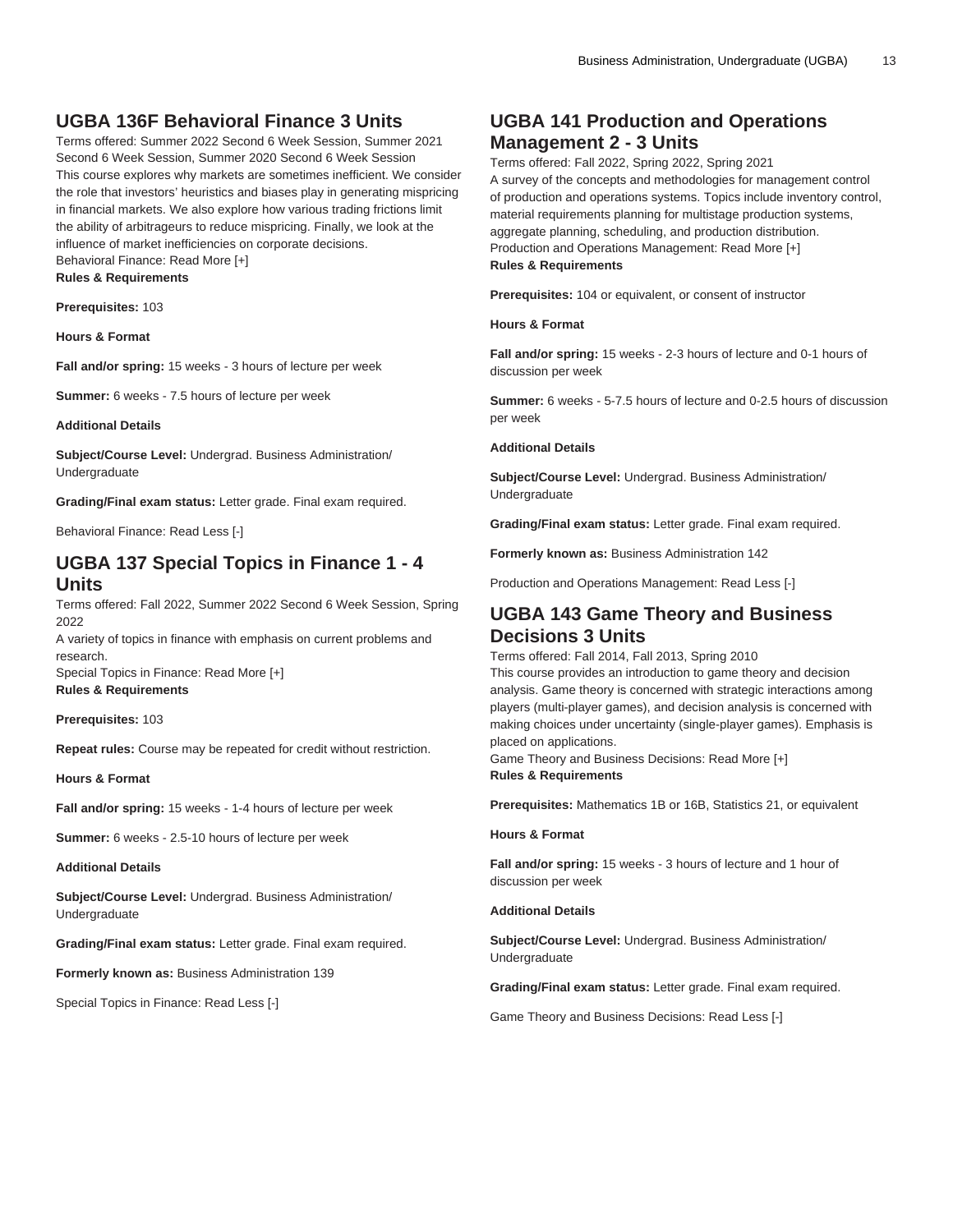# **UGBA 146 Project Management 2 Units**

Terms offered: Summer 2022 First 6 Week Session, Summer 2021 First 6 Week Session, Summer 2020 First 6 Week Session The primary objective of this course is to develop the critical skills and knowledge needed to successfully pitch and lead projects, and to deliver those projects on time and within budget. The course delves into formal planning and scheduling techniques including: project definition, project selection, Work Breakdown Structure (WBS), Resource Estimation, Critical Path Method (CPM), Pert, Gantt Charts, Resource Constrained Scheduling, Project Monitoring and Project Closing. Project Management: Read More [+] **Hours & Format**

**Summer:** 6 weeks - 5 hours of lecture per week

**Additional Details**

**Subject/Course Level:** Undergrad. Business Administration/ Undergraduate

**Grading/Final exam status:** Letter grade. Final exam required.

Project Management: Read Less [-]

# **UGBA 147 Special Topics in Operations and Information Technology Management 1 - 4 Units**

Terms offered: Summer 2022 First 6 Week Session, Spring 2022, Summer 2021 First 6 Week Session

A variety of topics in manufacturing and information technology with emphasis on current problems and research.

Special Topics in Operations and Information Technology Management: Read More [+]

### **Rules & Requirements**

**Repeat rules:** Course may be repeated for credit without restriction.

**Hours & Format**

**Fall and/or spring:** 15 weeks - 1-4 hours of lecture per week

**Summer:** 6 weeks - 2.5-10 hours of lecture per week

### **Additional Details**

**Subject/Course Level:** Undergrad. Business Administration/ Undergraduate

**Grading/Final exam status:** Letter grade. Final exam required.

Special Topics in Operations and Information Technology Management: Read Less [-]

# **UGBA 150 Leading High Impact Teams 3 Units**

### Terms offered: Spring 2022

This course helps students hone and develop the leadership skills needed to lead dynamic, complex, global teams. Globalization, rapid technological change, and a shift towards an innovation-based economy have resulted in more dynamic, distributed, cross-functional, as well as demographically and culturally diverse teams. Students will learn to create team developmental plans and accountability, coach teams through challenges, encourage teams to recognize and avoid bias and misattributions, and lead from a distance and across boundaries. Leading High Impact Teams: Read More [+] **Hours & Format**

**Fall and/or spring:** 15 weeks - 3 hours of lecture per week

### **Additional Details**

**Subject/Course Level:** Undergrad. Business Administration/ Undergraduate

**Grading/Final exam status:** Letter grade. Alternate method of final assessment during regularly scheduled final exam group (e.g., presentation, final project, etc.).

Leading High Impact Teams: Read Less [-]

### **UGBA 151 Management of Human Resources 3 Units**

Terms offered: Spring 2022, Spring 2021, Spring 2020 The designs of systems of rewards, assessment, and manpower development. The interaction of selection, placement, training, personnel evaluation, and career ladders within an on-going organization. Role of the staff manager. Introduction of change. Implications of behavioral research for management problems and policies. Management of Human Resources: Read More [+] **Rules & Requirements**

**Prerequisites:** 105

**Hours & Format**

**Fall and/or spring:** 15 weeks - 3 hours of lecture per week

**Summer:** 6 weeks - 7.5 hours of lecture per week

**Additional Details**

**Subject/Course Level:** Undergrad. Business Administration/ Undergraduate

**Grading/Final exam status:** Letter grade. Final exam required.

**Formerly known as:** Business Administration 151

Management of Human Resources: Read Less [-]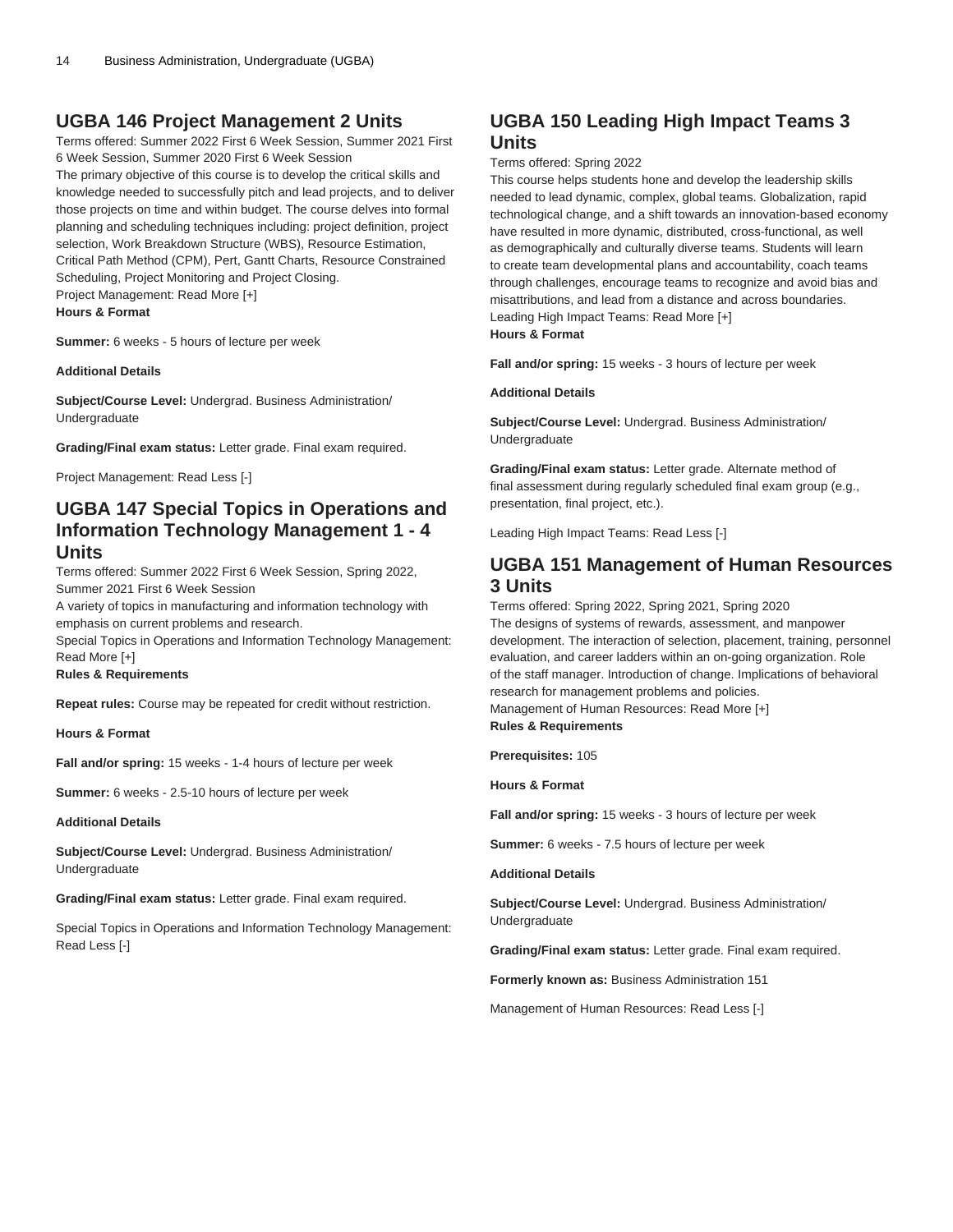# **UGBA 151A People Analytics 2 Units**

### Terms offered: Prior to 2007

This course focuses on measuring and analyzing the costs and benefits of human capital investments by providing students with the ability to develop, analyze and use information to assess and measure employee and organizational performance. The course will show participants how to develop and make critical recommendations on such information to senior management, as well as helping to increase their presence and credibility with key decision makers. On successful completion, students will have the skills necessary to formulate both qualitative and quantitative recommendations for key management decisions affecting employees.

People Analytics: Read More [+] **Hours & Format**

**Fall and/or spring:** 8 weeks - 4 hours of lecture per week

#### **Additional Details**

**Subject/Course Level:** Undergrad. Business Administration/ Undergraduate

**Grading/Final exam status:** Letter grade. Alternative to final exam.

People Analytics: Read Less [-]

# **UGBA 152 Negotiation and Conflict Resolution 3 Units**

Terms offered: Fall 2022, Summer 2022 First 6 Week Session, Summer 2022 Second 6 Week Session

The purpose of this course is to understand the theory and processes of negotiation as practiced in a variety of settings. It is designed to be relevant to the broad spectrum of negotiation problems faced by managers and professionals. By focusing on the hehavior of individuals, groups, and organizations in the context of competitive situations, the course will allow students the opportunity to develop negotiation skills experientially in useful analytical frameworks (e.g.- simulations, cases). Negotiation and Conflict Resolution: Read More [+] **Rules & Requirements**

**Prerequisites:** 105

**Hours & Format**

**Fall and/or spring:** 15 weeks - 3 hours of lecture per week

**Summer:** 6 weeks - 7.5 hours of lecture per week

**Additional Details**

**Subject/Course Level:** Undergrad. Business Administration/ Undergraduate

**Grading/Final exam status:** Letter grade. Final exam required.

**Formerly known as:** Business Administration 152

Negotiation and Conflict Resolution: Read Less [-]

# **UGBA 154 Power and Politics in Organizations 3 Units**

Terms offered: Fall 2022, Summer 2022 Second 6 Week Session, Fall 2021

This course will provide students with a sense of "political intelligence." After taking this course, students will be able to: (1) diagnose the true distribution of power in organizations, (2) identify strategies for building sources of power, (3) develop techniques for influencing others, (4) understand the role of power in building cooperation and leading change in organizations, and (5) make sense of others' attempts to influence them. These skills are essential for effective and satisfying career building.

Power and Politics in Organizations: Read More [+] **Hours & Format**

**Fall and/or spring:** 15 weeks - 3 hours of lecture per week

**Summer:** 6 weeks - 10 hours of lecture per week

**Additional Details**

**Subject/Course Level:** Undergrad. Business Administration/ Undergraduate

**Grading/Final exam status:** Letter grade. Final exam required.

Power and Politics in Organizations: Read Less [-]

# **UGBA 155 Leadership 3 Units**

Terms offered: Summer 2022 First 6 Week Session, Summer 2021 First 6 Week Session, Fall 2020

The purpose of this course is for the students to develop understanding of the theory and practice of leadership in various organizational settings. It is designed to allow students the opportunity to develop leadership skills through experiential exercises, behavioral and self-assessments, case studies, class discussions, and lectures. Leadership: Read More [+]

**Rules & Requirements**

**Credit Restrictions:** Students will receive no credit for [UGBA 155](/search/?P=UGBA%20155) after completing [UGBA W155.](/search/?P=UGBA%20W155) A deficient grade in [UGBA 155](/search/?P=UGBA%20155) may be removed by taking [UGBA W155](/search/?P=UGBA%20W155).

#### **Hours & Format**

**Fall and/or spring:** 15 weeks - 3 hours of lecture per week

**Summer:** 6 weeks - 7.5 hours of lecture per week

**Additional Details**

**Subject/Course Level:** Undergrad. Business Administration/ Undergraduate

**Grading/Final exam status:** Letter grade. Final exam required.

Leadership: Read Less [-]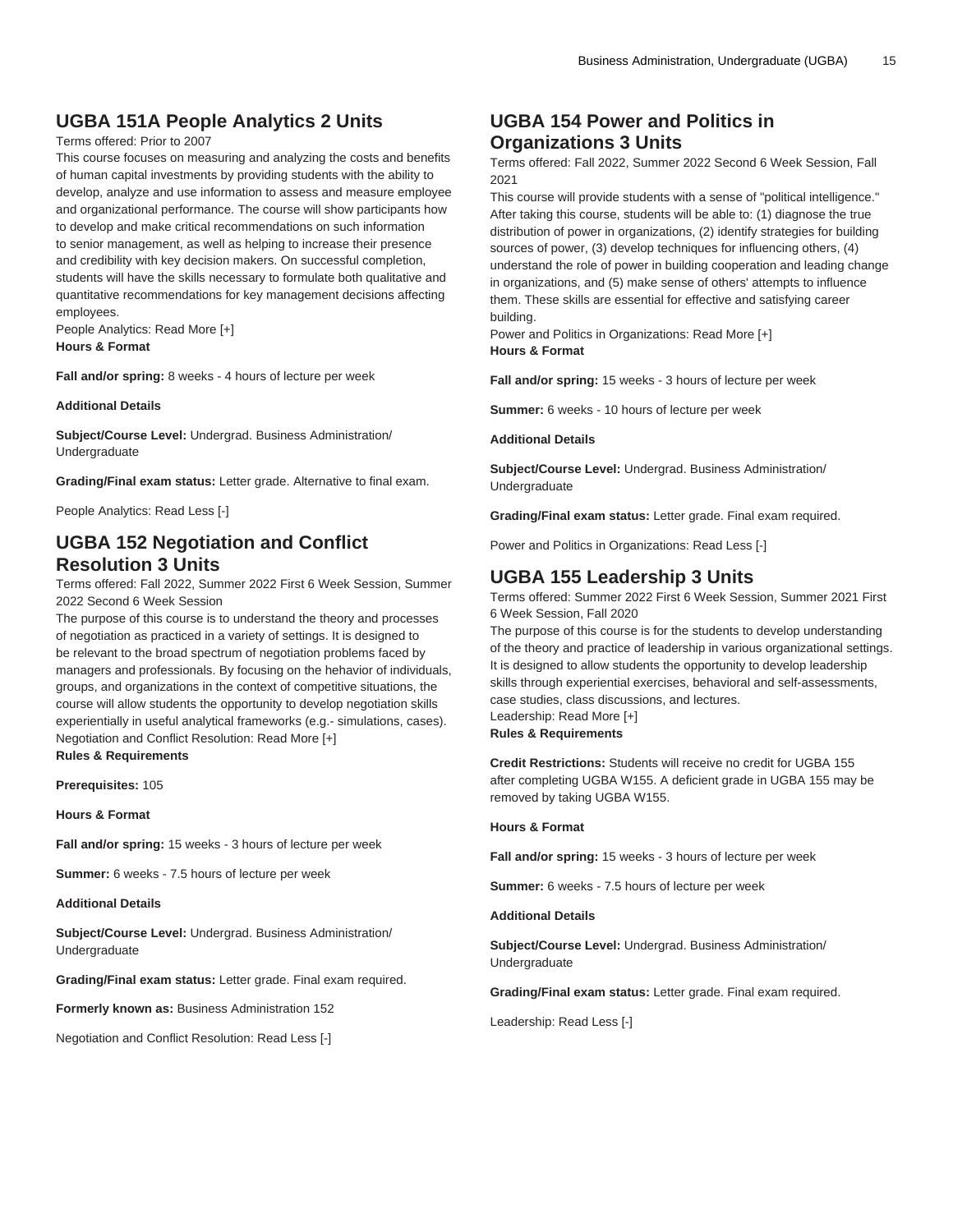# **UGBA C155 Leadership: Purpose, Authority, and Empowerment 3 Units**

Terms offered: Summer 2022 10 Week Session, Summer 2021 10 Week Session, Summer 2020 10 Week Session

The purpose of this course is for the students to develop understanding of the theory and practice of leadership in various organizational settings. It is designed to allow students the opportunity to develop leadership skills through experiential exercises, behavioral and self-assessments, case studies, class discussions, and lectures.

Leadership: Purpose, Authority, and Empowerment: Read More [+] **Rules & Requirements**

**Credit Restrictions:** Students will receive no credit for [UGBA C155](/search/?P=UGBA%20C155) after completing [UGBA W155.](/search/?P=UGBA%20W155) A deficient grade in [UGBA C155](/search/?P=UGBA%20C155) may be removed by taking [UGBA W155](/search/?P=UGBA%20W155).

### **Hours & Format**

**Summer:** 10 weeks - 4.5 hours of lecture per week

#### **Additional Details**

**Subject/Course Level:** Undergrad. Business Administration/ Undergraduate

**Grading/Final exam status:** Letter grade. Alternative to final exam.

**Also listed as:** UGIS C151

Leadership: Purpose, Authority, and Empowerment: Read Less [-]

# **UGBA W155 Leadership: Purpose, Authority, and Empowerment 3 Units**

### Terms offered: Prior to 2007

The purpose of this course is for the students to develop understanding of the theory and practice of leadership in various organizational settings. It is designed to allow students the opportunity to develop leadership skills through experiential exercises, behavioral and self-assessments, case studies, class discussions, and lectures.

Leadership: Purpose, Authority, and Empowerment: Read More [+] **Rules & Requirements**

**Credit Restrictions:** Students will receive no credit for [UGBA W155](/search/?P=UGBA%20W155) after completing [UGBA 155](/search/?P=UGBA%20155). A deficient grade in [UGBA W155](/search/?P=UGBA%20W155) may be removed by taking [UGBA 155.](/search/?P=UGBA%20155)

### **Hours & Format**

**Summer:** 10 weeks - 4.5 hours of web-based lecture per week

**Online:** This is an online course.

### **Additional Details**

**Subject/Course Level:** Undergrad. Business Administration/ Undergraduate

**Grading/Final exam status:** Letter grade. Alternative to final exam.

**Instructor:** Mulhern

Leadership: Purpose, Authority, and Empowerment: Read Less [-]

# **UGBA 157 Special Topics in the Management of Organizations 1 - 4 Units**

Terms offered: Spring 2022, Fall 2021, Spring 2021 A variety of topics in organizational behavior and industrial relations with emphasis on current problems and research. Special Topics in the Management of Organizations: Read More [+] **Rules & Requirements**

**Prerequisites:** 105

**Repeat rules:** Course may be repeated for credit without restriction.

**Hours & Format**

**Fall and/or spring:** 15 weeks - 1-4 hours of lecture per week

**Summer:** 6 weeks - 2.5-10 hours of lecture per week

### **Additional Details**

**Subject/Course Level:** Undergrad. Business Administration/ Undergraduate

**Grading/Final exam status:** Letter grade. Final exam required.

**Formerly known as:** Business Administration 159

Special Topics in the Management of Organizations: Read Less [-]

# **UGBA 159 Becoming a Changemaker 2 Units**

Terms offered: Fall 2022, Spring 2022, Fall 2021

This course inspires, trains and equips participants to convert raw energy and enthusiasm for creating a better world into real leadership skills and mindsets which will empower you to create positive change at an individual, organizational and societal level. Anchored in change leadership and bringing together the fields of entrepreneurship, innovation, leadership & social impact, the course is focused on moving from ideas to action; gaining inspiration from diverse changemakers across roles and sectors; learning how to navigate, shape and lead change to thrive amidst uncertainty; and helping you become the kind of leader our companies, our communities and our world need right now. Becoming a Changemaker: Read More [+]

### **Hours & Format**

**Fall and/or spring:** 15 weeks - 2 hours of lecture per week

#### **Additional Details**

**Subject/Course Level:** Undergrad. Business Administration/ Undergraduate

**Grading/Final exam status:** Letter grade. Final exam required.

Becoming a Changemaker: Read Less [-]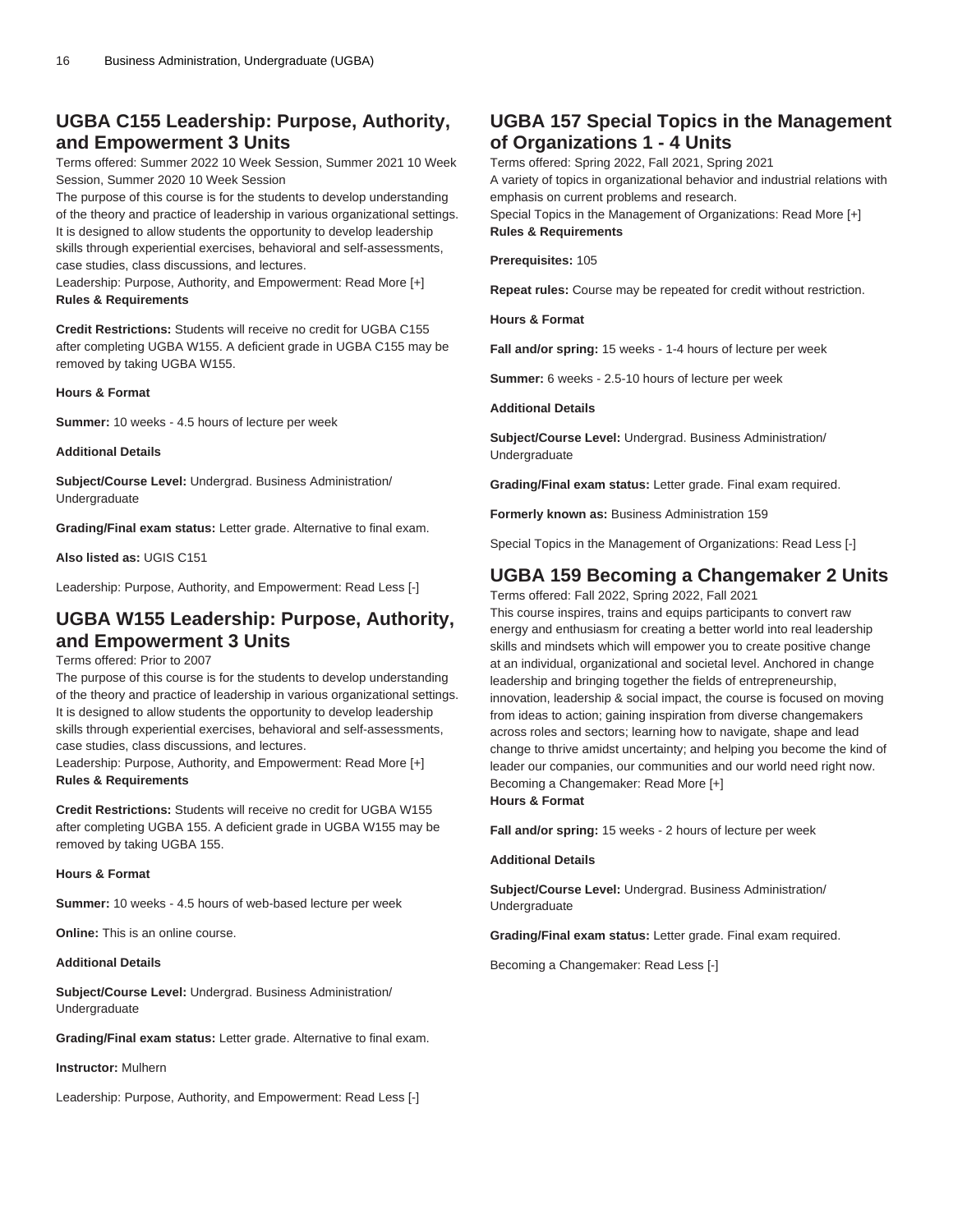### **UGBA 160 Customer Insights 3 Units**

Terms offered: Fall 2022, Summer 2022 First 6 Week Session, Spring 2022

Consumer behavior is the study of how consumers process information, form attitudes and judgments, and make decisions. Its study is critical to understand how consumers think and behave, which is critical for a company wishing to develop a customer focus. Given how different people are, it is amazing how similarly their minds work. Consumer psychology is the systematic study of how consumers perceive information, how they encode it in memory, integrate it with other sources of information, retrieve it from memory, and utilize it to make decisions. It is one of the building blocks of the study of marketing and provides the student with a set of tools with diverse applications. Customer Insights: Read More [+]

**Rules & Requirements**

**Prerequisites:** 106

**Hours & Format**

**Fall and/or spring:** 15 weeks - 3 hours of lecture per week

**Summer:** 6 weeks - 7.5 hours of lecture per week

### **Additional Details**

**Subject/Course Level:** Undergrad. Business Administration/ Undergraduate

**Grading/Final exam status:** Letter grade. Final exam required.

Customer Insights: Read Less [-]

### **UGBA 161 Market Research: Tools and Techniques for Data Collection and Analysis 3 Units**

### Terms offered: Spring 2020, Spring 2019, Spring 2017

Information technology has allowed firms to gather and process large quantities of information about consumers' choices and reactions to marketing campaigns. However, few firms have the expertise to intelligently act on such information. This course addresses this shortcoming by teaching students how to use customer information to better market to consumers. In addition, the course addresses how information technology affects marketing strategy.

Market Research: Tools and Techniques for Data Collection and Analysis: Read More [+]

**Rules & Requirements**

**Prerequisites:** 106

**Hours & Format**

**Fall and/or spring:** 15 weeks - 3 hours of lecture per week

#### **Additional Details**

**Subject/Course Level:** Undergrad. Business Administration/ Undergraduate

**Grading/Final exam status:** Letter grade. Final exam required.

Market Research: Tools and Techniques for Data Collection and Analysis: Read Less [-]

### **UGBA 162 Brand Management and Strategy 3 Units**

Terms offered: Spring 2022, Fall 2020, Summer 2020 First 6 Week Session

This course is an introduction to product management in marketing consumer and industrial goods and services. The course will cover analysis of market information, development of product strategy, programming strategy, and implementation. Brand Management and Strategy: Read More [+] **Rules & Requirements**

**Prerequisites:** 106

**Hours & Format**

**Fall and/or spring:** 15 weeks - 3 hours of lecture per week

**Summer:** 6 weeks - 7.5 hours of lecture per week

#### **Additional Details**

**Subject/Course Level:** Undergrad. Business Administration/ Undergraduate

**Grading/Final exam status:** Letter grade. Final exam required.

**Formerly known as:** Business Administration 162

Brand Management and Strategy: Read Less [-]

### **UGBA 162A Product Branding and Branded Entertainment 2 Units**

Terms offered: Fall 2022, Fall 2021, Fall 2020

As consumers demand information and products tailored specifically to their individual needs, brands strive to create alternative advertising methods to build lasting relationships and retain "top of mind" status. Smart consumers, especially those in niche markets, have dismissed traditional avenues of sponsorship and product placement. Course explores how and why brand executives across multiple industries are leveraging entertainment to connect with niche markets. It educates students about how marketers develop creative and entertaining ways to connect with multi-hyphenate customers. Course culminates in a Creative Pitch, based on a case study, and a Client Presentation where students present marketing campaigns to industry executives. Product Branding and Branded Entertainment: Read More [+]

**Hours & Format**

**Fall and/or spring:** 15 weeks - 2 hours of lecture per week

**Summer:** 6 weeks - 5 hours of lecture per week

**Additional Details**

**Subject/Course Level:** Undergrad. Business Administration/ Undergraduate

**Grading/Final exam status:** Letter grade. Final exam required.

Product Branding and Branded Entertainment: Read Less [-]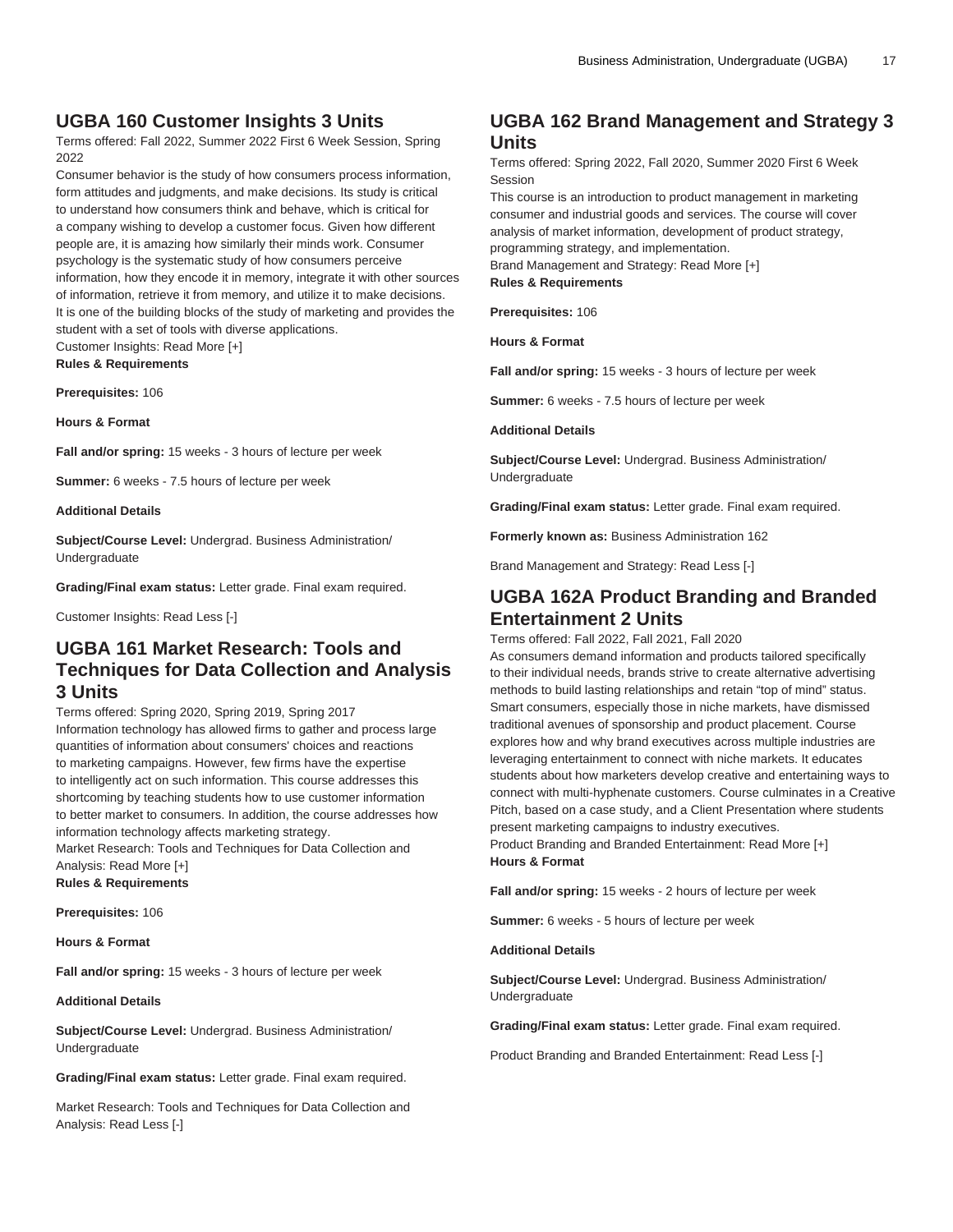# **UGBA 164 Marketing Strategy 3 Units**

Terms offered: Spring 2020, Fall 2019, Spring 2019 This course specifically addresses how to deal with competition. Additionally, marketing managers usually have to make decisions with incomplete or unreliable information. In "Marketing Strategy" students learn how firms develop plans that can be updated in light of changing circumstances. The course covers the following topics: Market size estimation; Competitor identification and analysis; Internal analysis; Alternative business models; Risk identification, assessment and management using scenario planning; Handling unknown futures using sensitivity analysis; Price setting dynamics; Competitive tactics. The course utilizes a combination of lectures and cases. There are group presentations (self-selected teams) and some group projects. Marketing Strategy: Read More [+] **Rules & Requirements**

**Prerequisites:** 106

**Hours & Format**

**Fall and/or spring:** 15 weeks - 3 hours of lecture per week

**Summer:** 6 weeks - 7.5 hours of lecture per week

### **Additional Details**

**Subject/Course Level:** Undergrad. Business Administration/ Undergraduate

**Grading/Final exam status:** Letter grade. Alternative to final exam.

Marketing Strategy: Read Less [-]

# **UGBA 165 Advertising Strategy 3 Units**

Terms offered: Summer 2022 First 6 Week Session, Summer 2021 First 6 Week Session, Summer 2020 First 6 Week Session Basic concepts and functions of advertising in the economy; consumer motivation; problems in utilizing advertising and measuring its effectiveness. Advertising Strategy: Read More [+]

**Rules & Requirements**

**Prerequisites:** 106

**Hours & Format**

**Fall and/or spring:** 15 weeks - 3 hours of lecture per week

**Summer:** 6 weeks - 7.5 hours of lecture per week

**Additional Details**

**Subject/Course Level:** Undergrad. Business Administration/ Undergraduate

**Grading/Final exam status:** Letter grade. Final exam required.

**Formerly known as:** Business Administration 165

Advertising Strategy: Read Less [-]

# **UGBA 167 Special Topics in Marketing 1 - 4 Units**

Terms offered: Spring 2022, Spring 2020, Fall 2019 A variety of topics in marketing with emphasis on current problems and research. Special Topics in Marketing: Read More [+] **Rules & Requirements**

**Prerequisites:** 106

**Repeat rules:** Course may be repeated for credit without restriction.

**Hours & Format**

**Fall and/or spring:** 15 weeks - 1-4 hours of lecture per week

#### **Summer:**

6 weeks - 2.5-10 hours of lecture per week 8 weeks - 4-6 hours of lecture per week

**Additional Details**

**Subject/Course Level:** Undergrad. Business Administration/ Undergraduate

**Grading/Final exam status:** Letter grade. Final exam required.

**Formerly known as:** Business Administration 169

Special Topics in Marketing: Read Less [-]

# **UGBA 169 Pricing 3 Units**

Terms offered: Spring 2022, Spring 2021, Fall 2019 This three-module course aims to equip students with proven concepts, techniques, and frameworks for assessing and formulating pricing strategies. The first module develops the economics and behavorial foundations of pricing. The second module discusses several innovative pricing concepts including price customization, nonlinear pricing, price matching, and product line pricing. The third module analyzes the strengths and weaknesses of several Internet-based, buyer-determined pricing models.

Pricing: Read More [+] **Hours & Format**

**Fall and/or spring:** 15 weeks - 3 hours of lecture per week

**Summer:** 6 weeks - 7.5 hours of lecture per week

**Additional Details**

**Subject/Course Level:** Undergrad. Business Administration/ Undergraduate

**Grading/Final exam status:** Letter grade. Final exam required.

Pricing: Read Less [-]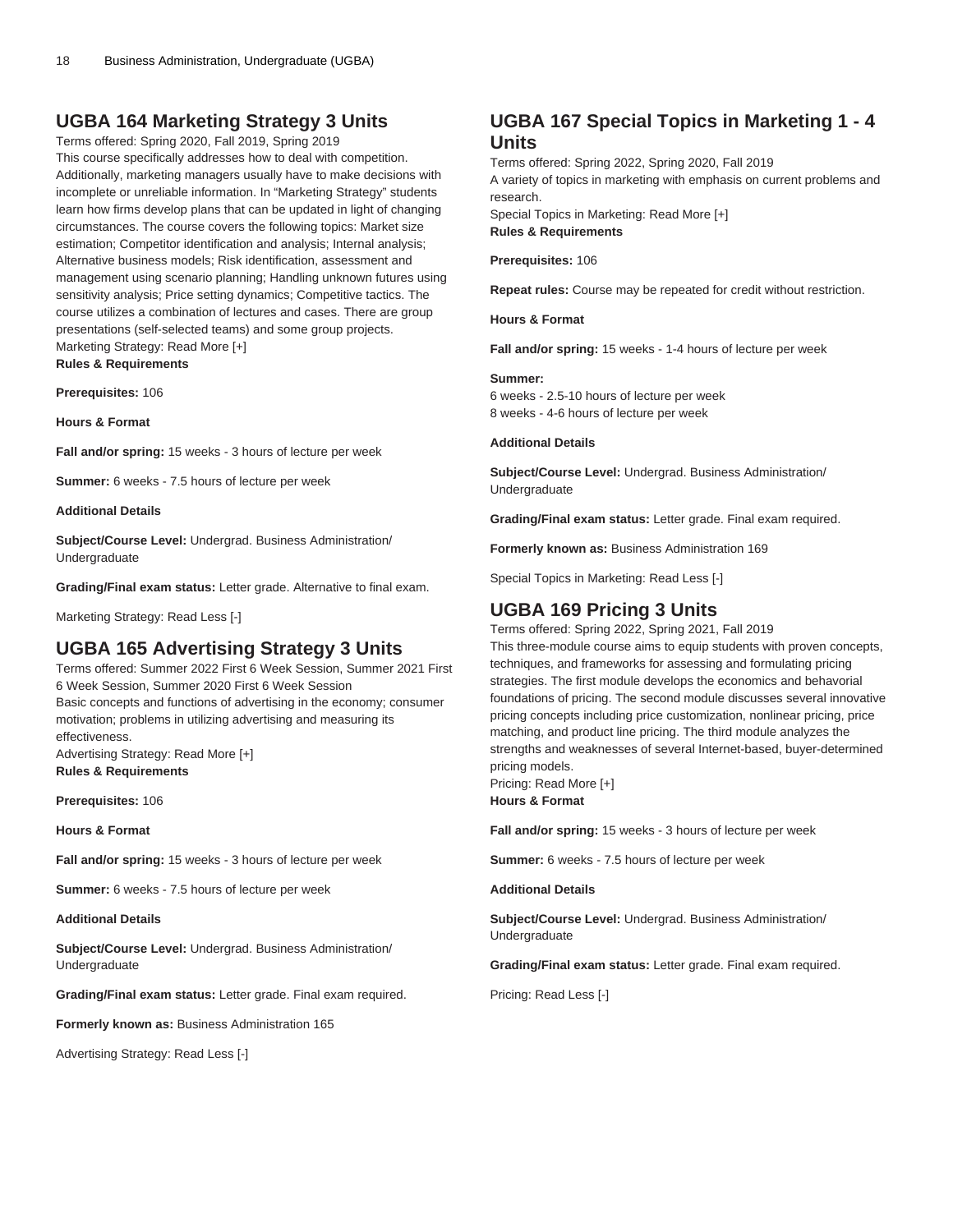### **UGBA 171 Tech and the City: How to Get Urban Innovation Right 3 Units**

### Terms offered: Spring 2022

This course critically examines how new technologies and business models impact cities, and identifies the approaches that produce not only the best business outcomes, but also the most equitable and sustainable outcomes. To begin, we explore what makes cities such compelling laboratories for technology innovation, learn from past attempts at "smart city" interventions, and discuss how technologists can identify more effective solutions to today's urban challenges. We'll then hear from a variety of cutting edge practitioners, including venture investors, startup founders, government officials, tech journalists and community organizers about the unique opportunities and challenges of building an urban tech startup today.

Tech and the City: How to Get Urban Innovation Right: Read More [+] **Hours & Format**

**Fall and/or spring:** 15 weeks - 3 hours of lecture per week

### **Additional Details**

**Subject/Course Level:** Undergrad. Business Administration/ Undergraduate

**Grading/Final exam status:** Letter grade. Alternative to final exam.

Tech and the City: How to Get Urban Innovation Right: Read Less [-]

### **UGBA C172 History of American Business 3 Units**

Terms offered: Spring 2022, Spring 2021, Spring 2019 This course will examine selected aspects of the history of American business. Included will be discussions of the evolution of the large corporation, the development of modern managerial techniques, and the changing relationship of business, government, and labor. History of American Business: Read More [+] **Hours & Format**

**Fall and/or spring:** 15 weeks - 3 hours of lecture per week

**Additional Details**

**Subject/Course Level:** Undergrad. Business Administration/ Undergraduate

**Grading/Final exam status:** Letter grade. Final exam required.

**Instructor:** Rosen

**Formerly known as:** American Studies C172, Business Administration C<sub>172</sub>

### **Also listed as:** AMERSTD C172

History of American Business: Read Less [-]

# **UGBA 173 Competitive Strategy 3 Units**

#### Terms offered: Fall 2022, Fall 2021

This course draws upon theories and frameworks from industrial organization economics, game theory, and resource-based views to address the unique challenges confronted by senior executives of organizations. The focus is strategies for competitive advantage at an organizational level. Topics include industry and competitor analysis, horizontal and vertical boundaries of the firm, strategic positioning, internal competencies, and dynamic capabilities. Competitive Strategy: Read More [+] **Rules & Requirements**

**Prerequisites:** 101A or equivalent

**Hours & Format**

**Fall and/or spring:** 15 weeks - 3 hours of lecture per week

#### **Summer:**

3 weeks - 15 hours of lecture per week 6 weeks - 7.5 hours of lecture per week

### **Additional Details**

**Subject/Course Level:** Undergrad. Business Administration/ Undergraduate

**Grading/Final exam status:** Letter grade. Final exam not required.

**Instructor:** Metzler

**Formerly known as:** Undergrad. Business Administration 115

Competitive Strategy: Read Less [-]

### **UGBA 174 Leading Strategy Implementation 3 Units**

### Terms offered: Fall 2021

Class format consists of lectures, experiential exercises, student presentations, and case discussions. This course will cover the concepts and techniques required for successful implementation of business strategies with a particular focus on the role of effective leadership in leading strategic change.

Leading Strategy Implementation: Read More [+] **Rules & Requirements**

**Credit Restrictions:** Students will receive no credit for [UGBA 174](/search/?P=UGBA%20174) after completing BUS ADM 190.

#### **Hours & Format**

**Fall and/or spring:** 15 weeks - 3 hours of lecture per week

**Summer:** 10 weeks - 4.5 hours of lecture per week

### **Additional Details**

**Subject/Course Level:** Undergrad. Business Administration/ Undergraduate

**Grading/Final exam status:** Letter grade. Final exam not required.

**Formerly known as:** Undergrad. Business Administration 119

Leading Strategy Implementation: Read Less [-]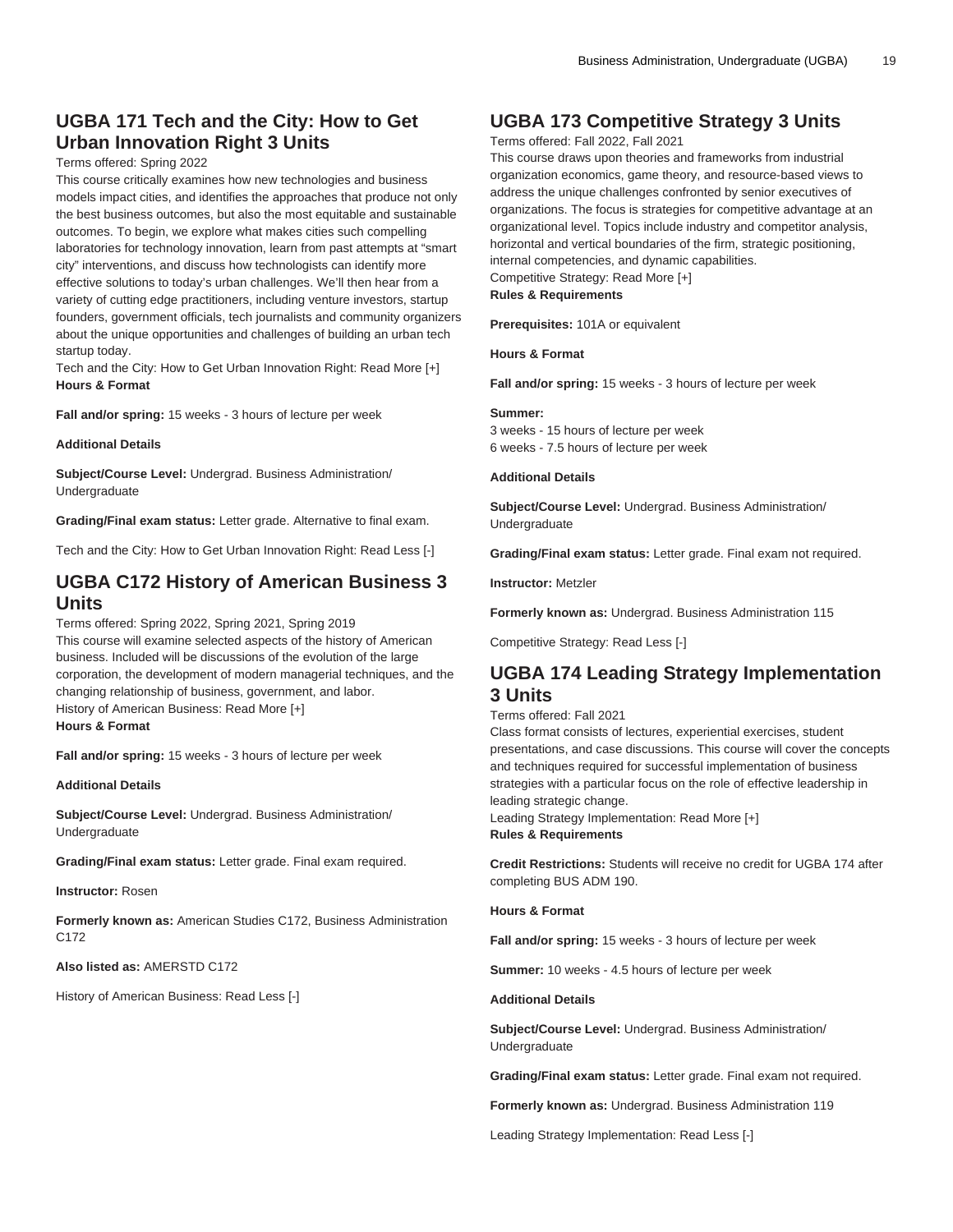### **UGBA 175 Legal Aspects of Management 3 Units**

### Terms offered: Fall 2022, Fall 2021, Fall 2020

An analysis of the law and the legal process, emphasizing the nature and functions of law within the U.S. federal system, followed by a discussion of the legal problems pertaining to contracts and related topics, business association, and the impact of law on economic enterprise.

Legal Aspects of Management: Read More [+]

**Hours & Format**

**Fall and/or spring:** 15 weeks - 3 hours of lecture per week

**Summer:** 6 weeks - 7.5 hours of lecture per week

#### **Additional Details**

**Subject/Course Level:** Undergrad. Business Administration/ Undergraduate

**Grading/Final exam status:** Letter grade. Final exam required.

**Formerly known as:** Business Administration 175

Legal Aspects of Management: Read Less [-]

# **UGBA 176 Innovations in Communications and Public Relations 2 Units**

Terms offered: Fall 2022, Fall 2021, Fall 2020

This course introduces students to public relations and how it is used by companies, non-profits and individuals to build and support their brands through innovative communication techniques. Students will hear from and have direct access to entrepreneurs and established executives who share insights on how they've used creative public relations campaigns and communications skills to create attention and value for their brand or avoid it in a crisis. They also learn to work in teams crafting effective media responses for an existing company needing real help now (not a case study). The semester ends with each student applying this technique to create their own personal brand that they can refine as they prepare to move into the workforce.

Innovations in Communications and Public Relations: Read More [+] **Hours & Format**

**Fall and/or spring:** 15 weeks - 2 hours of lecture per week

**Summer:** 6 weeks - 5 hours of lecture per week

#### **Additional Details**

**Subject/Course Level:** Undergrad. Business Administration/ Undergraduate

**Grading/Final exam status:** Letter grade. Final exam required.

Innovations in Communications and Public Relations: Read Less [-]

### **UGBA 177 Special Topics in Business and Public Policy 1 - 4 Units**

Terms offered: Fall 2022, Fall 2021, Spring 2021 A variety of topics in business and public policy with emphasis on current problems and research. Special Topics in Business and Public Policy: Read More [+] **Rules & Requirements**

**Prerequisites:** 107

**Repeat rules:** Course may be repeated for credit without restriction.

**Hours & Format**

**Fall and/or spring:** 15 weeks - 1-4 hours of lecture per week

**Summer:** 6 weeks - 2.5-10 hours of lecture per week

**Additional Details**

**Subject/Course Level:** Undergrad. Business Administration/ Undergraduate

**Grading/Final exam status:** Letter grade. Final exam required.

**Formerly known as:** Business Administration 179

Special Topics in Business and Public Policy: Read Less [-]

### **UGBA 178 Introduction to International Business 3 Units**

Terms offered: Fall 2022, Summer 2022 Second 6 Week Session, Fall 2021

A survey involving environmental, economic, political, and social constraints on doing business abroad; effects of overseas business investments on domestic and foreign economies; foreign market analysis and operational strategy of a firm; management problems and development potential of international operations. Introduction to International Business: Read More [+] **Rules & Requirements**

**Prerequisites:** Undergraduate Business Administration 101A-101B or equivalents

**Credit Restrictions:** Students will receive no credit for Undergraduate Business Administration 178 after completing Business Administration 188. A deficient grade in Business Administration 188 may be removed by taking Undergraduate Business Administration 178.

#### **Hours & Format**

**Fall and/or spring:** 15 weeks - 3 hours of lecture per week

**Summer:** 6 weeks - 7.5 hours of lecture per week

### **Additional Details**

**Subject/Course Level:** Undergrad. Business Administration/ Undergraduate

**Grading/Final exam status:** Letter grade. Final exam required.

Introduction to International Business: Read Less [-]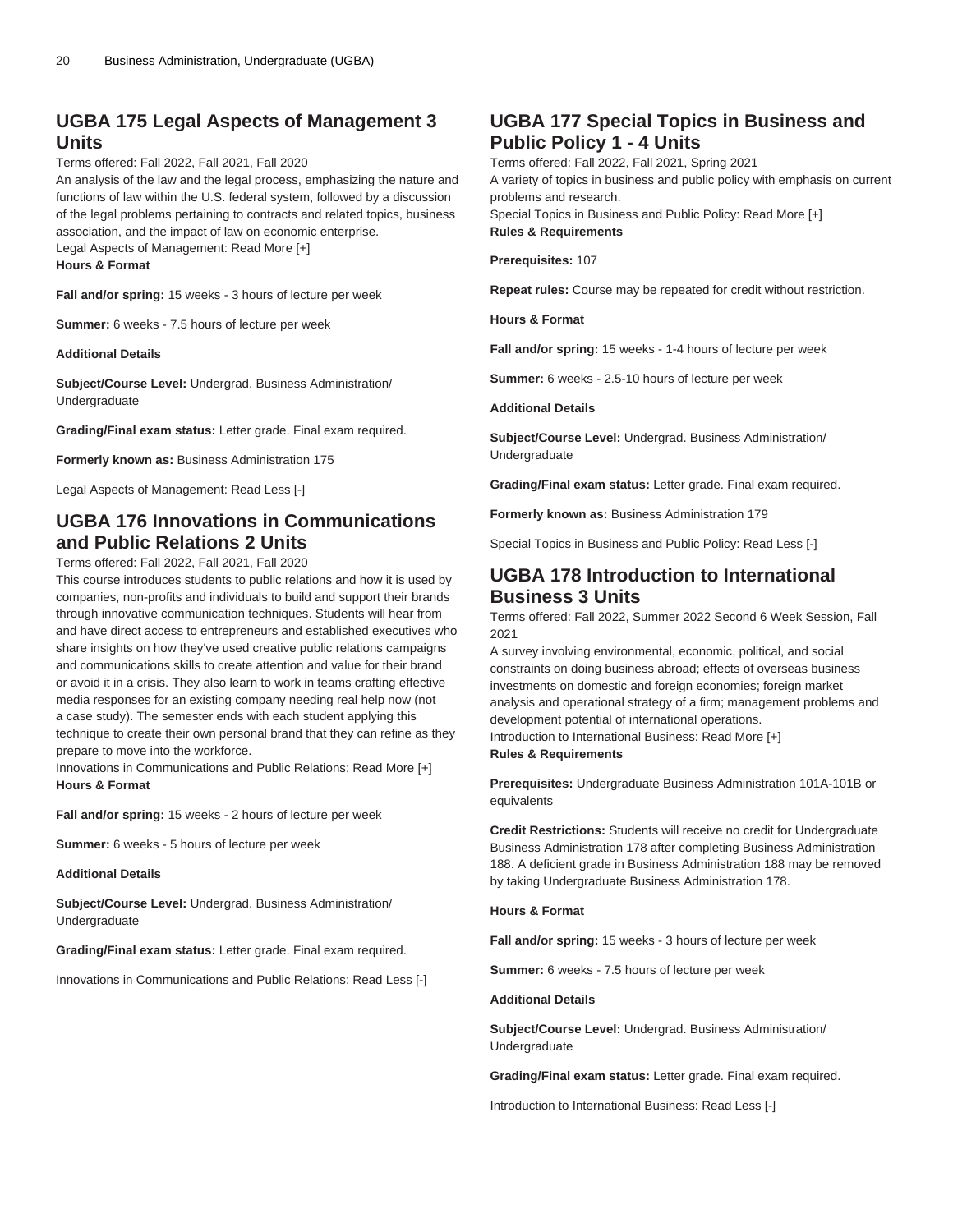# **UGBA 179 International Consulting for Small and Medium-Sized Enterprises 3 Units**

Terms offered: Fall 2022, Fall 2021, Fall 2020

By exploring the intersection of global business, entrepreneurship, and consulting, this course provides an understanding of how decisionmakers in small and medium sized enterprises (SMEs) can develop the frameworks necessary for making decisions about how to venture across borders in pursuit of economic opportunities in today's hypercompetitive global business environment. In addition to the technical analysis of cases, there is a strong emphasis on how to create a new service company, market and sell to potential clients, manage client relationships, and leverage financial and human resources in a service setting. International Consulting for Small and Medium-Sized Enterprises: Read More [+]

**Hours & Format**

**Fall and/or spring:** 15 weeks - 3 hours of lecture per week

**Summer:** 6 weeks - 7.5 hours of lecture per week

#### **Additional Details**

**Subject/Course Level:** Undergrad. Business Administration/ Undergraduate

**Grading/Final exam status:** Letter grade. Final exam required.

International Consulting for Small and Medium-Sized Enterprises: Read Less [-]

# **UGBA 180 Introduction to Real Estate and Urban Land Economics 3 Units**

Terms offered: Spring 2022, Spring 2021, Spring 2020 The nature of real property; market analysis; construction cycles; mortgage lending; equity investment; metropolitan growth; urban land use; real property valuation; public policies.

Introduction to Real Estate and Urban Land Economics: Read More [+] **Rules & Requirements**

**Prerequisites:** Economics 1, Mathematics 16A or 1A, or equivalents

**Hours & Format**

**Fall and/or spring:** 15 weeks - 3 hours of lecture per week

**Summer:** 6 weeks - 7.5 hours of lecture per week

**Additional Details**

**Subject/Course Level:** Undergrad. Business Administration/ Undergraduate

**Grading/Final exam status:** Letter grade. Final exam required.

**Formerly known as:** Business Administration 180

Introduction to Real Estate and Urban Land Economics: Read Less [-]

# **UGBA 183 Introduction to Real Estate Finance 3 Units**

Terms offered: Spring 2020, Spring 2019, Spring 2018 Real estate debt and equity financing; mortgage market structure; effects of credit on demand; equity investment criteria; public policies in real estate finance and urban development.

Introduction to Real Estate Finance: Read More [+]

### **Rules & Requirements**

**Prerequisites:** 180

**Hours & Format**

**Fall and/or spring:** 15 weeks - 3 hours of lecture per week

**Additional Details**

**Subject/Course Level:** Undergrad. Business Administration/ Undergraduate

**Grading/Final exam status:** Letter grade. Final exam required.

**Formerly known as:** Business Administration 183

Introduction to Real Estate Finance: Read Less [-]

### **UGBA 184 Urban and Real Estate Economics 3 Units**

Terms offered: Spring 2016, Spring 2015, Spring 2014 This course examines how market forces influence the development

of cities and the development and pricing of real estate assets. Topics include city formation; city size; land rent and land use; the operation of residential, commerical and industrial property markets; and the impacts of government policies, including the provision of public services, the imposition property taxes and fees, transportation pricing and investment, and land use regulations.

Urban and Real Estate Economics: Read More [+] **Rules & Requirements**

**Prerequisites:** A background in microeconomics and basic calculus is preferable. Please contact the instructor if you are unsure about your preparation for this course

**Hours & Format**

**Fall and/or spring:** 15 weeks - 3 hours of lecture per week

**Additional Details**

**Subject/Course Level:** Undergrad. Business Administration/ Undergraduate

**Grading/Final exam status:** Letter grade. Final exam required.

Urban and Real Estate Economics: Read Less [-]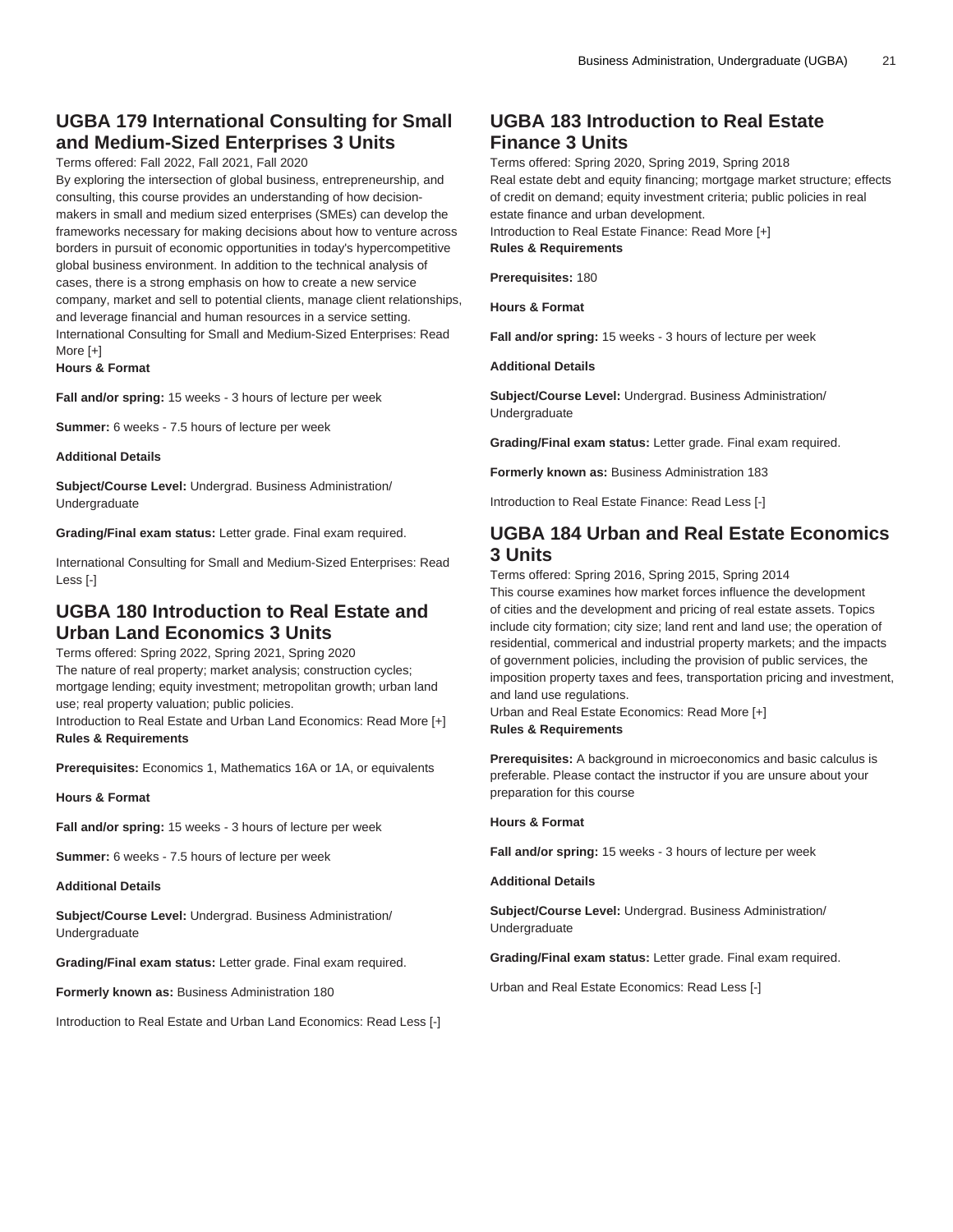# **UGBA 187 Special Topics in Real Estate Economics and Finance 1 - 4 Units**

Terms offered: Fall 2010, Fall 2009

A variety of topics in real estate economics and finance with emphasis on current problems and research.

Special Topics in Real Estate Economics and Finance: Read More [+] **Rules & Requirements**

**Repeat rules:** Course may be repeated for credit when topic changes.

**Hours & Format**

**Fall and/or spring:** 15 weeks - 1-4 hours of lecture per week

**Summer:** 6 weeks - 2.5-10 hours of lecture per week

### **Additional Details**

**Subject/Course Level:** Undergrad. Business Administration/ Undergraduate

**Grading/Final exam status:** Letter grade. Final exam required.

Special Topics in Real Estate Economics and Finance: Read Less [-]

# **UGBA 190C Collaborative Innovation 4 Units**

Terms offered: Spring 2022, Spring 2020

This is a project-based course in collaborative innovation where students experience group creativity and team-based design by using techniques from across the disciplines of business, theater, design, and art practice. Students will leverage problem framing and solving techniques derived from critical thinking, systems thinking, and creative problem solving (popularly known today as design thinking). The course is grounded in a brief weekly lecture that sets out the theoretical, historical, and cultural contexts for particular innovation practices, but the majority of the class involves hands-on studio-based learning guided by an interdisciplinary team of teachers leading small group collaborative projects. Collaborative Innovation: Read More [+] **Rules & Requirements**

**Credit Restrictions:** Students will receive no credit for [UGBA 190C](/search/?P=UGBA%20190C) after completing [ART 100](/search/?P=ART%20100), or [THEATER 100](/search/?P=THEATER%20100). A deficient grade in [UGBA 190C](/search/?P=UGBA%20190C) may be removed by taking [ART 100,](/search/?P=ART%20100) or [THEATER 100](/search/?P=THEATER%20100).

#### **Hours & Format**

**Fall and/or spring:** 15 weeks - 6 hours of studio per week

#### **Additional Details**

**Subject/Course Level:** Undergrad. Business Administration/ Undergraduate

**Grading/Final exam status:** Letter grade. Alternative to final exam.

**Instructor:** Beckman

Collaborative Innovation: Read Less [-]

# **UGBA 190D Innovation and Design Thinking in Business 2 Units**

Terms offered: Fall 2022, Spring 2022, Fall 2021

The goal of this course is to equip students with innovation skills and practices. This is a learn-by-doing lab. Students learn research methods, ethnography, analysis and synthesis, reflective thinking, scenario creation, ideation processes, rapid prototyping cycles and designing experiments, iterative design and how to tell the story of "Never Before Seen" ideas. Class time is spent using hands-on innovation and humancentered design practices. Teams present work for critique and iterative development. The course features short lectures, guest talks, campusbased fieldwork, site visits, research and readings. Projects will be launched in the sessions and each team will be coached and mentored. Innovation and Design Thinking in Business: Read More [+] **Hours & Format**

**Fall and/or spring:** 15 weeks - 2 hours of lecture per week

**Additional Details**

**Subject/Course Level:** Undergrad. Business Administration/ Undergraduate

**Grading/Final exam status:** Letter grade. Alternative to final exam.

Innovation and Design Thinking in Business: Read Less [-]

# **UGBA 190S Strategy for the Information Technology Firm 2 - 3 Units**

Terms offered: Prior to 2007

This course is a strategy and general management course for students interested in pursuing careers in the global information technology industry. Students are taught to view the IT industry through the eyes of the general manager/CEO (whether at a start-up or an industry giant). They learn how to evaluate strategic options and their consequences, how to understand the perspectives of various industry players, and how to anticipate how they are likely to behave under various circumstances. These include the changing economics of production, the role network effects and standards have on adoption of new products and services, the tradeoffs among potential pricing strategies, and the regulatory and public policy context.

Strategy for the Information Technology Firm: Read More [+] **Hours & Format**

**Fall and/or spring:** 15 weeks - 2-3 hours of lecture per week

**Summer:** 8 weeks - 4-6 hours of lecture per week

**Additional Details**

**Subject/Course Level:** Undergrad. Business Administration/ Undergraduate

**Grading/Final exam status:** Letter grade. Final exam required.

Strategy for the Information Technology Firm: Read Less [-]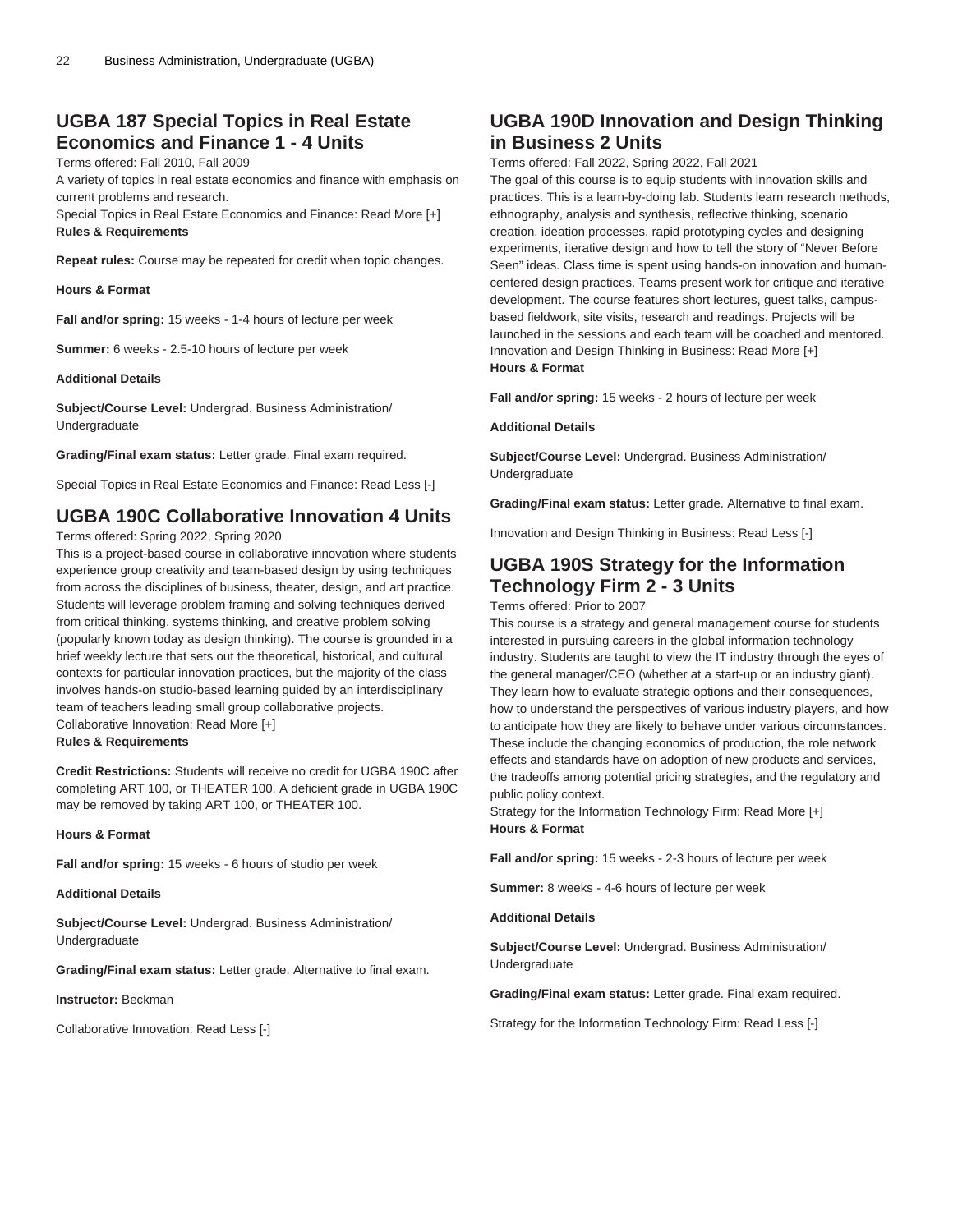# **UGBA 190T Special Topics in Innovation and Design 1 - 4 Units**

Terms offered: Fall 2022, Spring 2022, Fall 2021

Advanced study in the fields of innovation and design that will address current and emerging issues. Topics will vary with each offering and will be announced at the beginning of each term.

Special Topics in Innovation and Design: Read More [+]

### **Rules & Requirements**

**Repeat rules:** Course may be repeated for credit without restriction.

### **Hours & Format**

**Fall and/or spring:** 15 weeks - 1-4 hours of lecture per week

### **Summer:**

6 weeks - 2.5-10 hours of lecture per week 8 weeks - 2-7.5 hours of lecture per week

### **Additional Details**

**Subject/Course Level:** Undergrad. Business Administration/ Undergraduate

**Grading/Final exam status:** Letter grade. Final exam required.

Special Topics in Innovation and Design: Read Less [-]

# **UGBA 191C Communication for Leaders 2 Units**

Terms offered: Fall 2016, Summer 2016 10 Week Session, Summer 2016 Second 6 Week Session

This course is a workshop in the fundamentals of public speaking skills in today's business environment. Each student will give speeches, coach, and debate each other, and take part in a variety of listening and other communication exercises. The course focuses on authenticity, persuasion, and advocacy.

Communication for Leaders: Read More [+] **Hours & Format**

**Fall and/or spring:** 15 weeks - 1 hour of lecture and 2 hours of discussion per week

### **Summer:**

6 weeks - 2.5 hours of lecture and 5 hours of discussion per week 8 weeks - 1.5 hours of lecture and 3.5 hours of discussion per week

### **Additional Details**

**Subject/Course Level:** Undergrad. Business Administration/ Undergraduate

**Grading/Final exam status:** Letter grade. Final exam not required.

Communication for Leaders: Read Less [-]

# **UGBA 191I Improvisational Leadership 3 Units**

Terms offered: Fall 2022, Fall 2021, Fall 2020

This class explores the broad principles of improvisation, a performing art form that has developed pedagogical methods to enhance individual spontaneity, listening and awareness, expressive skills, risk-taking, and one's ability to make authentic social and emotional connections. The ultimate aim of the course is to help students develop an innovative and improvisational leadership mindset, sharpening in-the-moment decision making and the ability to quickly recognize and act upon opportunities when presented. In practical terms, this course strives to enhance students' business communication skills and increase both interpersonal intuition and confidence.

Improvisational Leadership: Read More [+] **Hours & Format**

**Fall and/or spring:** 15 weeks - 3 hours of lecture per week

**Summer:** 6 weeks - 7.5 hours of lecture per week

#### **Additional Details**

**Subject/Course Level:** Undergrad. Business Administration/ Undergraduate

**Grading/Final exam status:** Letter grade. Final exam required.

Improvisational Leadership: Read Less [-]

### **UGBA 191L Leadership Communication 1 Unit**

Terms offered: Spring 2020, Fall 2019

Leadership Communication is a workshop in the fundamentals of public speaking in today's business environment. Through prepared and impromptu speeches aimed at moving others to action, peer coaching, and lectures, students will sharpen their authentic and persuasive communication skills, develop critical listening skills, improve abilities to give, receive, and apply feedback, and gain confidence as public speakers.

Leadership Communication: Read More [+] **Hours & Format**

**Fall and/or spring:** 2 weeks - 8 hours of lecture per week

### **Additional Details**

**Subject/Course Level:** Undergrad. Business Administration/ Undergraduate

**Grading/Final exam status:** The grading option will be decided by the instructor when the class is offered. Alternative to final exam.

Leadership Communication: Read Less [-]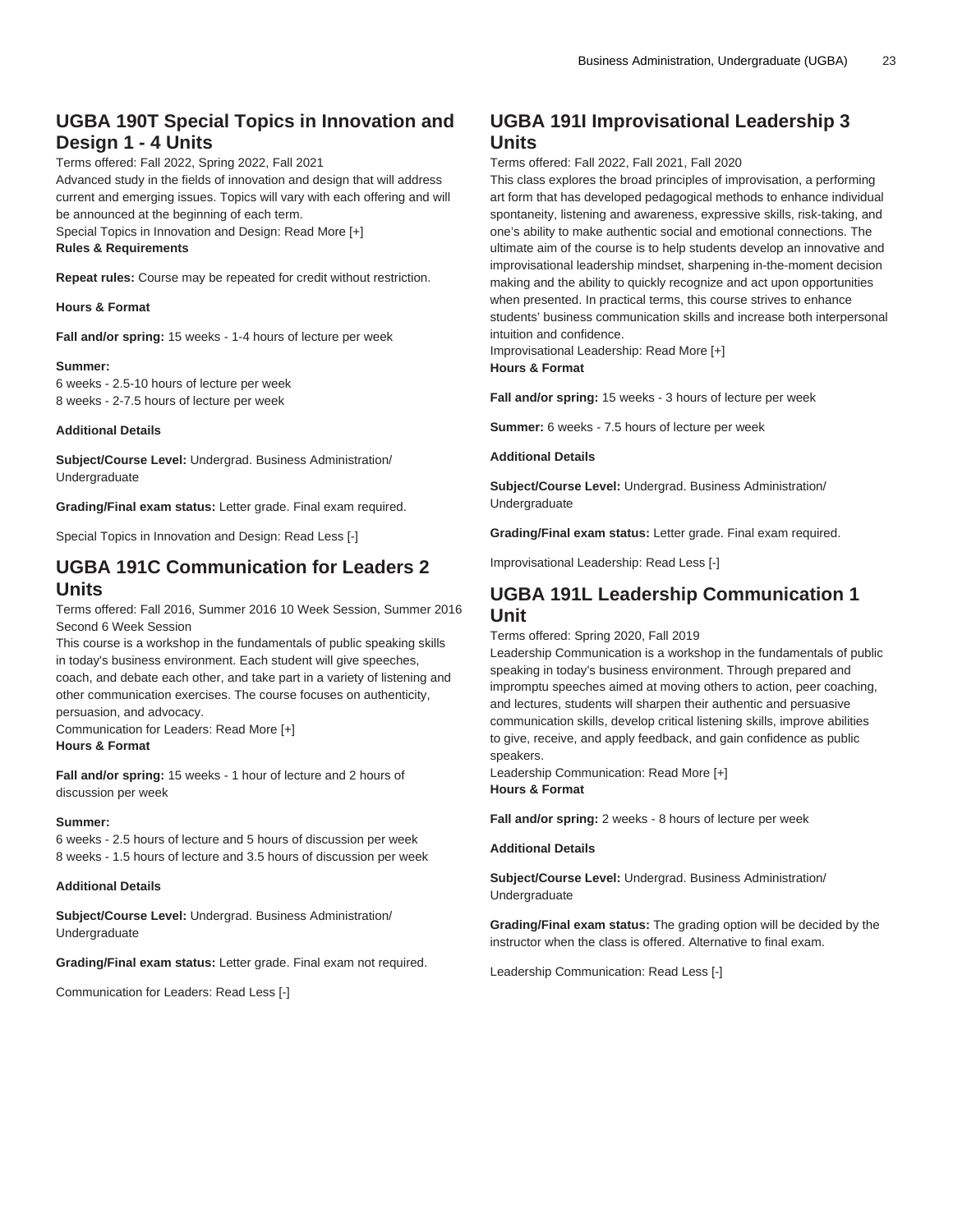# **UGBA 191P Leadership and Personal Development 3 Units**

Terms offered: Fall 2022, Spring 2022, Spring 2021

This course is highly interactive and challenges you to explore questions central to your own leadership journey. The ultimate aim of the class is to help you develop a lifelong leadership development practice, where continuous personal growth is valued and actively pursued. Leadership and Personal Development: Read More [+] **Hours & Format**

**Fall and/or spring:** 15 weeks - 3 hours of lecture per week

**Summer:** 6 weeks - 7.5 hours of lecture per week

#### **Additional Details**

**Subject/Course Level:** Undergrad. Business Administration/ Undergraduate

**Grading/Final exam status:** Letter grade. Final exam required.

Leadership and Personal Development: Read Less [-]

# **UGBA 192A Leading Nonprofit and Social Enterprises 3 Units**

Terms offered: Spring 2022, Spring 2020, Spring 2019

This course prepares students conceptually and practically to found, lead, and manage organizations in the nonprofit sector. The course focuses on mission and theory of change (strategy), role of the board in governance, managing and marketing to multiple constituencies, role of advocacy in meeting mission, leadership styles and managing organizational culture, resource development (philanthropy), nonprofit financial management, managing for impact, HR management (volunteering), and cross-sector alliances.

Leading Nonprofit and Social Enterprises: Read More [+] **Rules & Requirements**

**Prerequisites:** 101A or equivalent

**Hours & Format**

**Fall and/or spring:** 15 weeks - 3 hours of lecture per week

**Summer:** 6 weeks - 7 hours of lecture per week

**Additional Details**

**Subject/Course Level:** Undergrad. Business Administration/ Undergraduate

**Grading/Final exam status:** Letter grade. Final exam not required.

**Formerly known as:** Business Administration 115

Leading Nonprofit and Social Enterprises: Read Less [-]

# **UGBA 192AC Social Movements and Social Media 3 Units**

Terms offered: Spring 2020, Spring 2019, Fall 2017

This course provides a survey of innovative social movements and their complex relationships to social media technologies. It will examine the evolution from pre-social-media to present-day mobilizing strategies and the interplay between explicitly policy- and advocacy-focused approaches and related efforts rooted in music, visual arts, popular culture and celebrities. The course will place into comparative relief the discourses of explicitly racially- or ethnically-defined movements and movements that mobilize based on other, sometimes overlapping categories of marginalization including class, immigration status, gender identity and occupational category.

Social Movements and Social Media: Read More [+] **Hours & Format**

**Fall and/or spring:** 15 weeks - 3 hours of lecture per week

**Additional Details**

**Subject/Course Level:** Undergrad. Business Administration/ Undergraduate

**Grading/Final exam status:** Letter grade. Final exam not required.

**Instructor:** David Harris

Social Movements and Social Media: Read Less [-]

### **UGBA 192B Strategic Philanthropy 2 Units**

Terms offered: Spring 2022, Spring 2021, Spring 2020 This course teaches students the concepts and practices of effective philanthropy. It offers students the experience of studying relevant theories and frameworks for assessing potential grant recipients and a real-world grant making experience in which they complete a series of nonprofit organizational assessments and then make actual grants totaling \$10,000 to a limited number of organizations. Students learn about the evolution of the philanthropic sector from traditional entities, such as private, corporate and community foundations, to an array of new funding intermediaries, technology-driven philanthropies, open source platforms, "impact" investors, and venture philanthropy partnerships. Strategic Philanthropy: Read More [+] **Hours & Format**

**Fall and/or spring:** 15 weeks - 2 hours of lecture per week

**Additional Details**

**Subject/Course Level:** Undergrad. Business Administration/ Undergraduate

**Grading/Final exam status:** Letter grade. Alternative to final exam.

Strategic Philanthropy: Read Less [-]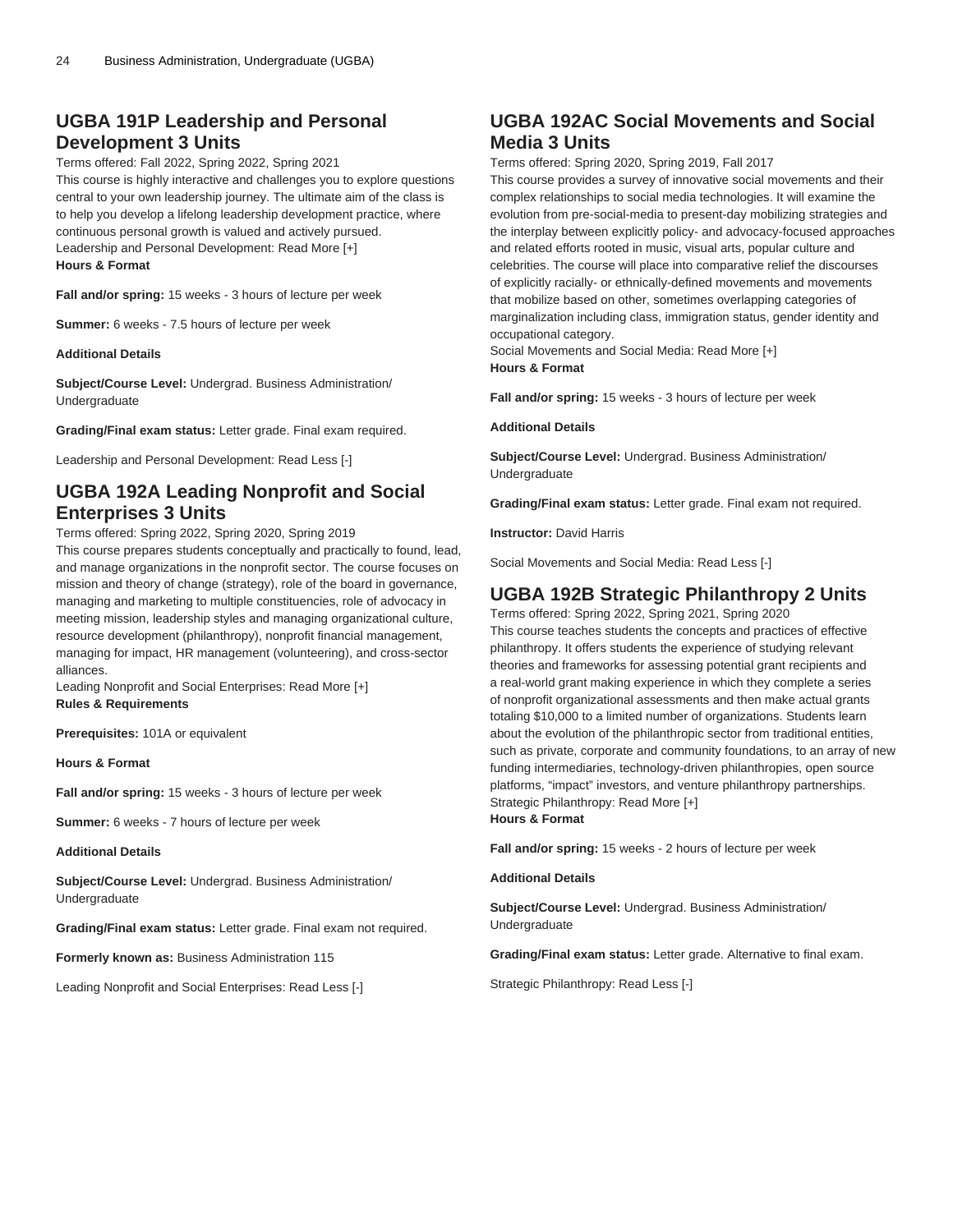# **UGBA C192R Business, Sustainability, and Society 3 Units**

Terms offered: Summer 2022 8 Week Session, Summer 2021 8 Week Session

As corporations have grown in influence, concerns over their impact on people and the planet have also grown, pushing sustainability, corporate social responsibility, and the wider impact of business into the spotlight. This course focuses on business ethics, supply chains, resource constraints, labor issues, innovation, and environmental externalities, as well as the internal challenges, competitive pressures, external stakeholders, and other issues that businesses must consider while trying to act responsibly.

Business, Sustainability, and Society: Read More [+] **Hours & Format**

**Summer:** 8 weeks - 6 hours of lecture per week

#### **Additional Details**

**Subject/Course Level:** Undergrad. Business Administration/ Undergraduate

**Grading/Final exam status:** Letter grade. Final exam required, with common exam group.

**Instructor:** Rochlin

**Also listed as:** ENE,RES C192

Business, Sustainability, and Society: Read Less [-]

# **UGBA 192E Social Entrepreneurship 2 Units**

Terms offered: Fall 2022, Fall 2021, Fall 2019

This course is designed to provide broad exposure to the theories and activities of social entrepreneurship. The inquiry is grounded in real-world examples that illustrate the topics and stimulate thinking, discussion, and learning. Working in groups, students develop a business plan or pitch deck for a social enterprise that addresses an issue that is of interest/ concern to the student team. Students with preexisting social enterprise ideas or plans that they would like to further develop and refine are welcomed and encouraged to use this class project as an opportunity to do so.

Social Entrepreneurship: Read More [+] **Hours & Format**

**Fall and/or spring:** 15 weeks - 2 hours of lecture per week

#### **Additional Details**

**Subject/Course Level:** Undergrad. Business Administration/ Undergraduate

**Grading/Final exam status:** Letter grade. Alternative to final exam.

Social Entrepreneurship: Read Less [-]

# **UGBA 192G Strategic Approaches for Global Social Impact 2 Units**

### Terms offered: Prior to 2007

The main objective of this course is to help students become effective practitioners in global development and understand career options in the global social sector. The course aims to (i) analyze the historical, sociological and statistical underpinnings of the major issues in global development (conflict, food security, human rights, poverty, health and education), (ii) understand what various organizations can contribute to each issue (government agencies, multilateral institutions, private foundations, NGOs, and private sector companies and entrepreneurs), and (iii) design and analyze approaches to addressing these issues. Strategic Approaches for Global Social Impact: Read More [+] **Hours & Format**

**Fall and/or spring:** 15 weeks - 2 hours of lecture per week

#### **Additional Details**

**Subject/Course Level:** Undergrad. Business Administration/ Undergraduate

**Grading/Final exam status:** Letter grade. Final exam required.

Strategic Approaches for Global Social Impact: Read Less [-]

# **UGBA 192H Managing Human Rights in Business 2 Units**

### Terms offered: Spring 2021

This course, one of the first of its kind offered at a business school, will prepare students for the growing field of practice at the intersection of business and human rights. Students will gain an overview of the international human rights framework and global business and human rights standards and guidelines; analyze the ways in which companies can impact human rights, and to assess the degree to which companies are and should be responsible for human rights impacts; learn to manage a company's human rights impacts as corporate human rights managers, external consultants, or civil society advocates; and practice the communication skills necessary to successfully address human rights issues within a complex multinational corporation.

Managing Human Rights in Business: Read More [+] **Hours & Format**

**Fall and/or spring:** 15 weeks - 2 hours of lecture per week

### **Additional Details**

**Subject/Course Level:** Undergrad. Business Administration/ Undergraduate

**Grading/Final exam status:** Letter grade. Final exam required.

Managing Human Rights in Business: Read Less [-]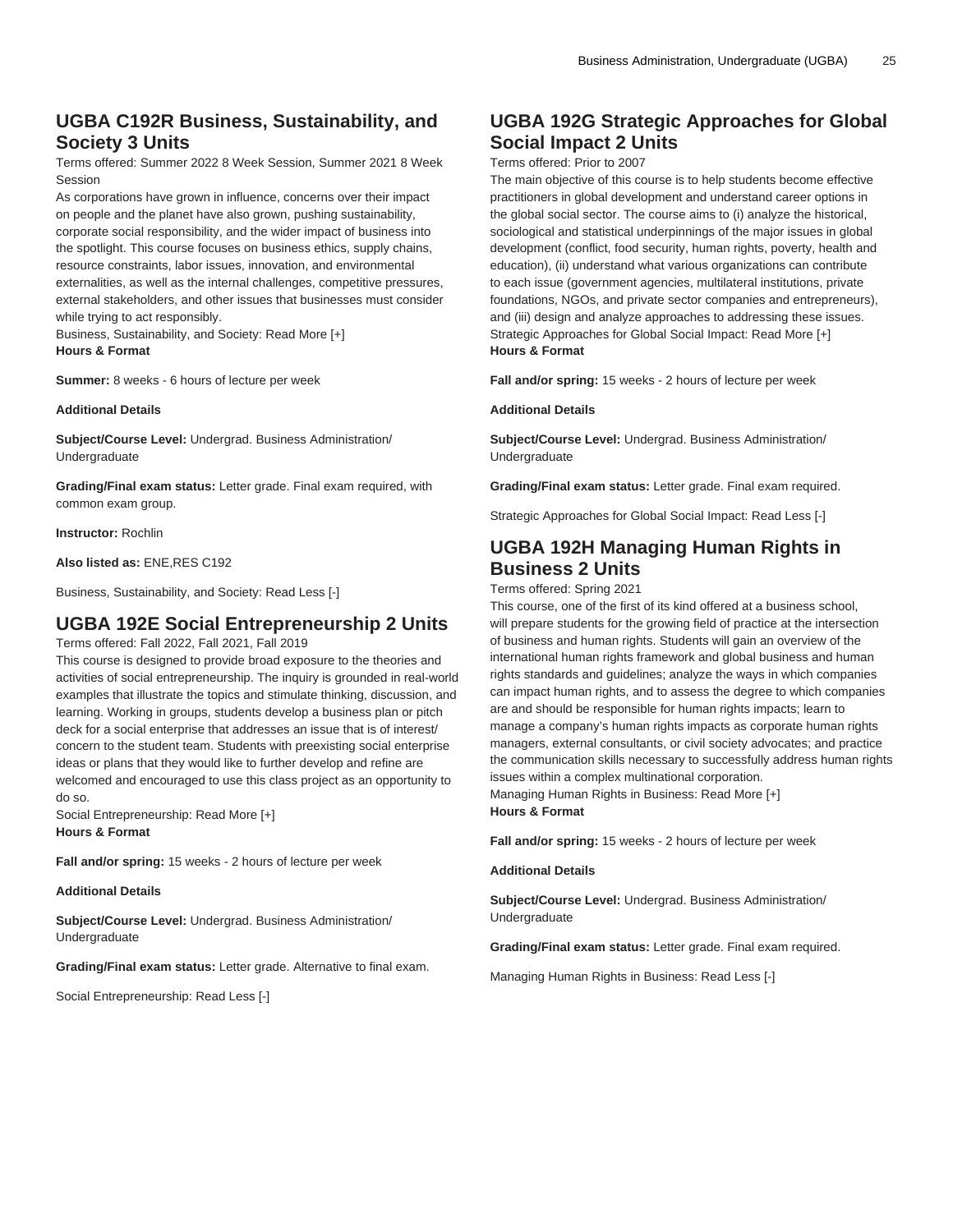### **UGBA 192ID Impact Startup Disco 1 Unit**

### Terms offered: Spring 2022

This is a high-octane, single weekend course (plus one intro day) for students interested in meeting other innovators and getting hands-on experience developing a new impact startup concept. All "social and environmental" impact themes are welcome. The course is inspired by other "hackathon" and startup weekend formats. A structured roadmap helps guide students through a sprint formation and ideation process. All students will be asked to submit an idea during the week prior to the class. After a peer vote selects the top ideas, teams are organically formed during the first session. At the end of the course, each team will present their validated concept and their next steps plan to a panel of impact venture experts.

Impact Startup Disco: Read More [+] **Hours & Format**

**Fall and/or spring:** 1 weeks - 15 hours of lecture per week

**Additional Details**

**Subject/Course Level:** Undergrad. Business Administration/ Undergraduate

**Grading/Final exam status:** Letter grade. Alternative to final exam.

Impact Startup Disco: Read Less [-]

# **UGBA 192L Applied Impact Evaluation 2 Units**

### Terms offered: Prior to 2007

This course covers the methods and applications of impact evaluations, which is the science of measuring the causal impact of a program or policy on outcomes of interest. At its essence, impact evaluation is about generating evidence on which policies work, and which don't. This subject matter should appeal to three main audiences: (1) those in decision-making positions, such as policy makers and business leaders, and need to consume the information generated from impact evaluations to make informed evidence-based decisions, (2) project managers, development practitioners and business managers who commission impact evaluations and (3) researchers who actually design and implement impact evaluations.

Applied Impact Evaluation: Read More [+] **Hours & Format**

**Fall and/or spring:** 15 weeks - 2 hours of lecture per week

#### **Additional Details**

**Subject/Course Level:** Undergrad. Business Administration/ Undergraduate

**Grading/Final exam status:** Letter grade. Alternative to final exam.

Applied Impact Evaluation: Read Less [-]

# **UGBA 192MC Management Consulting Skills for Social Impact 2 Units**

### Terms offered: Fall 2021

This course provides a basic understanding of what consultants do and how they do it, and how consulting skills can be applied to thorny problems of social impact. Students will: 1) gain a broad understanding of the management consulting industry, the various consulting models, and how consultants can generate value for their clients in the social sector; 2) learn and practice structured approaches to problem solving used by leading management consultancies; and 3) understand other skills required in management consulting for social impact – such as communicating persuasively and managing projects and client relationships – as well as some of the ethical issues that consultants often face working in the social sector.

Management Consulting Skills for Social Impact: Read More [+] **Hours & Format**

#### **Fall and/or spring:**

12 weeks - 2.5 hours of lecture per week 15 weeks - 2 hours of lecture per week

#### **Additional Details**

**Subject/Course Level:** Undergrad. Business Administration/ Undergraduate

**Grading/Final exam status:** Letter grade. Alternate method of final assessment during regularly scheduled final exam group (e.g., presentation, final project, etc.).

Management Consulting Skills for Social Impact: Read Less [-]

### **UGBA 192N Topics in Social Sector Leadership 1 - 5 Units**

Terms offered: Spring 2022, Fall 2019, Spring 2019 Advanced study in the field of social sector leadership that will address current and emerging issues. Topics will vary with each offering and will be announced at the beginning of each term. Topics in Social Sector Leadership: Read More [+] **Rules & Requirements**

**Repeat rules:** Course may be repeated for credit when topic changes.

#### **Hours & Format**

**Fall and/or spring:** 15 weeks - 1-5 hours of lecture per week

**Summer:** 6 weeks - 2.5-12.5 hours of lecture per week

### **Additional Details**

**Subject/Course Level:** Undergrad. Business Administration/ Undergraduate

**Grading/Final exam status:** Letter grade. Final exam required.

Topics in Social Sector Leadership: Read Less [-]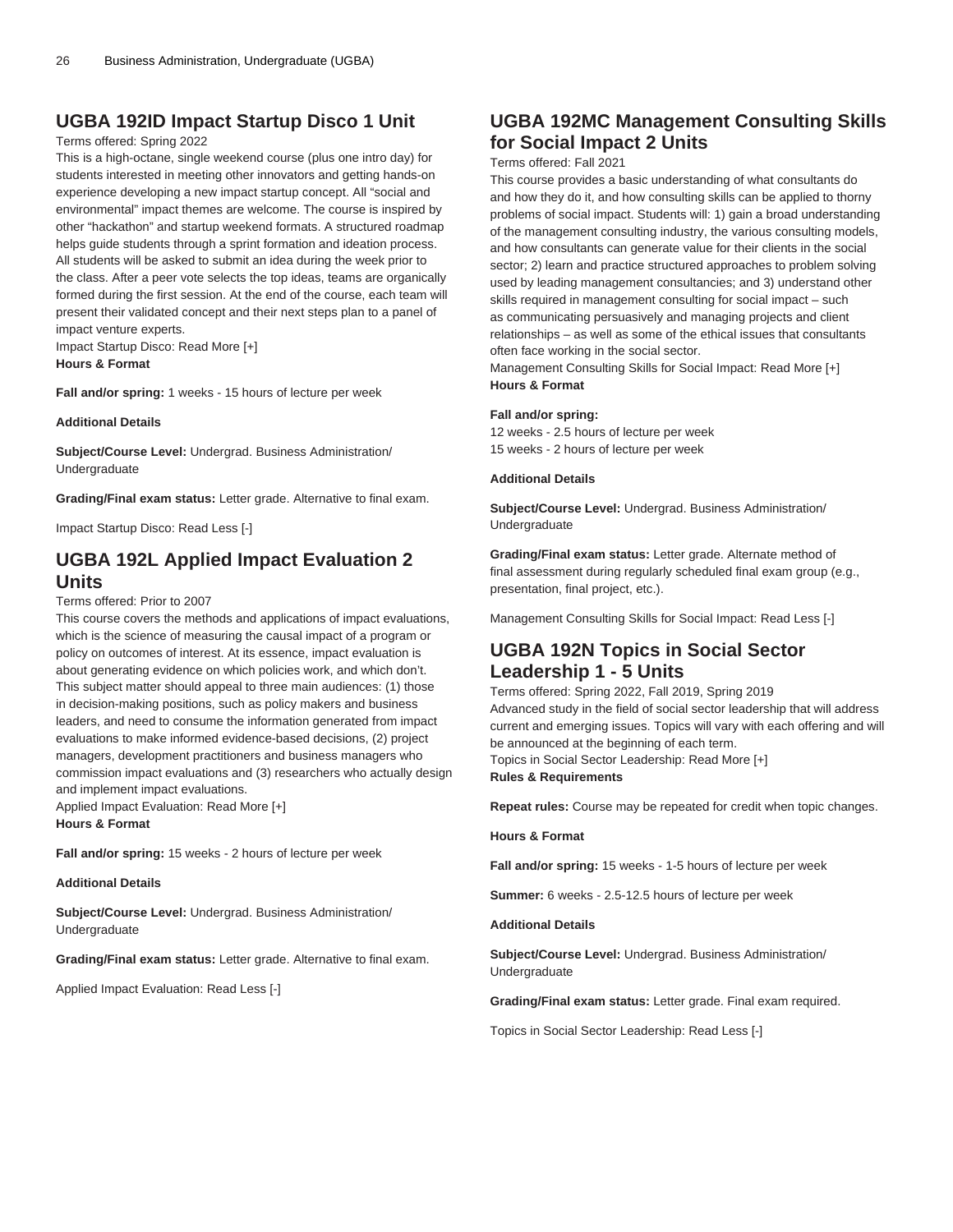# **UGBA 192P Sustainable Business Consulting Projects 3 Units**

Terms offered: Fall 2021, Fall 2020, Fall 2018

Discuss the field of strategic corporate social responsibility (CSR) through a series of lectures, guest speakers, and projects. The course will examine best practices used by companies to engage in socially responsible business practices. It will provide students with a flavor of the complex dilemmas one can face in business in trying to do both "good for society" and "well for shareholders." It looks at CSR from a corporation perspective, and how this supports core business objectives, core competencies, and bottom-line profits.

Sustainable Business Consulting Projects: Read More [+] **Hours & Format**

**Fall and/or spring:** 15 weeks - 3 hours of lecture per week

**Additional Details**

**Subject/Course Level:** Undergrad. Business Administration/ Undergraduate

**Grading/Final exam status:** Letter grade. Final exam not required.

Sustainable Business Consulting Projects: Read Less [-]

# **UGBA 192S Business and Sustainability 2 Units**

Terms offered: Summer 2022 First 6 Week Session, Summer 2021 First 6 Week Session, Summer 2020 First 6 Week Session

This course—a mixture of lectures, readings, business cases and corporate speakers—uses theory, frameworks, tools and business cases to teach students how to systematically evaluate and implement sustainability strategies that also maintain or maximize financial returns. Students are taught to identify opportunities to create business value from environmental and social challenges, and to evaluate the competitive implications related to sustainability initiatives. What type of long-term strategies can organizations set to simultaneously foster sustainable development strategy and sound financial practice? How should decision makers make trade-offs between these two organizational objectives? When is "sustainability" also "good business"? Business and Sustainability: Read More [+] **Hours & Format**

**Fall and/or spring:** 15 weeks - 2 hours of lecture per week

**Summer:** 6 weeks - 5 hours of lecture per week

**Additional Details**

**Subject/Course Level:** Undergrad. Business Administration/ Undergraduate

**Grading/Final exam status:** Letter grade. Final exam required.

Business and Sustainability: Read Less [-]

# **UGBA 192T Topics in Responsible Business 1 - 4 Units**

Terms offered: Fall 2022, Spring 2022, Fall 2021

Advanced study in the field of corporate social responsibility that will address current and emerging issues. Topics will vary with each offering and will be announced at the beginning of each term. Topics in Responsible Business: Read More [+]

**Rules & Requirements**

**Repeat rules:** Course may be repeated for credit without restriction.

**Hours & Format**

**Fall and/or spring:** 15 weeks - 1-4 hours of lecture per week

#### **Summer:**

6 weeks - 2.5-10 hours of lecture per week 8 weeks - 2-8 hours of lecture per week

**Additional Details**

**Subject/Course Level:** Undergrad. Business Administration/ Undergraduate

**Grading/Final exam status:** Letter grade. Final exam required.

Topics in Responsible Business: Read Less [-]

# **UGBA 193B Energy & Civilization 4 Units**

Terms offered: Fall 2022, Fall 2021, Fall 2020

Energy is one of the main drivers of civilization. Today we are at the precipice of what many hope will be a major paradigm shift in energy production and use. Two transitions are needed. On the one hand, we must find ways to extend the benefits of our existing energy system to the impoverished people living in the developing world while continuing to provide these benefits to the people of the developed world. On the other hand, we must completely overhaul the existing system to fight climate change and other forms of air and water pollution. Are these shifts truly within our reach? Can we achieve both simultaneously? If so, how? This Big Ideas course will grapple with these questions using an interdisciplinary systems approach. Energy & Civilization: Read More [+]

**Rules & Requirements**

**Credit Restrictions:** Students will receive no credit for [UGBA 193B](/search/?P=UGBA%20193B) after completing L & S 126. A deficient grade in [UGBA 193B](/search/?P=UGBA%20193B) may be removed by taking L & S 126.

### **Hours & Format**

**Fall and/or spring:** 15 weeks - 3 hours of lecture and 1 hour of discussion per week

### **Additional Details**

**Subject/Course Level:** Undergrad. Business Administration/ Undergraduate

**Grading/Final exam status:** Letter grade. Final exam required.

Energy & Civilization: Read Less [-]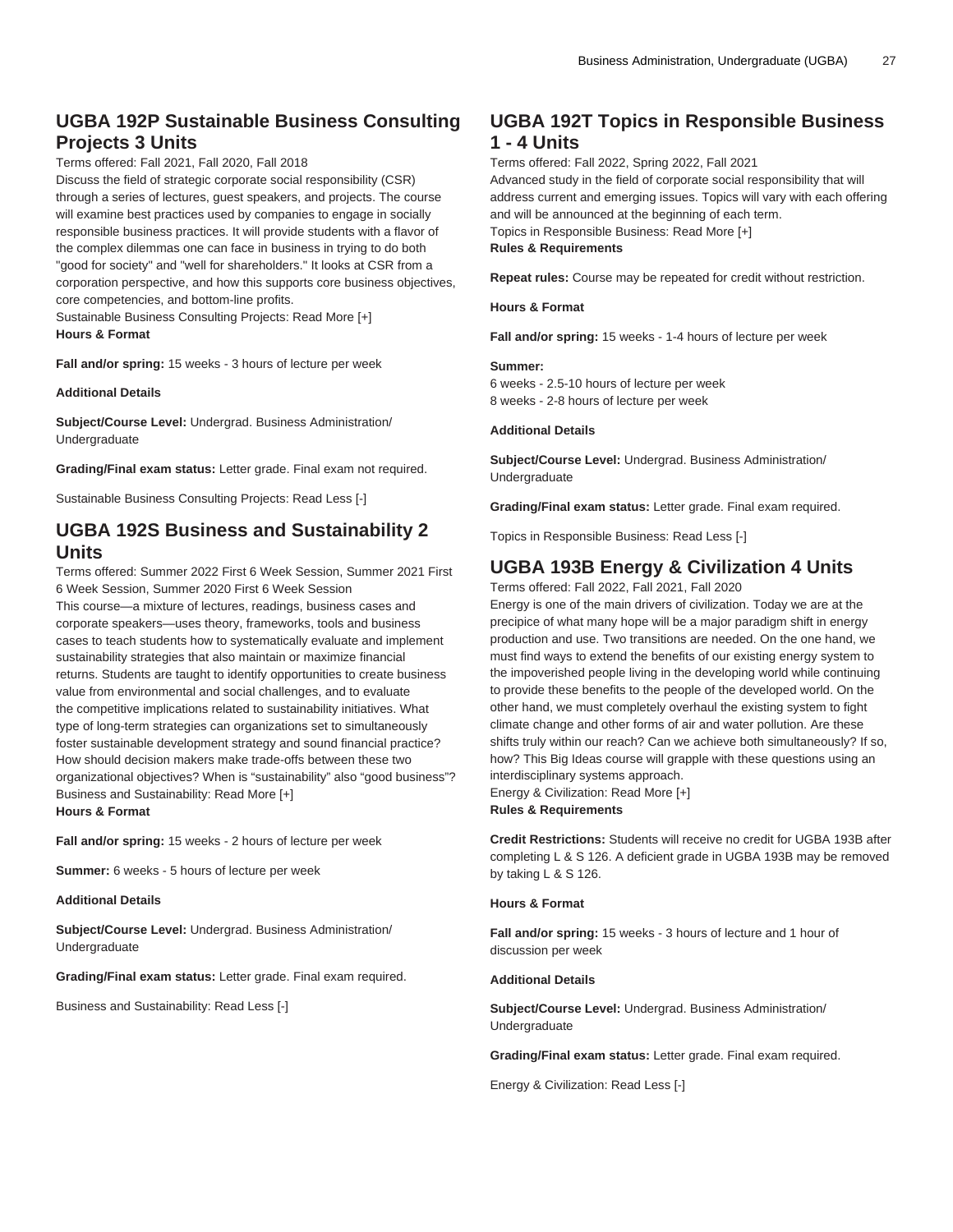# **UGBA 193C Practical Training 0.5 Units**

Terms offered: Summer 2014 10 Week Session, Summer 2013 10 Week Session, Summer 2012 10 Week Session

A structured reflective experience on the applied aspects of Business Administration in a professional off-campus environment. The selfselected experience from a CPT employer is designed to provide students with opportunities to make connections between the theory and practice of academic study and the practical application of that study in a real world setting. This applied course is intended for students to enhance their academics through their experience with the experiential learning activity of their choice.

Practical Training: Read More [+]

### **Rules & Requirements**

**Repeat rules:** Course may be repeated for credit without restriction. Students may enroll in multiple sections of this course within the same semester.

#### **Hours & Format**

**Fall and/or spring:** 15 weeks - 0 hours of internship per week

**Summer:** 6 weeks - 0 hours of internship per week

### **Additional Details**

**Subject/Course Level:** Undergrad. Business Administration/ Undergraduate

**Grading/Final exam status:** Offered for pass/not pass grade only. Alternative to final exam.

Practical Training: Read Less [-]

### **UGBA 193I Business Abroad 4 - 6 Units**

Terms offered: Summer 2019 8 Week Session, Summer 2018 Second 6 Week Session, Summer 2017 Second 6 Week Session This course includes both formal learning in lectures, experiential learning, and action research through site visits abroad. Students and instructor will visit with international companies and/or organizations to learn about the business opportunities and challenges of operating in a specific country or region. Evaluation is based on student participation, presentations, and a research paper. Country and business industry focus may vary from term to term depending upon the instructor. Business Abroad: Read More [+]

**Rules & Requirements**

**Prerequisites:** To be determined by instructor depending on topic

**Repeat rules:** Course may be repeated for credit when topic changes.

**Hours & Format**

**Fall and/or spring:** 15 weeks - 4-6 hours of lecture per week

**Summer:** 5 weeks - 16-25 hours of lecture per week

#### **Additional Details**

**Subject/Course Level:** Undergrad. Business Administration/ Undergraduate

**Grading/Final exam status:** Letter grade. Alternative to final exam.

Business Abroad: Read Less [-]

# **UGBA 194 Undergraduate Colloquium on Business Topics 1 Unit**

Terms offered: Spring 2022, Spring 2021, Spring 2020 This is a speakers series course designed to give students insights from practitioners into complex issues facing American business leaders. Each week a guest speaker will discuss an issue related to a particular theme, ranging from corporate governance to the social responsibilities of business. Students will be challenged to synthesize, question, and extend those insights under the guidance of the instructor.

Undergraduate Colloquium on Business Topics: Read More [+] **Rules & Requirements**

**Repeat rules:** Course may be repeated for credit when topic changes.

**Hours & Format**

**Fall and/or spring:** 15 weeks - 1 hour of lecture per week

**Summer:** 6 weeks - 2.5 hours of lecture per week

**Additional Details**

**Subject/Course Level:** Undergrad. Business Administration/ Undergraduate

**Grading/Final exam status:** Offered for pass/not pass grade only. Final exam required.

Undergraduate Colloquium on Business Topics: Read Less [-]

# **UGBA 195A Entrepreneurship 3 Units**

Terms offered: Spring 2020, Fall 2019, Spring 2019

Whether you have an idea for a business right now, are interested in being an entrepreneur in the future, or want to build entrepreneurial skills to be an innovator at an established company, this course will cover the topics you need to know to succeed. The course takes students through the entire new venture process including how to: evaluate new business ideas, get customers to buy your product, validate that your business is scalable and profitable, pitch to investors/raise capital, scale and exit a business, and beyond. Through a group project, students create their own venture and learn by doing what entrepreneurs actually do. Each week students also get insights from successful entrepreneur/investor guest speakers.

Entrepreneurship: Read More [+] **Hours & Format**

**Fall and/or spring:** 15 weeks - 3 hours of lecture per week

**Additional Details**

**Subject/Course Level:** Undergrad. Business Administration/ Undergraduate

**Grading/Final exam status:** Letter grade. Final exam not required.

Entrepreneurship: Read Less [-]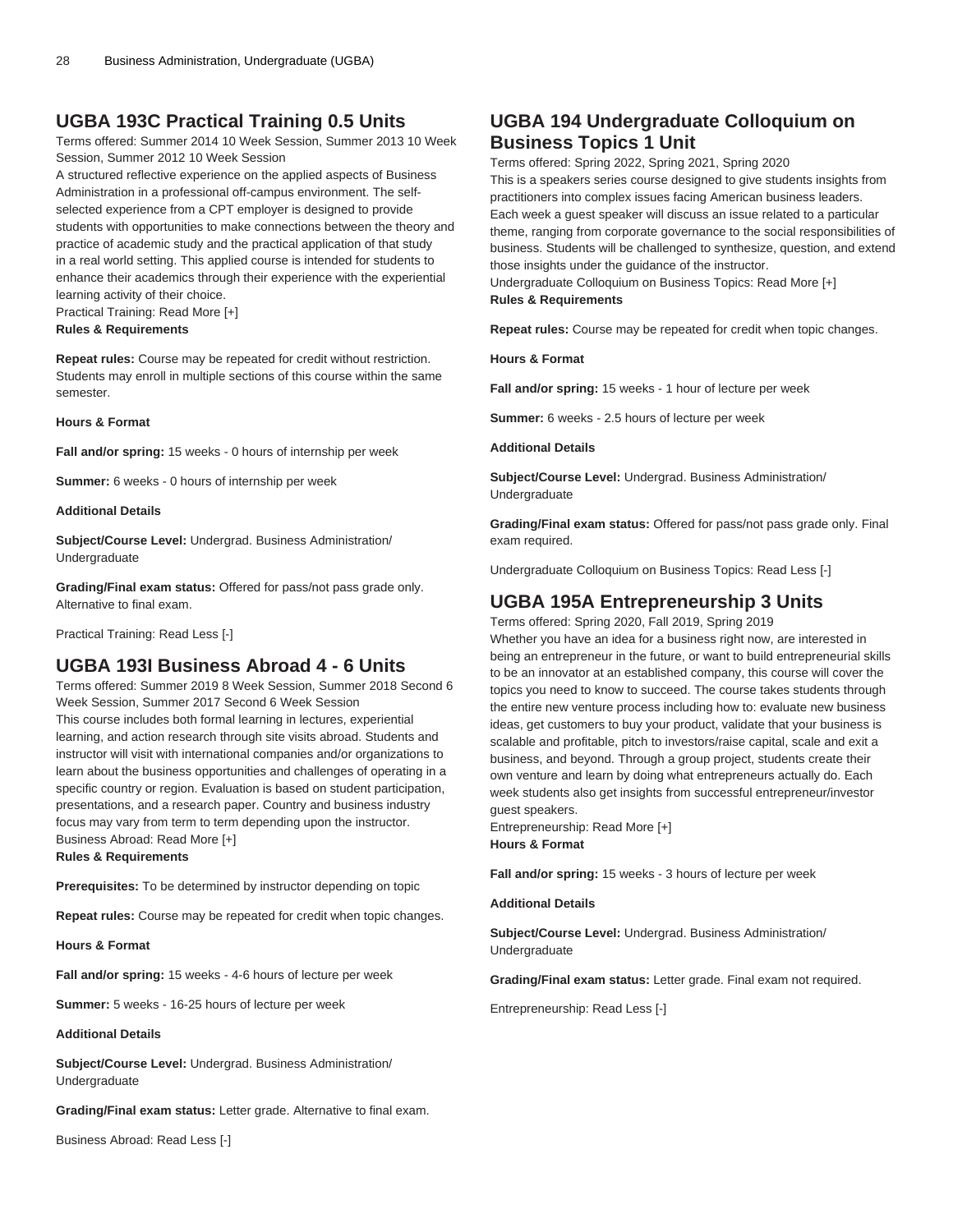# **UGBA 195B Startup and Small-Business Consulting 2 Units**

### Terms offered: Fall 2021

This course is designed to provide students with an understanding of the concepts and principles for consulting with startups and small businesses. Students will work in self-created teams of 3-4 and can either bid for projects provided by the instructor, or source their own project so long as it fits the course criteria. Course time will include guest lecturers and consulting skills workshops. Student teams will be expected to meet together and with the client outside of class time.

Startup and Small-Business Consulting: Read More [+]

**Hours & Format**

**Fall and/or spring:** 15 weeks - 2 hours of lecture per week

**Additional Details**

**Subject/Course Level:** Undergrad. Business Administration/ Undergraduate

**Grading/Final exam status:** Letter grade. Alternative to final exam.

Startup and Small-Business Consulting: Read Less [-]

# **UGBA C195C Life Sciences, Business, and Entrepreneurship Capstone Course 4 Units**

Terms offered: Prior to 2007

Blended lecture / Project-based course where student teams build out a business plan for a mock biotech company, demonstrating advanced knowledge in therapeutics and business development. Throughout the course student teams will work toward a final project in which they will identify and present a technology overview, disease overview and explanation of unmet need, a development plan, a commercialization plan, risk mitigation strategy, and financials. Class will include field trips, guest lectures, and a pitch competition with prize.

Life Sciences, Business, and Entrepreneurship Capstone Course: Read More [+]

### **Rules & Requirements**

**Prerequisites:** Students must be in their fourth and final year of the Life Sciences, Business, and Entrepreneurship Program in order to enroll in this class

#### **Hours & Format**

**Fall and/or spring:** 15 weeks - 4 hours of lecture per week

#### **Additional Details**

**Subject/Course Level:** Undergrad. Business Administration/ Undergraduate

**Grading/Final exam status:** Letter grade. Alternative to final exam.

**Instructors:** Schaletzky, Dillin

#### **Also listed as:** MCELLBI C175

Life Sciences, Business, and Entrepreneurship Capstone Course: Read Less [-]

# **UGBA 195P Entrepreneurship: How to Successfully start a New Business 3 Units**

Terms offered: Fall 2022, Fall 2021, Fall 2019

This course explores and examines key issues facing entrepreneurs and their businesses. It is intended to provide a broad spectrum of topics across many business disciplines including accounting, finance, marketing, organizational behavior, production/quality, technology, etc. Students will acquire a keen understanding of both the theoretical and real world tools used by today's entrepreneurial business leaders in achieving success in today's global business environment. Entrepreneurship: How to Successfully start a New Business: Read More  $[+]$ 

### **Hours & Format**

**Fall and/or spring:** 15 weeks - 3 hours of lecture per week

**Summer:** 6 weeks - 7.5 hours of lecture per week

**Additional Details**

**Subject/Course Level:** Undergrad. Business Administration/ Undergraduate

**Grading/Final exam status:** Letter grade. Alternative to final exam.

Entrepreneurship: How to Successfully start a New Business: Read Less [-]

# **UGBA 195S Entrepreneurship To Address Global Poverty 3 Units**

Terms offered: Spring 2013, Spring 2012, Spring 2011 This course examines whether and how entrepreneurial ventures can meaningfully address global poverty vs. more traditional approaches such as foreign aid, private philanthropy or corporate social responsibility initiatives. Combining lectures, case studies, and interviews with social entrepreneurs, it explores poverty and entrepreneurship before focusing on their intersection in various bottom-of-pyramid markets, from health, housing, and education to energy, agriculture, and finance. Entrepreneurship To Address Global Poverty: Read More [+] **Hours & Format**

**Fall and/or spring:** 15 weeks - 3 hours of lecture per week

#### **Additional Details**

**Subject/Course Level:** Undergrad. Business Administration/ Undergraduate

**Grading/Final exam status:** Letter grade. Final exam not required.

Entrepreneurship To Address Global Poverty: Read Less [-]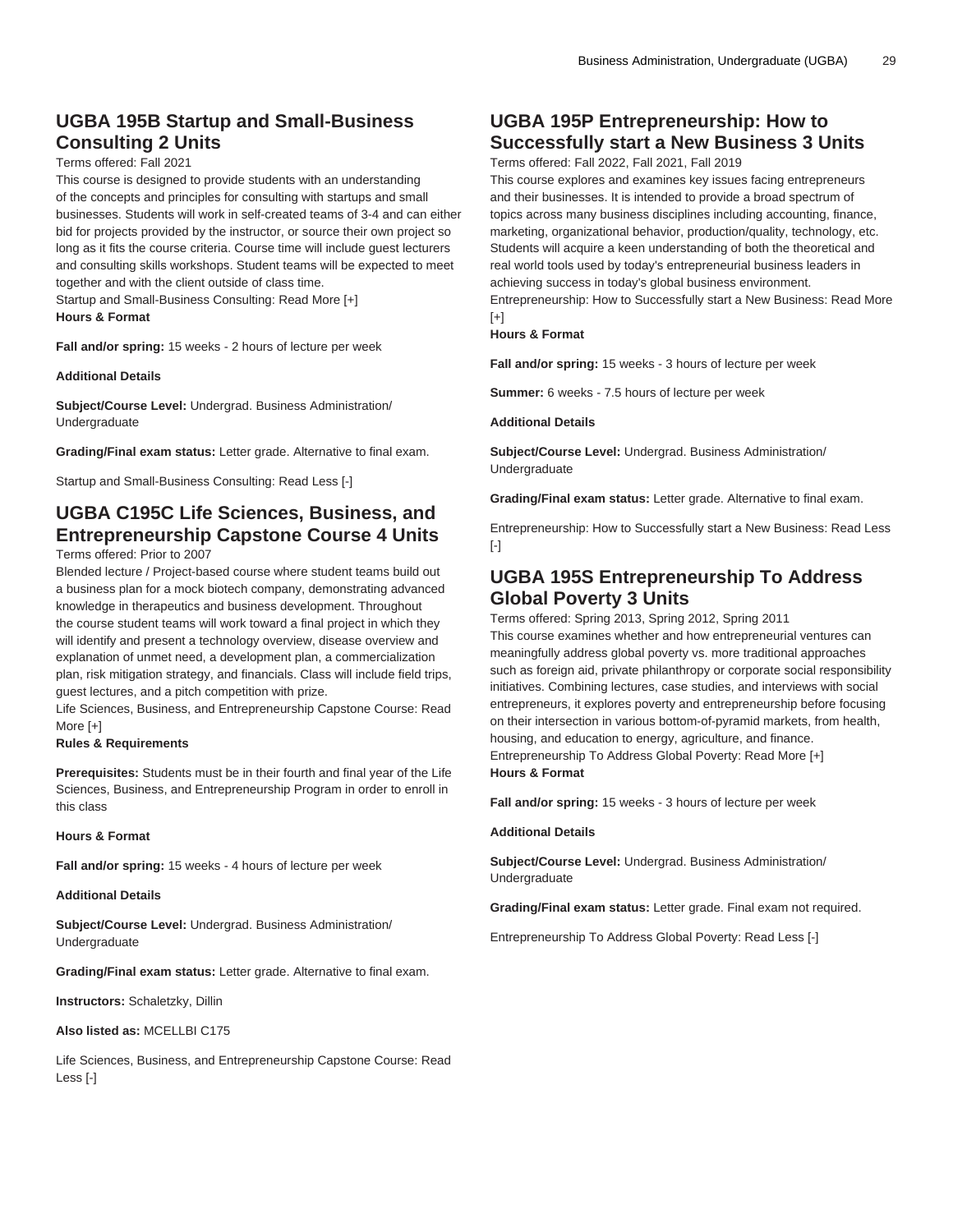# **UGBA 195T Topics in Entrepreneurship 1 - 3 Units**

Terms offered: Spring 2022, Spring 2021, Spring 2020

Courses of this kind will cover issues in entrepreneurship that either appeal to a specialized interest by type of firm being started (e.g., new ventures in computer software) or in the aspect of the entrepreneurial process being considered (e.g., new venture funding). The courses typically will be designed to take advantage of the access offered by the University and the locale to knowledgeable and experienced members of the business community.

Topics in Entrepreneurship: Read More [+] **Rules & Requirements**

**Repeat rules:** Course may be repeated for credit when topic changes.

**Hours & Format**

**Fall and/or spring:** 15 weeks - 1-3 hours of lecture per week

### **Additional Details**

**Subject/Course Level:** Undergrad. Business Administration/ Undergraduate

**Grading/Final exam status:** Letter grade. Final exam required.

Topics in Entrepreneurship: Read Less [-]

# **UGBA 196 Special Topics in Business Administration 1 - 4 Units**

Terms offered: Fall 2022, Spring 2022, Fall 2021

Study in various fields of business administration. Topics will vary from year to year and will be announced at the beginning of each semester. Special Topics in Business Administration: Read More [+] **Rules & Requirements**

**Prerequisites:** Upper division standing

**Repeat rules:** Course may be repeated for credit when topic changes.

**Hours & Format**

**Fall and/or spring:** 15 weeks - 1-4 hours of lecture per week

**Summer:**

6 weeks - 2.5-10 hours of lecture per week 10 weeks - 2-4 hours of lecture per week

#### **Additional Details**

**Subject/Course Level:** Undergrad. Business Administration/ Undergraduate

**Grading/Final exam status:** Letter grade. Final exam required.

**Formerly known as:** Business Administration 196

Special Topics in Business Administration: Read Less [-]

# **UGBA C196C The Berkeley Changemaker 2 Units**

Terms offered: Fall 2022, Summer 2022 Second 6 Week Session Berkeley Changemaker impact occurs across many fronts: scientific, artistic, social, and entrepreneurial. This course helps students identify as a Berkeley Changemaker and learn the critical thinking, communication, and collaboration skills to become one. Combining disciplines across UC Berkeley, the course also helps launch the Berkeley Discovery arc. Students develop their own leadership styles and discover how they can create and lead diverse teams to act upon the world. Values in Berkeley's DNA like Questioning the Status Quo and going Beyond Yourself support students in leading from whatever position they occupy, preparing them to leave their mark on campus, in their communities, or beyond. More at: http://changemaker.berkeley.edu.

The Berkeley Changemaker: Read More [+] **Rules & Requirements**

**Credit Restrictions:** Students will receive no credit for UGBA C112 after completing UGBA 112. A deficient grade in UGBA C112 may be removed by taking UGBA 112.

#### **Hours & Format**

**Fall and/or spring:** 8 weeks - 4 hours of lecture per week

### **Summer:**

3 weeks - 10 hours of lecture per week 6 weeks - 5 hours of lecture per week 8 weeks - 4 hours of lecture per week

#### **Additional Details**

**Subject/Course Level:** Undergrad. Business Administration/ Undergraduate

**Grading/Final exam status:** Letter grade. Alternative to final exam.

**Formerly known as:** Undergrad. Business Administration C112/Letters and Science C112

**Also listed as:** L & S C196C

The Berkeley Changemaker: Read Less [-]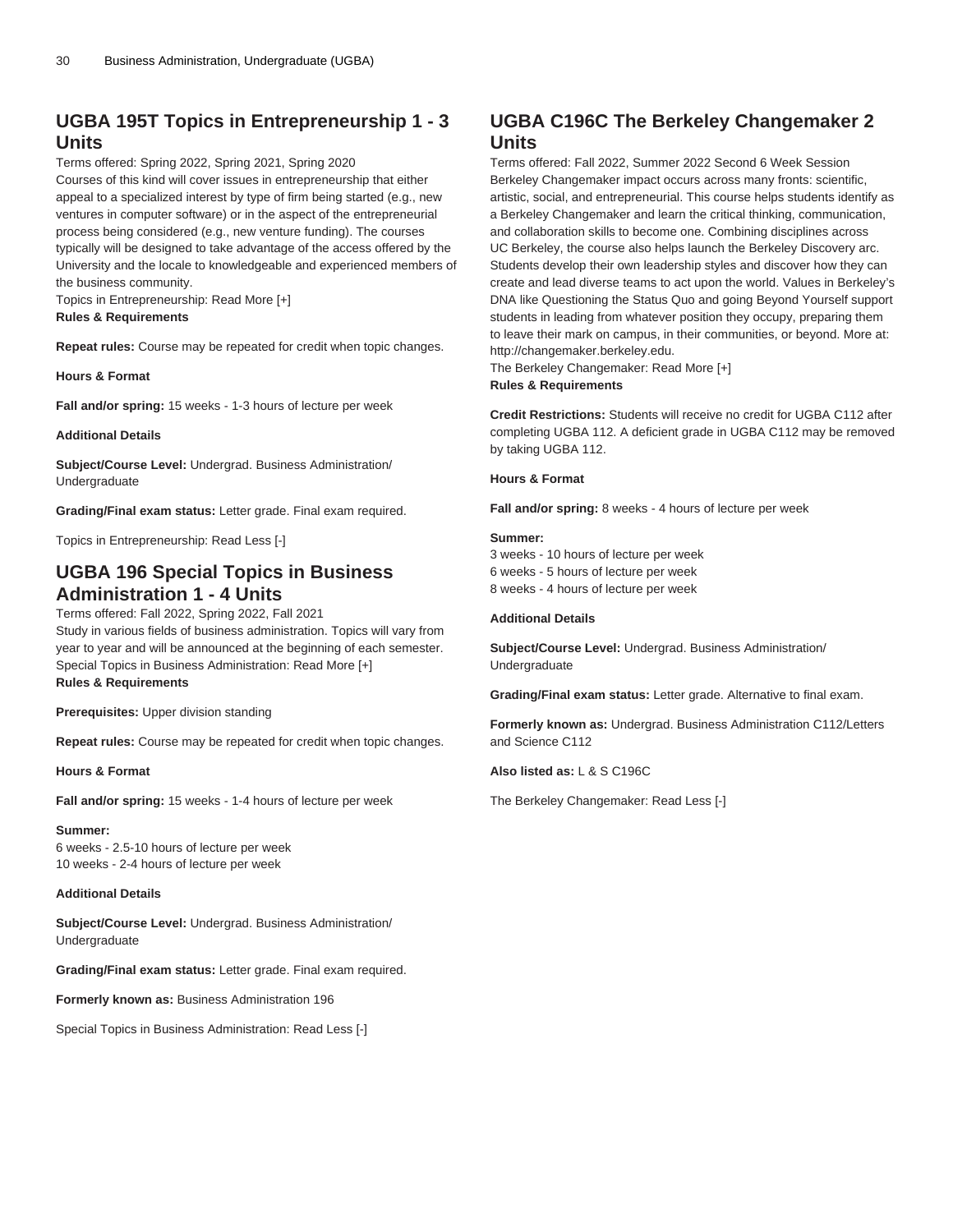# **UGBA 196SA Business Models for Sustainability 3 Units**

Terms offered: Summer 2022 First 6 Week Session This course explores the ways in which business, social and environmental sustainability are intertwined. The course maps how business can play a definitive role in addressing the problems of sustainability, primarily with regard to climate change. The course examines a range of approaches to developing business models in the context of sustainability, the actions that business can take to improve environmental outlook, and the emergence of a sustainability-aware economy.

Business Models for Sustainability: Read More [+] **Hours & Format**

**Summer:** 6 weeks - 6 hours of lecture per week

**Additional Details**

**Subject/Course Level:** Undergrad. Business Administration/ Undergraduate

**Grading/Final exam status:** Letter grade. Alternative to final exam.

Business Models for Sustainability: Read Less [-]

# **UGBA 196SB Innovation and Entrepreneurship for Sustainability 3 Units**

Terms offered: Summer 2022 First 6 Week Session

This course is an optimistic take on the daunting issues of environmental and social sustainability, primarily through the lens of innovation and entrepreneurship, and maps how new business creation can play a definitive role in addressing the social and environmental problems of sustainability. In terms of balance, the course starts with a primer on the fundamentals of innovation and entrepreneurship (the first 20% of the course) before moving on to the core topic of sustainability entrepreneurship (80% of the course).

Innovation and Entrepreneurship for Sustainability: Read More [+] **Hours & Format**

**Summer:** 6 weeks - 6 hours of lecture per week

**Additional Details**

**Subject/Course Level:** Undergrad. Business Administration/ Undergraduate

**Grading/Final exam status:** Letter grade. Alternative to final exam.

Innovation and Entrepreneurship for Sustainability: Read Less [-]

# **UGBA 196SC Investing for Sustainability 3 Units**

Terms offered: Summer 2022 Second 6 Week Session This course examines how capital markets and the investment industry are responding to the growth in social and environmental sustainability, both as a financial risk to investment opportunities and increased public awareness in the role of financial markets and investment in social and environmental issues. The course includes 1) an introduction to capital markets including institutional investment, public finance and private capital, and 2) an examination of the rise of sustainability-related investing including environmental, social and governance investing, mission-related investment, venture capital impact investing, blended finance and shareholder activism on issues ranging from climate change to diversity, equity and inclusion.

Investing for Sustainability: Read More [+] **Hours & Format**

**Summer:** 6 weeks - 6 hours of lecture per week

### **Additional Details**

**Subject/Course Level:** Undergrad. Business Administration/ Undergraduate

**Grading/Final exam status:** Letter grade. Alternative to final exam.

Investing for Sustainability: Read Less [-]

# **UGBA 198 Directed Study 1 - 4 Units**

Terms offered: Spring 2016, Fall 2015, Spring 2015 Organized group study on topics selected by upper division students under the sponsorship and direction of a member of the Haas School of Business faculty. Directed Study: Read More [+]

**Rules & Requirements**

**Prerequisites:** Consent of instructor

**Credit Restrictions:** Enrollment is restricted; see the Introduction to Courses and Curricula section of this catalog.

**Repeat rules:** Course may be repeated for credit without restriction.

### **Hours & Format**

**Fall and/or spring:** 15 weeks - 1-4 hours of directed group study per week

**Additional Details**

**Subject/Course Level:** Undergrad. Business Administration/ **Undergraduate** 

**Grading/Final exam status:** Offered for pass/not pass grade only. Final exam not required.

**Formerly known as:** Business Administration 198

Directed Study: Read Less [-]